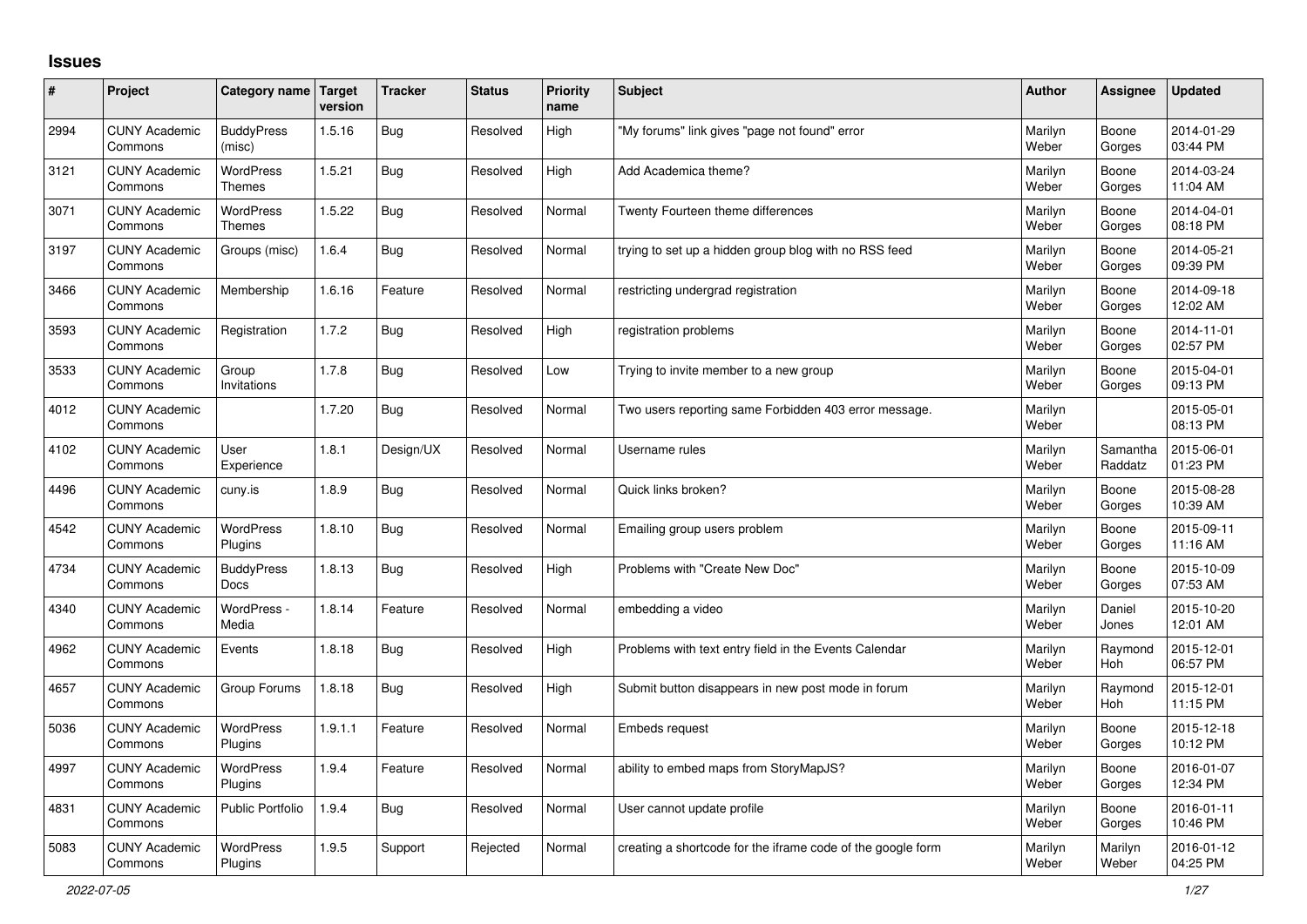| $\sharp$ | Project                         | Category name   Target        | version | <b>Tracker</b> | <b>Status</b> | <b>Priority</b><br>name | <b>Subject</b>                                          | <b>Author</b>    | Assignee              | <b>Updated</b>         |
|----------|---------------------------------|-------------------------------|---------|----------------|---------------|-------------------------|---------------------------------------------------------|------------------|-----------------------|------------------------|
| 5177     | <b>CUNY Academic</b><br>Commons | Toolbar                       | 1.9.6   | Bug            | Resolved      | Normal                  | No "My Papers" tab                                      | Marilyn<br>Weber | Raymond<br>Hoh        | 2016-01-29<br>08:37 AM |
| 5176     | <b>CUNY Academic</b><br>Commons | <b>Public Portfolio</b>       | 1.9.6   | Bug            | Resolved      | Normal                  | Widgets in Profile not saving                           | Marilyn<br>Weber | Boone<br>Gorges       | 2016-02-01<br>11:07 AM |
| 5302     | <b>CUNY Academic</b><br>Commons | <b>WordPress</b><br>Plugins   | 1.9.10  | Feature        | Resolved      | Normal                  | request for WP Gallery Custom Links plug-in             | Marilyn<br>Weber | Boone<br>Gorges       | 2016-03-11<br>09:20 PM |
| 5346     | <b>CUNY Academic</b><br>Commons | Toolbar                       | 1.9.11  | Bug            | Resolved      | Normal                  | possible dynamic HTML code bug?                         | Marilyn<br>Weber | Boone<br>Gorges       | 2016-03-22<br>10:53 AM |
| 5522     | <b>CUNY Academic</b><br>Commons | <b>WordPress</b><br>Plugins   | 1.9.15  | Feature        | Resolved      | Normal                  | plugin request                                          | Marilyn<br>Weber | Boone<br>Gorges       | 2016-05-09<br>10:36 AM |
| 5630     | <b>CUNY Academic</b><br>Commons | WordPress<br><b>Themes</b>    | 1.9.17  | Feature        | Resolved      | Normal                  | Bavota magazine Pro theme                               | Marilyn<br>Weber | Boone<br>Gorges       | 2016-06-02<br>12:09 AM |
| 5621     | <b>CUNY Academic</b><br>Commons | WordPress<br>Plugins          | 1.9.17  | Feature        | Resolved      | Normal                  | Taxonomy plugin request                                 | Marilyn<br>Weber | Boone<br>Gorges       | 2016-06-01<br>11:28 PM |
| 5345     | <b>CUNY Academic</b><br>Commons | Social Paper                  | 1.9.17  | Feature        | Rejected      | Normal                  | Plus symbol problem in SP                               | Marilyn<br>Weber | Christian<br>Wach     | 2016-05-27<br>04:26 AM |
| 5667     | <b>CUNY Academic</b><br>Commons | <b>Public Portfolio</b>       | 1.9.18  | Bug            | Resolved      | Normal                  | publication section on my public portfolio won't update | Marilyn<br>Weber | Boone<br>Gorges       | 2016-06-12<br>10:19 AM |
| 5657     | <b>CUNY Academic</b><br>Commons | WordPress<br>Plugins          | 1.9.18  | Feature        | Resolved      | Normal                  | Plugin Request - Instagram Feed WD                      | Marilyn<br>Weber | Boone<br>Gorges       | 2016-06-08<br>12:36 PM |
| 5969     | <b>CUNY Academic</b><br>Commons | Registration                  | 1.9.27  | Bug            | Resolved      | Normal                  | Queens students unable to join                          | Marilyn<br>Weber | Boone<br>Gorges       | 2016-09-04<br>09:41 PM |
| 6039     | <b>CUNY Academic</b><br>Commons | Membership                    | 1.9.28  | Bug            | Resolved      | High                    | User cannot change her email                            | Marilyn<br>Weber |                       | 2016-09-19<br>03:03 PM |
| 6599     | <b>CUNY Academic</b><br>Commons | ZenDesk                       | 1.10    | Bug            | Duplicate     | Urgent                  | Accept Friend button not working                        | Marilyn<br>Weber | Raymond<br>Hoh        | 2016-11-04<br>06:35 PM |
| 6602     | <b>CUNY Academic</b><br>Commons | ZenDesk                       | 1.10    | <b>Bug</b>     | Resolved      | High                    | Add Friend button not working                           | Marilyn<br>Weber | Raymond<br><b>Hoh</b> | 2016-11-04<br>12:14 PM |
| 6626     | <b>CUNY Academic</b><br>Commons | Group Files                   | 1.10.1  | Bug            | Resolved      | Normal                  | Files from non-member showing up in private group       | Marilyn<br>Weber | Boone<br>Gorges       | 2016-11-07<br>03:54 PM |
| 5448     | <b>CUNY Academic</b><br>Commons | Email<br>Notifications        | 1.10.2  | Bug            | Rejected      | Normal                  | garbled CAC activity digests                            | Marilyn<br>Weber | Raymond<br><b>Hoh</b> | 2016-11-20<br>02:38 AM |
| 6818     | <b>CUNY Academic</b><br>Commons | Email<br><b>Notifications</b> | 1.10.3  | Support        | Resolved      | Normal                  | No more email notifications?                            | Marilyn<br>Weber |                       | 2016-11-22<br>02:51 PM |
| 5629     | <b>CUNY Academic</b><br>Commons | Public Portfolio              | 1.10.4  | Support        | Resolved      | Normal                  | Title field in profile can't be edited                  | Marilyn<br>Weber |                       | 2016-12-13<br>11:19 AM |
| 7100     | <b>CUNY Academic</b><br>Commons | <b>WordPress</b><br>Plugins   | 1.10.5  | Bug            | Resolved      | High                    | Cincopa plugin problem                                  | Marilyn<br>Weber | Boone<br>Gorges       | 2016-12-19<br>10:32 AM |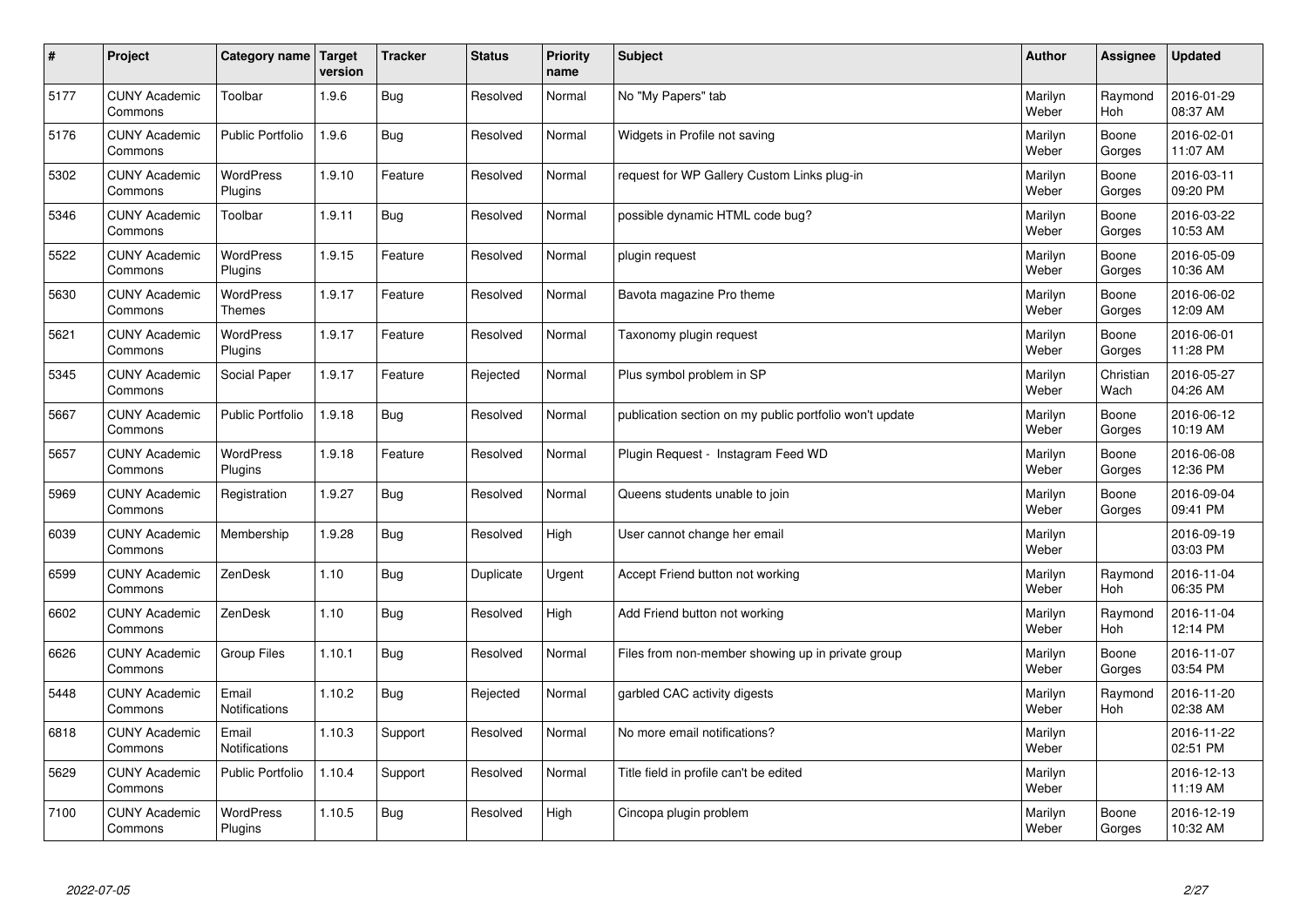| #    | Project                         | Category name                     | <b>Target</b><br>version | <b>Tracker</b> | <b>Status</b> | <b>Priority</b><br>name | <b>Subject</b>                                                                          | <b>Author</b>    | <b>Assignee</b>       | <b>Updated</b>         |
|------|---------------------------------|-----------------------------------|--------------------------|----------------|---------------|-------------------------|-----------------------------------------------------------------------------------------|------------------|-----------------------|------------------------|
| 7310 | <b>CUNY Academic</b><br>Commons |                                   | 1.10.7                   | Bug            | Resolved      | Normal                  | Friendship request mystery.                                                             | Marilyn<br>Weber | Boone<br>Gorges       | 2017-01-05<br>03:12 PM |
| 7460 | <b>CUNY Academic</b><br>Commons | <b>WordPress</b><br><b>Themes</b> | 1.10.8                   | Support        | Resolved      | Normal                  | install Independent Publisher theme?                                                    | Marilyn<br>Weber | Boone<br>Gorges       | 2017-01-21<br>09:34 PM |
| 7684 | <b>CUNY Academic</b><br>Commons | Reply By Email                    | 1.10.12                  | <b>Bug</b>     | Resolved      | High                    | trying to post too often error                                                          | Marilyn<br>Weber | Raymond<br><b>Hoh</b> | 2017-02-28<br>12:43 PM |
| 7745 | <b>CUNY Academic</b><br>Commons | <b>WordPress</b><br>Plugins       | 1.10.13                  | Support        | Resolved      | Normal                  | Featured Video Plus plugin requested                                                    | Marilyn<br>Weber |                       | 2017-03-03<br>01:51 PM |
| 7994 | <b>CUNY Academic</b><br>Commons | <b>WordPress</b><br>(misc)        | 1.10.17                  | Bug            | Resolved      | Urgent                  | Comments not appearing                                                                  | Marilyn<br>Weber |                       | 2017-04-20<br>11:16 AM |
| 8125 | <b>CUNY Academic</b><br>Commons | <b>WordPress</b><br><b>Themes</b> | 1.10.19                  | Bug            | Resolved      | High                    | careerplan admin page failing to load with "currently unable to handle<br>this request" | Marilyn<br>Weber |                       | 2017-07-13<br>12:54 PM |
| 8131 | <b>CUNY Academic</b><br>Commons | WordPress<br>Plugins              | 1.11                     | <b>Bug</b>     | Resolved      | Normal                  | Newsletters plug-in                                                                     | Marilyn<br>Weber | Boone<br>Gorges       | 2017-05-11<br>09:42 PM |
| 8552 | <b>CUNY Academic</b><br>Commons | WordPress<br>Plugins              | 1.11.10                  | <b>Bug</b>     | Resolved      | Normal                  | Events Calendar problem                                                                 | Marilyn<br>Weber |                       | 2017-08-18<br>04:36 PM |
| 8620 | <b>CUNY Academic</b><br>Commons | ZenDesk                           | 1.11.11                  | Bug            | Resolved      | High                    | 'Send us a message" not working                                                         | Marilyn<br>Weber | Raymond<br><b>Hoh</b> | 2017-08-29<br>04:13 PM |
| 8638 | <b>CUNY Academic</b><br>Commons | Group Blogs                       | 1.11.11                  | Bug            | Resolved      | Normal                  | members not syncing from group to site                                                  | Marilyn<br>Weber |                       | 2017-09-01<br>03:50 PM |
| 8576 | <b>CUNY Academic</b><br>Commons | WordPress<br>Plugins              | 1.11.11                  | Support        | Resolved      | Normal                  | Digital Measures plugin request                                                         | Marilyn<br>Weber |                       | 2017-09-01<br>03:44 PM |
| 8721 | <b>CUNY Academic</b><br>Commons | WordPress<br>Plugins              | 1.11.13                  | <b>Bug</b>     | Resolved      | Normal                  | more problems with Events calendar                                                      | Marilyn<br>Weber |                       | 2017-09-21<br>10:35 AM |
| 8446 | <b>CUNY Academic</b><br>Commons | <b>WordPress</b><br>Plugins       | 1.11.14                  | Support        | Resolved      | Normal                  | request for multiple accordion menu plugins                                             | Marilyn<br>Weber |                       | 2018-05-07<br>09:57 PM |
| 6860 | <b>CUNY Academic</b><br>Commons | User<br>Onboarding                | 1.12                     | Bug            | Resolved      | Normal                  | Invitation to join a group is appearing as an invitiation to join the site!             | Marilyn<br>Weber | Boone<br>Gorges       | 2017-10-30<br>10:03 AM |
| 8893 | <b>CUNY Academic</b><br>Commons | Social Paper                      | 1.12.1                   | Support        | Resolved      | Normal                  | Social paper won't connect to group?                                                    | Marilyn<br>Weber |                       | 2017-12-11<br>01:16 PM |
| 8908 | <b>CUNY Academic</b><br>Commons | WordPress<br>Plugins              | 1.12.2                   | Support        | Resolved      | Normal                  | Plugin request from Steve Brier                                                         | Marilyn<br>Weber |                       | 2017-11-27<br>11:39 AM |
| 8917 | <b>CUNY Academic</b><br>Commons | <b>Group Files</b>                | 1.12.3                   | Bug            | Resolved      | High                    | Files not downloading from Groups properly                                              | Marilyn<br>Weber | Boone<br>Gorges       | 2017-11-29<br>10:04 PM |
| 8934 | <b>CUNY Academic</b><br>Commons | Reply By Email                    | 1.12.4                   | Support        | Resolved      | High                    | RBE "could not post" email should have info about attempted From<br>address             | Marilyn<br>Weber | Raymond<br><b>Hoh</b> | 2017-12-12<br>11:25 AM |
| 8924 | <b>CUNY Academic</b><br>Commons | <b>WordPress</b><br>Plugins       | 1.12.4                   | Bug            | Resolved      | Normal                  | auto-remove feature on http://pcp.gc.cuny.edu                                           | Marilyn<br>Weber | <b>Matt Gold</b>      | 2017-12-04<br>10:18 AM |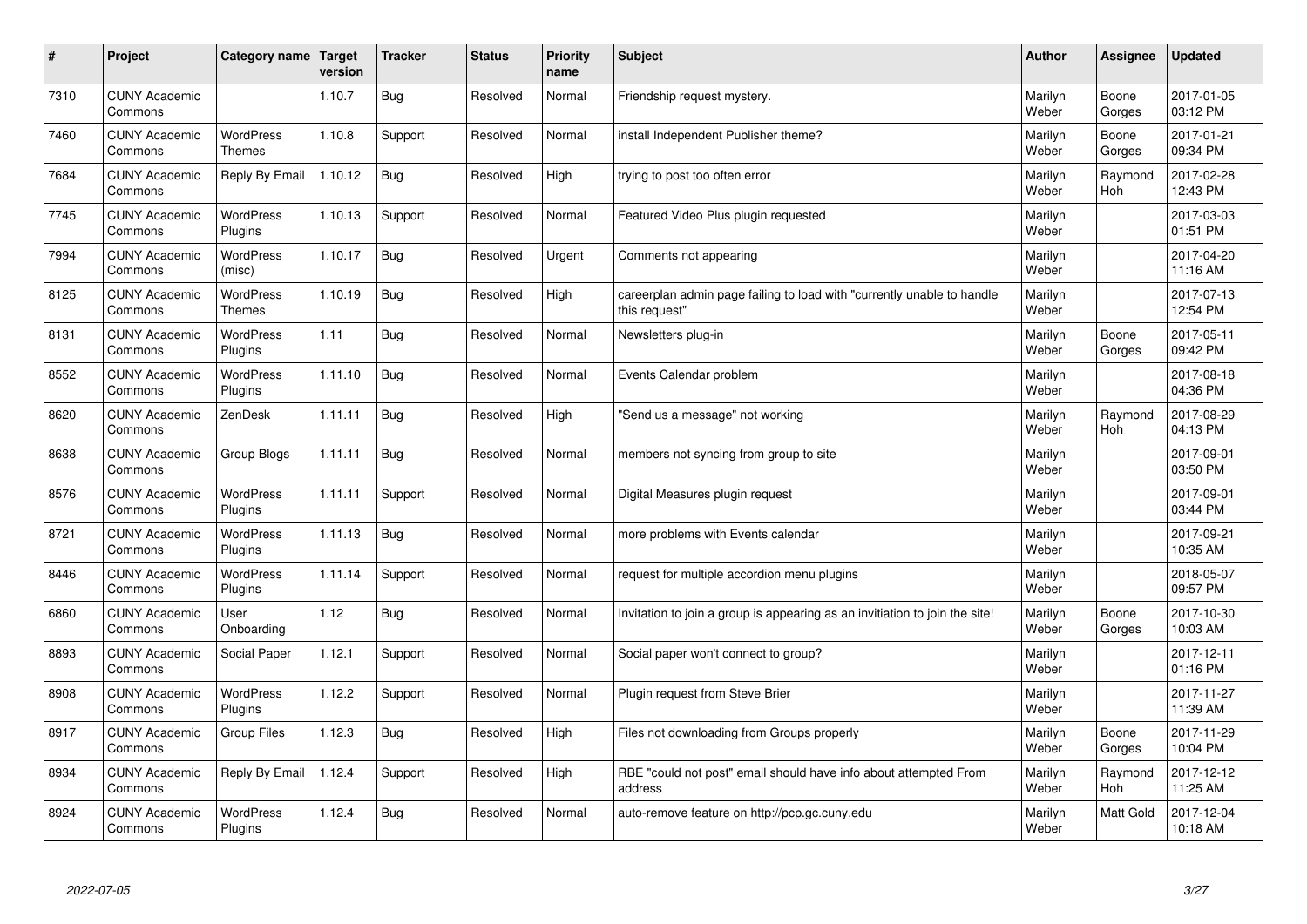| $\sharp$ | Project                         | Category name   Target            | version | <b>Tracker</b> | <b>Status</b> | <b>Priority</b><br>name | <b>Subject</b>                                      | <b>Author</b>    | Assignee              | <b>Updated</b>         |
|----------|---------------------------------|-----------------------------------|---------|----------------|---------------|-------------------------|-----------------------------------------------------|------------------|-----------------------|------------------------|
| 9026     | <b>CUNY Academic</b><br>Commons | <b>WordPress</b><br>Plugins       | 1.12.6  | Support        | Resolved      | Normal                  | plugin request from Carlos Guevara                  | Marilyn<br>Weber |                       | 2018-01-03<br>09:33 AM |
| 9087     | <b>CUNY Academic</b><br>Commons | <b>WordPress</b><br>Plugins       | 1.12.7  | Support        | Resolved      | Normal                  | request for WP Social Sharing                       | Marilyn<br>Weber |                       | 2018-01-23<br>11:17 AM |
| 9078     | <b>CUNY Academic</b><br>Commons | <b>WordPress</b><br>Plugins       | 1.12.7  | Support        | Resolved      | Normal                  | arcgis web maps?                                    | Marilyn<br>Weber | Raymond<br>Hoh        | 2018-01-23<br>11:11 AM |
| 9192     | <b>CUNY Academic</b><br>Commons | <b>WordPress</b><br>Plugins       | 1.12.8  | <b>Bug</b>     | Resolved      | Normal                  | problems with the Leaflet plug -in                  | Marilyn<br>Weber | Boone<br>Gorges       | 2018-02-13<br>11:07 AM |
| 9163     | <b>CUNY Academic</b><br>Commons | Layout                            | 1.12.8  | Support        | Resolved      | Normal                  | Mobile responsiveness issues                        | Marilyn<br>Weber | Raymond<br><b>Hoh</b> | 2018-02-13<br>10:49 AM |
| 9154     | <b>CUNY Academic</b><br>Commons | Events                            | 1.12.8  | <b>Bug</b>     | Resolved      | Normal                  | problem with group calendar                         | Marilyn<br>Weber | Raymond<br>Hoh        | 2018-02-13<br>10:49 AM |
| 9282     | <b>CUNY Academic</b><br>Commons | Group Forums                      | 1.12.9  | Bug            | Resolved      | Normal                  | 'Forum ID is missing" error?                        | Marilyn<br>Weber |                       | 2018-02-27<br>10:32 AM |
| 9340     | <b>CUNY Academic</b><br>Commons | WordPress<br>Plugins              | 1.12.10 | <b>Bug</b>     | Resolved      | Normal                  | change the web preview?                             | Marilyn<br>Weber | Raymond<br>Hoh        | 2018-03-13<br>11:50 AM |
| 9335     | <b>CUNY Academic</b><br>Commons | WordPress<br><b>Themes</b>        | 1.12.10 | Bug            | Resolved      | Normal                  | clone http://digitalscholarship.ccny.cuny.edu site? | Marilyn<br>Weber | Boone<br>Gorges       | 2018-03-14<br>12:43 PM |
| 9330     | <b>CUNY Academic</b><br>Commons | <b>WordPress</b><br>Plugins       | 1.12.10 | <b>Bug</b>     | Resolved      | Normal                  | part 2 of problems with the Leaflet plug -in        | Marilyn<br>Weber |                       | 2018-03-04<br>05:58 PM |
| 9500     | <b>CUNY Academic</b><br>Commons | <b>WordPress</b><br>Plugins       | 1.12.12 | Support        | Resolved      | Normal                  | PowerPoint in the media library?                    | Marilyn<br>Weber | Raymond<br>Hoh        | 2018-04-12<br>02:28 PM |
| 9224     | <b>CUNY Academic</b><br>Commons | <b>Group Files</b>                | 1.13    | Feature        | Resolved      | Normal                  | attachments to forum posts clutter up Files area    | Marilyn<br>Weber | Boone<br>Gorges       | 2018-03-22<br>03:34 PM |
| 8941     | <b>CUNY Academic</b><br>Commons | <b>WordPress</b><br><b>Themes</b> | 1.13.1  | Support        | Resolved      | Normal                  | Theme request: ColorNews                            | Marilyn<br>Weber |                       | 2018-05-08<br>10:42 AM |
| 9768     | <b>CUNY Academic</b><br>Commons |                                   | 1.13.2  | Bug            | Resolved      | High                    | search function on the Directory page               | Marilyn<br>Weber | Boone<br>Gorges       | 2018-05-14<br>08:45 PM |
| 9828     | <b>CUNY Academic</b><br>Commons | Domain<br>Mapping                 | 1.13.3  | Bug            | Resolved      | High                    | redirecting problem                                 | Marilyn<br>Weber | Raymond<br><b>Hoh</b> | 2018-05-24<br>02:39 PM |
| 9888     | <b>CUNY Academic</b><br>Commons | <b>WordPress</b><br>Plugins       | 1.13.3  | Support        | Resolved      | Normal                  | Business directory Plug-in request                  | Marilyn<br>Weber |                       | 2018-06-12<br>11:52 AM |
| 9965     | <b>CUNY Academic</b><br>Commons | WordPress<br>Plugins              | 1.13.4  | Support        | Resolved      | Normal                  | plug-in request for OneTone Companion               | Marilyn<br>Weber | Raymond<br><b>Hoh</b> | 2018-06-26<br>12:00 PM |
| 9955     | <b>CUNY Academic</b><br>Commons | WordPress<br>Plugins              | 1.13.4  | Support        | Rejected      | Normal                  | docx converter plugin?                              | Marilyn<br>Weber |                       | 2018-06-26<br>11:39 AM |
| 9949     | <b>CUNY Academic</b><br>Commons |                                   | 1.13.4  | Support        | Resolved      | Normal                  | raise storage space limit?                          | Marilyn<br>Weber | Boone<br>Gorges       | 2018-06-26<br>12:00 PM |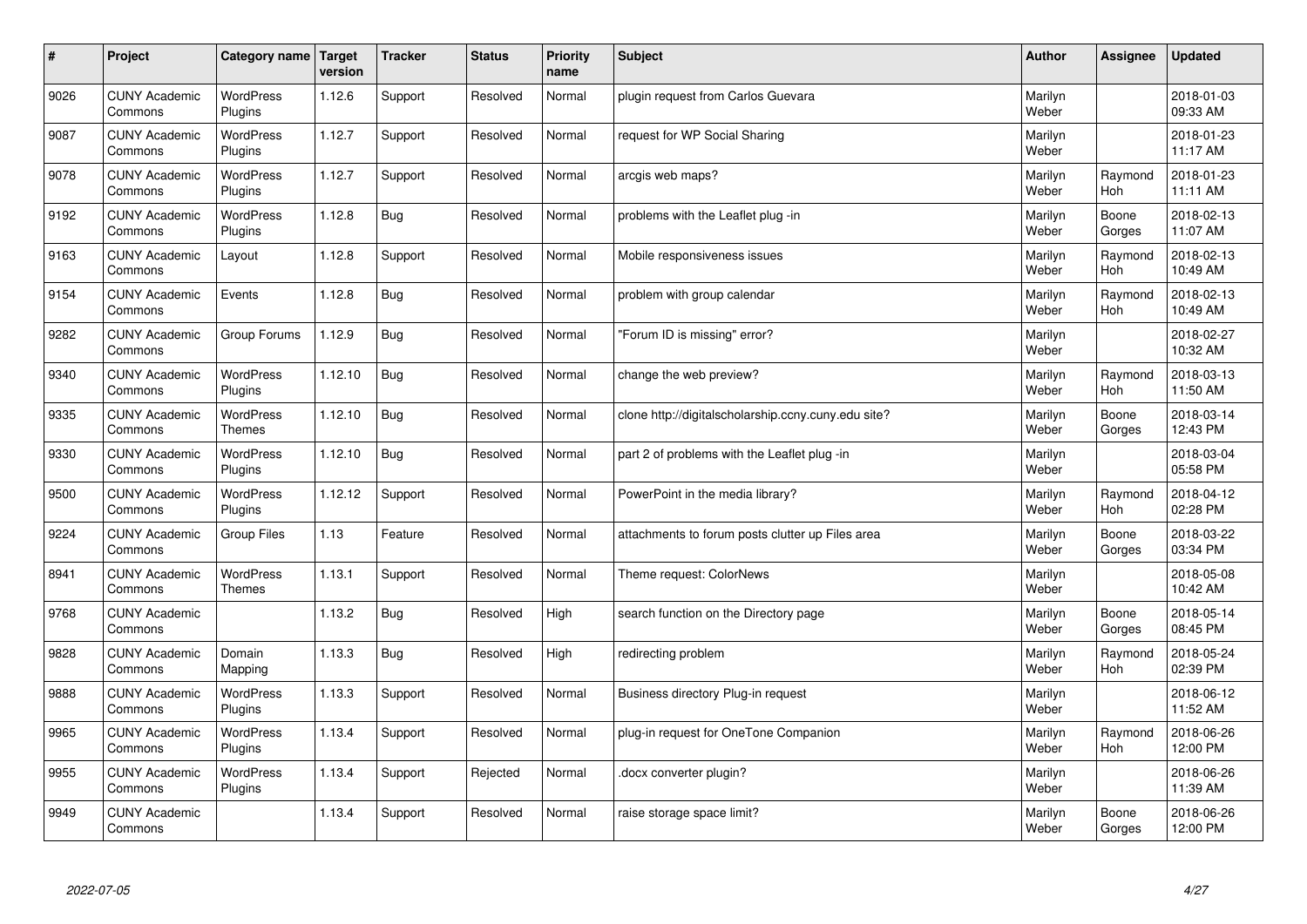| #     | Project                         | Category name   Target            | version | <b>Tracker</b> | <b>Status</b> | <b>Priority</b><br>name | <b>Subject</b>                                                                           | <b>Author</b>    | Assignee        | <b>Updated</b>         |
|-------|---------------------------------|-----------------------------------|---------|----------------|---------------|-------------------------|------------------------------------------------------------------------------------------|------------------|-----------------|------------------------|
| 9992  | <b>CUNY Academic</b><br>Commons |                                   | 1.13.6  | <b>Bug</b>     | Resolved      | Normal                  | ACERT website down again                                                                 | Marilyn<br>Weber |                 | 2018-07-10<br>12:15 PM |
| 10101 | <b>CUNY Academic</b><br>Commons |                                   | 1.13.7  | <b>Bug</b>     | Resolved      | Normal                  | URL changes within Manage section of groups                                              | Marilyn<br>Weber |                 | 2018-08-03<br>01:54 PM |
| 10245 | <b>CUNY Academic</b><br>Commons | Email<br><b>Notifications</b>     | 1.13.8  | Support        | Resolved      | Urgent                  | Placeholders in action emails (activation, password reset) not being<br>properly swapped | Marilyn<br>Weber | Raymond<br>Hoh  | 2018-08-30<br>04:02 PM |
| 10240 | <b>CUNY Academic</b><br>Commons | <b>WordPress</b><br>Plugins       | 1.13.8  | Support        | Resolved      | Normal                  | require-featured-image plug-in request                                                   | Marilyn<br>Weber |                 | 2018-08-29<br>05:15 PM |
| 10361 | <b>CUNY Academic</b><br>Commons | Group Forums                      | 1.13.10 | <b>Bug</b>     | Resolved      | Normal                  | forum post pending oddity                                                                | Marilyn<br>Weber |                 | 2018-09-25<br>10:45 AM |
| 10810 | <b>CUNY Academic</b><br>Commons | <b>WordPress</b><br>(misc)        | 1.14.2  | <b>Bug</b>     | Resolved      | Normal                  | Sites set as public are becoming private                                                 | Marilyn<br>Weber |                 | 2018-12-11<br>10:15 AM |
| 10772 | <b>CUNY Academic</b><br>Commons | Groups (misc)                     | 1.14.2  | Bug            | Resolved      | Normal                  | can't create groups                                                                      | Marilyn<br>Weber |                 | 2018-12-04<br>10:42 AM |
| 11006 | <b>CUNY Academic</b><br>Commons | Groups (misc)                     | 1.14.6  | Support        | Resolved      | Normal                  | removing members from a group isn't working                                              | Marilyn<br>Weber |                 | 2019-01-24<br>03:18 PM |
| 11091 | <b>CUNY Academic</b><br>Commons | <b>BuddyPress</b><br>Docs         | 1.14.7  | Support        | Resolved      | Normal                  | word limit for comments on a group doc?                                                  | Marilyn<br>Weber |                 | 2019-02-26<br>02:04 PM |
| 11211 | <b>CUNY Academic</b><br>Commons | <b>WordPress</b><br><b>Themes</b> | 1.14.8  | Support        | Resolved      | Normal                  | user needs to edit the HTML coding                                                       | Marilyn<br>Weber |                 | 2019-03-12<br>11:20 AM |
| 11233 | <b>CUNY Academic</b><br>Commons |                                   | 1.14.9  | Support        | Resolved      | Normal                  | Hotjar?                                                                                  | Marilyn<br>Weber |                 | 2019-03-26<br>12:10 PM |
| 11029 | <b>CUNY Academic</b><br>Commons | Authentication                    | 1.14.9  | Support        | Resolved      | Normal                  | Sujatha Fernandes cannot edit her site                                                   | Marilyn<br>Weber | Raymond<br>Hoh  | 2019-03-26<br>12:10 PM |
| 11448 | <b>CUNY Academic</b><br>Commons | <b>BuddyPress</b><br>(misc)       | 1.15.1  | Support        | Resolved      | Normal                  | sole administrator listed on sites is not an admin at all?                               | Marilyn<br>Weber | Raymond<br>Hoh  | 2019-05-14<br>11:15 AM |
| 11483 | <b>CUNY Academic</b><br>Commons |                                   | 1.15.2  | <b>Bug</b>     | Resolved      | Normal                  | "Add New user" not working                                                               | Marilyn<br>Weber |                 | 2019-05-21<br>02:26 PM |
| 11453 | <b>CUNY Academic</b><br>Commons | WordPress<br>(misc)               | 1.15.2  | <b>Bug</b>     | Resolved      | Normal                  | 403 error on Firefox                                                                     | Marilyn<br>Weber | Raymond<br>Hoh  | 2019-05-28<br>11:46 AM |
| 10838 | <b>CUNY Academic</b><br>Commons |                                   | 1.15.3  | Support        | Rejected      | Normal                  | two plugin/theme requests from a digital fellow                                          | Marilyn<br>Weber |                 | 2019-06-11<br>10:31 AM |
| 11567 | <b>CUNY Academic</b><br>Commons | Group Files                       | 1.15.4  | Bug            | Resolved      | Normal                  | Group files pagination doesn't work properly in folders                                  | Marilyn<br>Weber | Boone<br>Gorges | 2019-06-25<br>04:22 PM |
| 11609 | <b>CUNY Academic</b><br>Commons |                                   | 1.15.5  | Support        | Resolved      | Normal                  | Mixed Content flag                                                                       | Marilyn<br>Weber |                 | 2019-06-27<br>06:54 PM |
| 11647 | <b>CUNY Academic</b><br>Commons |                                   | 1.15.6  | Support        | Resolved      | Normal                  | Tribulant Newsletters update                                                             | Marilyn<br>Weber |                 | 2019-07-18<br>02:27 PM |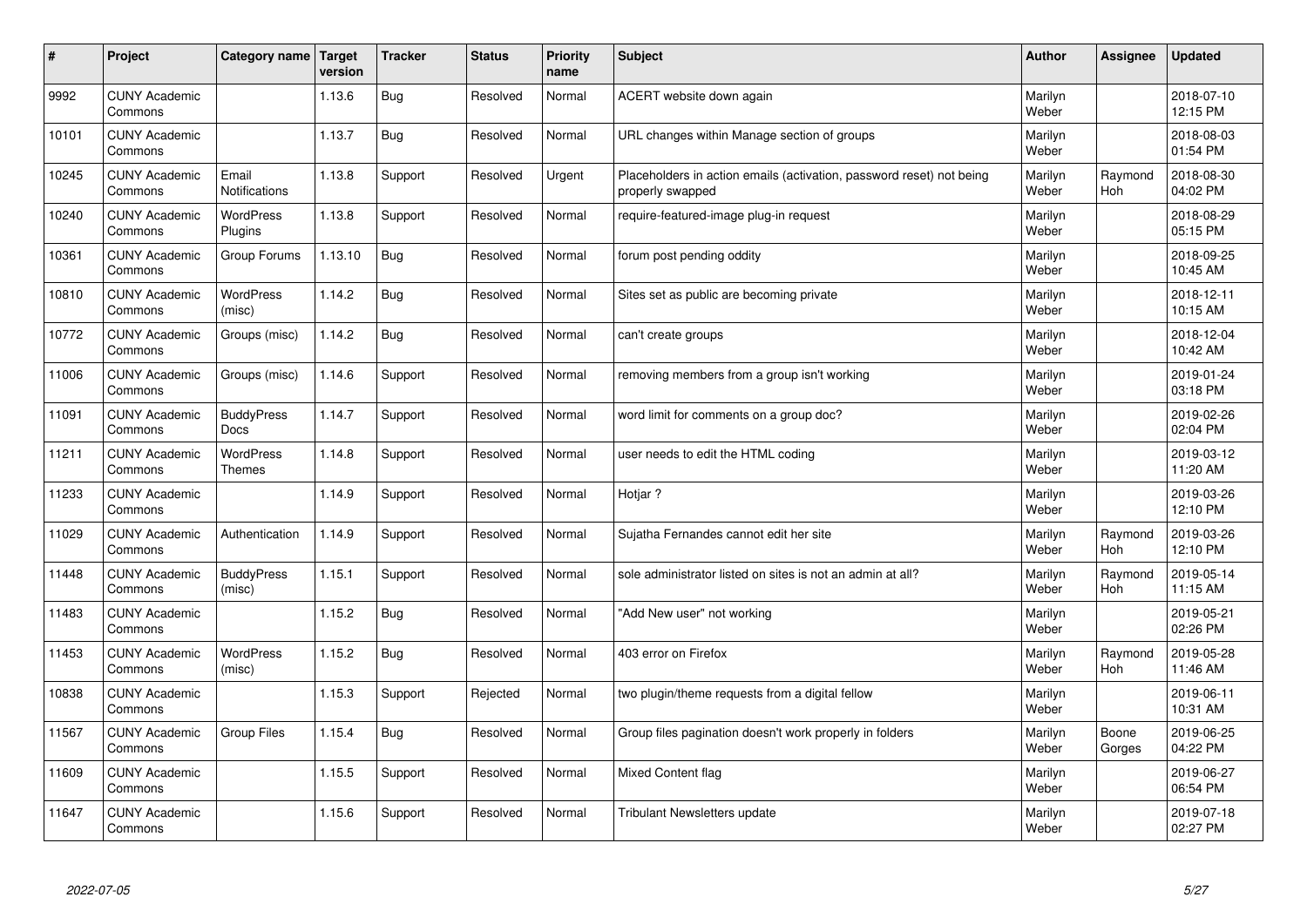| #     | Project                         | Category name   Target            | version | <b>Tracker</b> | <b>Status</b> | <b>Priority</b><br>name | <b>Subject</b>                                                                          | <b>Author</b>    | Assignee              | <b>Updated</b>         |
|-------|---------------------------------|-----------------------------------|---------|----------------|---------------|-------------------------|-----------------------------------------------------------------------------------------|------------------|-----------------------|------------------------|
| 11813 | <b>CUNY Academic</b><br>Commons | <b>WordPress</b><br>Plugins       | 1.15.9  | Support        | Resolved      | Normal                  | 'Change Password Protected Message" plugin requests                                     | Marilyn<br>Weber |                       | 2019-09-10<br>05:57 PM |
| 11866 | <b>CUNY Academic</b><br>Commons | WordPress<br>Themes               | 1.15.10 | Support        | Resolved      | Normal                  | problem with project widget and the 'skills' to generate tags                           | Marilyn<br>Weber | Raymond<br>Hoh        | 2019-09-19<br>03:20 PM |
| 11865 | <b>CUNY Academic</b><br>Commons | Onboarding                        | 1.15.10 | Bug            | Resolved      | Normal                  | Site name not appearing in "Membership" lists of Invitation modal                       | Marilyn<br>Weber | Boone<br>Gorges       | 2019-09-24<br>11:09 AM |
| 11832 | <b>CUNY Academic</b><br>Commons | <b>WordPress</b><br>Plugins       | 1.15.11 | Support        | Resolved      | Normal                  | Yoast SEO premium for sexgenlab.org                                                     | Marilyn<br>Weber |                       | 2019-10-08<br>11:22 AM |
| 11964 | <b>CUNY Academic</b><br>Commons | Layout                            | 1.15.12 | Bug            | Resolved      | Normal                  | https://commons.gc.cuny.edu/create/ not displaying correctly in Edge                    | Marilyn<br>Weber | Raymond<br>Hoh        | 2019-10-22<br>11:54 AM |
| 12006 | <b>CUNY Academic</b><br>Commons | Group<br>Invitations              | 1.15.13 | Bug            | Resolved      | Immediate               | Invite system is broken.                                                                | Marilyn<br>Weber | Boone<br>Gorges       | 2019-10-23<br>10:16 AM |
| 12038 | <b>CUNY Academic</b><br>Commons |                                   | 1.15.13 | <b>Bug</b>     | Resolved      | Normal                  | admin visibility problem at careerplan.commons.gc.cuny.edu                              | Marilyn<br>Weber |                       | 2019-11-12<br>10:20 AM |
| 11907 | <b>CUNY Academic</b><br>Commons | <b>Public Portfolio</b>           | 1.15.13 | Support        | Resolved      | Normal                  | more publications problems (in profile)                                                 | Marilyn<br>Weber |                       | 2019-11-04<br>11:16 AM |
| 12302 | <b>CUNY Academic</b><br>Commons | <b>WordPress</b><br><b>Themes</b> | 1.16.4  | Support        | Resolved      | Normal                  | Pictorio theme request                                                                  | Marilyn<br>Weber | Raymond<br><b>Hoh</b> | 2020-01-28<br>11:44 AM |
| 12363 | <b>CUNY Academic</b><br>Commons | WordPress<br>Plugins              | 1.16.5  | <b>Bug</b>     | Resolved      | Urgent                  | more bbPress problems - now students unable to post either a new<br>thread or a comment | Marilyn<br>Weber | Raymond<br><b>Hoh</b> | 2020-03-17<br>03:07 PM |
| 12354 | <b>CUNY Academic</b><br>Commons | <b>WordPress</b><br>Plugins       | 1.16.5  | Bug            | Resolved      | Urgent                  | sites (including Net-Art) are reporting critical issues                                 | Marilyn<br>Weber | Raymond<br>Hoh        | 2020-02-02<br>03:16 PM |
| 12483 | <b>CUNY Academic</b><br>Commons |                                   | 1.16.7  | Bug            | Resolved      | High                    | post error                                                                              | Marilyn<br>Weber |                       | 2020-02-28<br>02:44 PM |
| 12515 | <b>CUNY Academic</b><br>Commons | cuny.is                           | 1.16.7  | Support        | Resolved      | Normal                  | AJAX actions on cuny is admin page are failing                                          | Marilyn<br>Weber |                       | 2020-03-10<br>11:57 AM |
| 12487 | <b>CUNY Academic</b><br>Commons | Group Forums                      | 1.16.7  | Bug            | Resolved      | Normal                  | group posting problems?                                                                 | Marilyn<br>Weber | Raymond<br><b>Hoh</b> | 2020-03-10<br>11:40 AM |
| 12676 | <b>CUNY Academic</b><br>Commons | <b>WordPress</b><br>Plugins       | 1.16.10 | Support        | Resolved      | Normal                  | request for Require Post Category plug-in                                               | Marilyn<br>Weber |                       | 2020-04-28<br>11:03 AM |
| 12960 | <b>CUNY Academic</b><br>Commons |                                   | 1.16.14 | Support        | Resolved      | Normal                  | mutiple plugin in requests                                                              | Marilyn<br>Weber | Boone<br>Gorges       | 2020-06-23<br>10:53 AM |
| 12905 | <b>CUNY Academic</b><br>Commons |                                   | 1.16.14 | Support        | Resolved      | Normal                  | trouble embedding a flipbook from Flipsnack                                             | Marilyn<br>Weber | Boone<br>Gorges       | 2020-06-23<br>10:53 AM |
| 12777 | <b>CUNY Academic</b><br>Commons |                                   | 1.16.14 | Support        | Resolved      | Normal                  | request to include custom javascript into a Commons-hosted site                         | Marilyn<br>Weber |                       | 2020-06-16<br>04:03 PM |
| 13016 | <b>CUNY Academic</b><br>Commons | Shortcodes and<br>embeds          | 1.16.15 | Support        | Resolved      | Normal                  | possible to run code examples, like in Jupyter Notebooks?                               | Marilyn<br>Weber |                       | 2020-07-16<br>11:52 AM |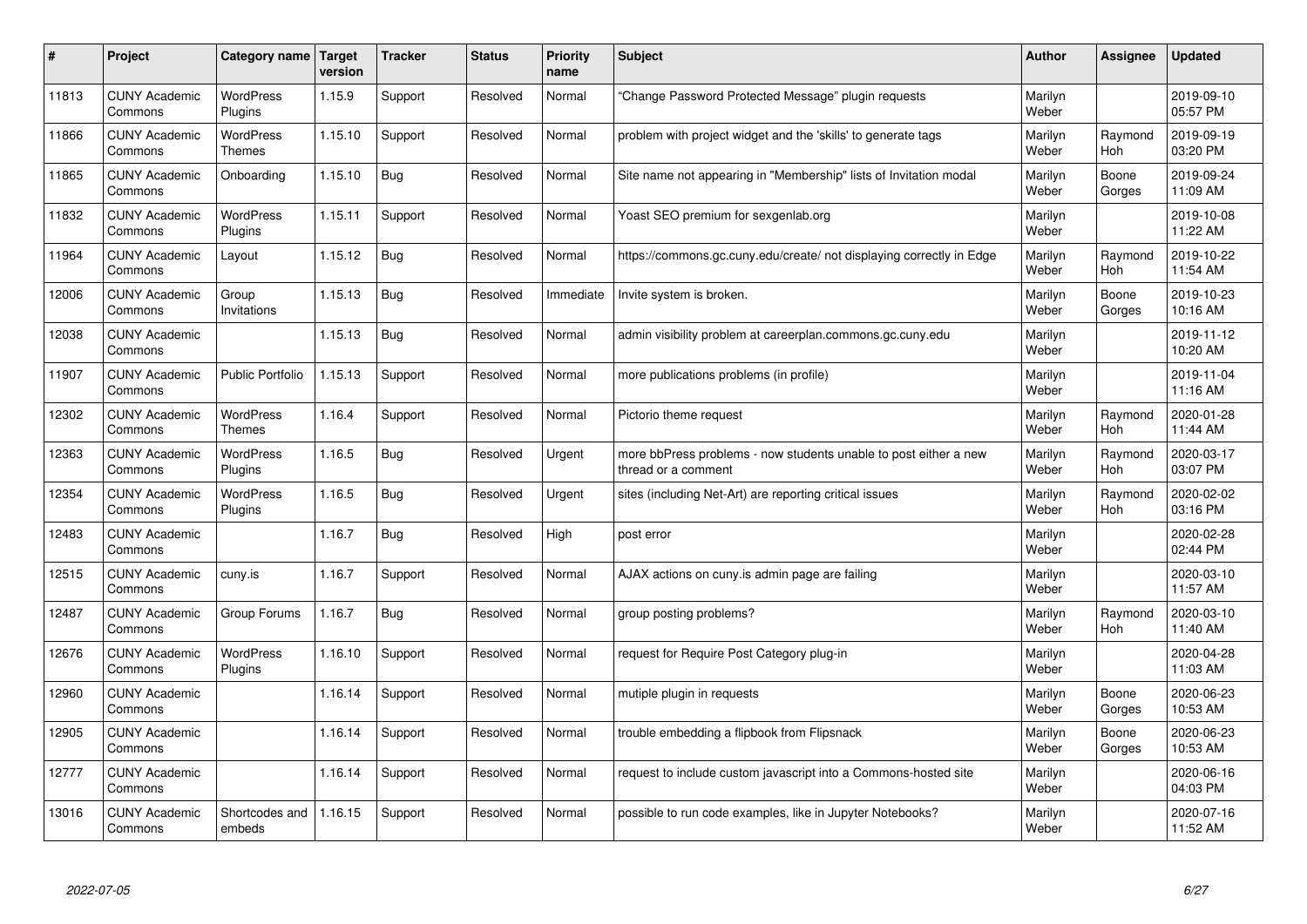| $\sharp$ | Project                         | Category name   Target            | version | <b>Tracker</b> | <b>Status</b> | <b>Priority</b><br>name | <b>Subject</b>                            | <b>Author</b>    | <b>Assignee</b>       | <b>Updated</b>         |
|----------|---------------------------------|-----------------------------------|---------|----------------|---------------|-------------------------|-------------------------------------------|------------------|-----------------------|------------------------|
| 13091    | <b>CUNY Academic</b><br>Commons |                                   | 1.17.0  | Support        | Resolved      | Normal                  | problem with latex (math equations)       | Marilyn<br>Weber |                       | 2020-07-28<br>11:09 AM |
| 13173    | <b>CUNY Academic</b><br>Commons | Group Library                     | 1.17.1  | Support        | Resolved      | High                    | all uploads to the library are silent     | Marilyn<br>Weber |                       | 2020-08-10<br>04:12 PM |
| 13134    | <b>CUNY Academic</b><br>Commons | Site cloning                      | 1.17.1  | Support        | Resolved      | Normal                  | New site (a clone) point to old dashboard | Marilyn<br>Weber |                       | 2020-08-12<br>03:22 PM |
| 13116    | <b>CUNY Academic</b><br>Commons | ZenDesk                           | 1.17.1  | Support        | Resolved      | Normal                  | support/send us a message link obscured   | Marilyn<br>Weber | Raymond<br>Hoh        | 2020-07-29<br>09:33 PM |
| 13227    | <b>CUNY Academic</b><br>Commons | Group Library                     | 1.17.2  | <b>Bug</b>     | Resolved      | High                    | folder not appearing in library           | Marilyn<br>Weber |                       | 2020-08-21<br>04:22 PM |
| 13185    | <b>CUNY Academic</b><br>Commons | <b>WordPress</b><br><b>Themes</b> | 1.17.2  | Support        | Resolved      | Normal                  | Less theme?                               | Marilyn<br>Weber |                       | 2020-08-25<br>11:26 AM |
| 13184    | <b>CUNY Academic</b><br>Commons | <b>WordPress</b><br>Plugins       | 1.17.2  | Support        | Resolved      | Normal                  | google translate plugin                   | Marilyn<br>Weber |                       | 2020-08-25<br>11:36 AM |
| 13238    | <b>CUNY Academic</b><br>Commons | WordPress -<br>Media              | 1.17.3  | Support        | Resolved      | Normal                  | allow ppsx file?                          | Marilyn<br>Weber | Raymond<br>Hoh        | 2020-09-10<br>11:46 AM |
| 13341    | <b>CUNY Academic</b><br>Commons | Group Forums                      | 1.17.4  | Bug            | Resolved      | Normal                  | Forum reply problems                      | Marilyn<br>Weber | Raymond<br>Hoh        | 2020-09-22<br>12:08 PM |
| 13169    | <b>CUNY Academic</b><br>Commons |                                   | 1.17.4  | Support        | Rejected      | Normal                  | footer logo image has no alt-text         | Marilyn<br>Weber |                       | 2020-09-22<br>10:18 AM |
| 13441    | <b>CUNY Academic</b><br>Commons |                                   | 1.17.5  | Support        | Resolved      | Normal                  | ongoing user problems with daily digests  | Marilyn<br>Weber |                       | 2020-10-13<br>10:02 AM |
| 13378    | <b>CUNY Academic</b><br>Commons |                                   | 1.17.5  | Bug            | Resolved      | Normal                  | problem on one of my sites                | Marilyn<br>Weber |                       | 2020-09-24<br>05:27 PM |
| 13521    | <b>CUNY Academic</b><br>Commons | Onboarding                        | 1.17.7  | Support        | Resolved      | Normal                  | sent invitations page                     | Marilyn<br>Weber | Raymond<br>Hoh        | 2020-11-10<br>10:31 AM |
| 13512    | <b>CUNY Academic</b><br>Commons | WordPress<br><b>Themes</b>        | 1.17.7  | Support        | Resolved      | Normal                  | theme update                              | Marilyn<br>Weber |                       | 2020-11-16<br>04:46 PM |
| 11908    | <b>CUNY Academic</b><br>Commons | Spam/Spam<br>Prevention           | 1.17.7  | Support        | Resolved      | Normal                  | overeager spam filter                     | Marilyn<br>Weber | Raymond<br><b>Hoh</b> | 2020-11-05<br>04:36 PM |
| 13675    | <b>CUNY Academic</b><br>Commons | Group Library                     | 1.18.1  | Bug            | Resolved      | High                    | broken Library                            | Marilyn<br>Weber |                       | 2020-12-09<br>05:02 PM |
| 13738    | <b>CUNY Academic</b><br>Commons |                                   | 1.18.1  | Support        | Resolved      | Normal                  | theme requests from a non-CUY person      | Marilyn<br>Weber |                       | 2020-12-23<br>11:34 AM |
| 12999    | <b>CUNY Academic</b><br>Commons |                                   | 1.18.1  | Support        | Resolved      | Normal                  | request for Dentist theme                 | Marilyn<br>Weber | Boone<br>Gorges       | 2020-12-22<br>03:31 PM |
| 13783    | <b>CUNY Academic</b><br>Commons |                                   | 1.18.2  | Support        | Resolved      | Normal                  | new CUNY OneSearch url                    | Marilyn<br>Weber |                       | 2021-01-14<br>04:53 PM |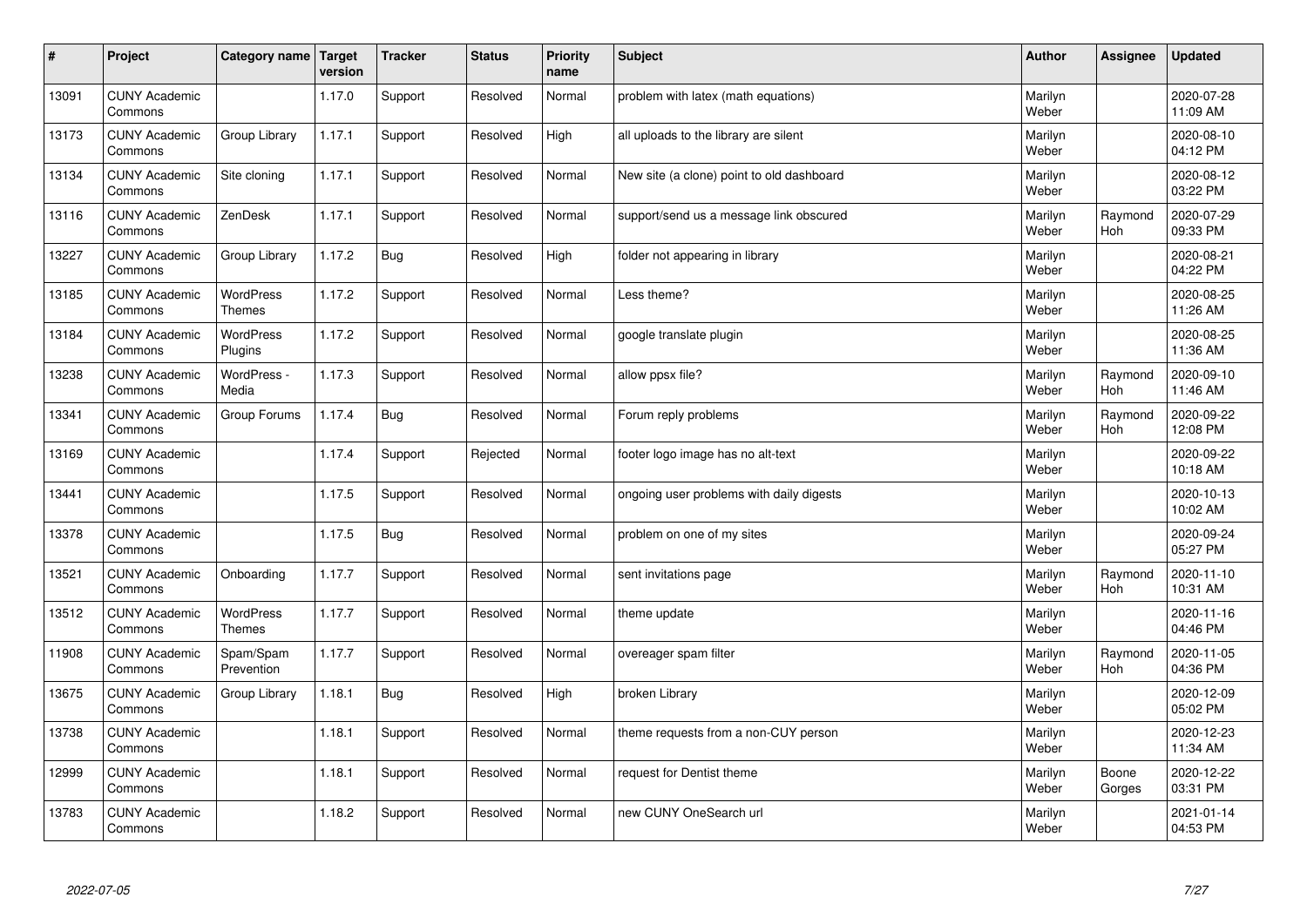| $\sharp$ | Project                         | Category name   Target      | version | <b>Tracker</b> | <b>Status</b> | <b>Priority</b><br>name | <b>Subject</b>                                                                        | <b>Author</b>    | Assignee              | <b>Updated</b>         |
|----------|---------------------------------|-----------------------------|---------|----------------|---------------|-------------------------|---------------------------------------------------------------------------------------|------------------|-----------------------|------------------------|
| 13641    | <b>CUNY Academic</b><br>Commons |                             | 1.18.2  | Support        | Resolved      | Normal                  | follow up to migration request                                                        | Marilyn<br>Weber | Boone<br>Gorges       | 2021-01-12<br>10:59 AM |
| 13846    | <b>CUNY Academic</b><br>Commons | <b>WordPress</b><br>Plugins | 1.18.3  | Support        | Resolved      | Normal                  | Yoast SEO plugin problem                                                              | Marilyn<br>Weber |                       | 2021-01-19<br>05:34 PM |
| 13841    | <b>CUNY Academic</b><br>Commons | <b>WordPress</b><br>Plugins | 1.18.3  | Support        | Resolved      | Normal                  | Folders plugin request                                                                | Marilyn<br>Weber | Boone<br>Gorges       | 2021-01-26<br>04:43 PM |
| 13827    | <b>CUNY Academic</b><br>Commons | Group Forums                | 1.18.3  | Bug            | Resolved      | Normal                  | more forum post problems                                                              | Marilyn<br>Weber | Raymond<br>Hoh        | 2021-01-22<br>08:19 PM |
| 13741    | <b>CUNY Academic</b><br>Commons | <b>WordPress</b><br>Plugins | 1.18.3  | Support        | Resolved      | Normal                  | Ensemble Video Plugin                                                                 | Marilyn<br>Weber |                       | 2021-01-26<br>04:43 PM |
| 13878    | <b>CUNY Academic</b><br>Commons | Group cloning               | 1.18.4  | Support        | Resolved      | High                    | When creating Group + Site and choosing 'Clone existing', cannot<br>advance to step 2 | Marilyn<br>Weber | Jeremy<br>Felt        | 2021-02-02<br>11:02 AM |
| 13958    | <b>CUNY Academic</b><br>Commons |                             | 1.18.4  | Support        | Resolved      | Normal                  | calendar widget problem                                                               | Marilyn<br>Weber |                       | 2021-02-09<br>11:05 AM |
| 13947    | <b>CUNY Academic</b><br>Commons | WordPress<br>Plugins        | 1.18.4  | <b>Bug</b>     | Resolved      | Normal                  | Elementor plugin problem                                                              | Marilyn<br>Weber | Raymond<br>Hoh        | 2021-02-08<br>09:34 PM |
| 13944    | <b>CUNY Academic</b><br>Commons | WordPress<br>Plugins        | 1.18.4  | Support        | Resolved      | Normal                  | 3D FlipBook request                                                                   | Marilyn<br>Weber |                       | 2021-02-09<br>11:05 AM |
| 13929    | <b>CUNY Academic</b><br>Commons |                             | 1.18.4  | Support        | Resolved      | Normal                  | update error message                                                                  | Marilyn<br>Weber | Boone<br>Gorges       | 2021-02-09<br>11:05 AM |
| 13935    | <b>CUNY Academic</b><br>Commons | <b>WordPress</b><br>Plugins | 1.18.4  | Support        | Resolved      | Low                     | Add Users sidebar widget not working                                                  | Marilyn<br>Weber |                       | 2021-02-09<br>11:05 AM |
| 14019    | <b>CUNY Academic</b><br>Commons | <b>WordPress</b><br>Plugins | 1.18.5  | Bug            | Resolved      | Normal                  | smorales.commons.gc.cuny.edu                                                          | Marilyn<br>Weber | Boone<br>Gorges       | 2021-02-23<br>11:06 AM |
| 14012    | <b>CUNY Academic</b><br>Commons | <b>WordPress</b><br>Plugins | 1.18.5  | Support        | Resolved      | Normal                  | Open External Links in a New Window plugin?                                           | Marilyn<br>Weber | Boone<br>Gorges       | 2021-03-02<br>02:07 PM |
| 14129    | <b>CUNY Academic</b><br>Commons | Onboarding                  | 1.18.6  | Support        | Resolved      | Normal                  | can only see some invites sent                                                        | Marilyn<br>Weber | Raymond<br><b>Hoh</b> | 2021-04-09<br>09:00 AM |
| 14077    | <b>CUNY Academic</b><br>Commons | WordPress<br>Plugins        | 1.18.7  | Support        | Resolved      | Normal                  | Elementor Pro plugin for the slider                                                   | Marilyn<br>Weber | Raymond<br>Hoh        | 2021-03-23<br>11:43 AM |
| 14304    | <b>CUNY Academic</b><br>Commons | Group Library               | 1.18.8  | Bug            | Resolved      | Normal                  | Library items change folders when adding subsequent items in new<br>folders           | Marilyn<br>Weber | Boone<br>Gorges       | 2021-04-13<br>11:21 AM |
| 14270    | <b>CUNY Academic</b><br>Commons | WordPress<br>Themes         | 1.18.8  | Support        | Resolved      | Normal                  | grid theme?                                                                           | Marilyn<br>Weber |                       | 2021-04-13<br>11:20 AM |
| 14246    | <b>CUNY Academic</b><br>Commons |                             | 1.18.8  | Support        | Resolved      | Normal                  | 'Weekly jQuery Migrate Status Update"                                                 | Marilyn<br>Weber |                       | 2021-04-13<br>11:08 AM |
| 14411    | <b>CUNY Academic</b><br>Commons | WordPress<br><b>Themes</b>  | 1.18.10 | Bug            | Resolved      | Normal                  | logo problems                                                                         | Marilyn<br>Weber |                       | 2021-05-03<br>04:37 PM |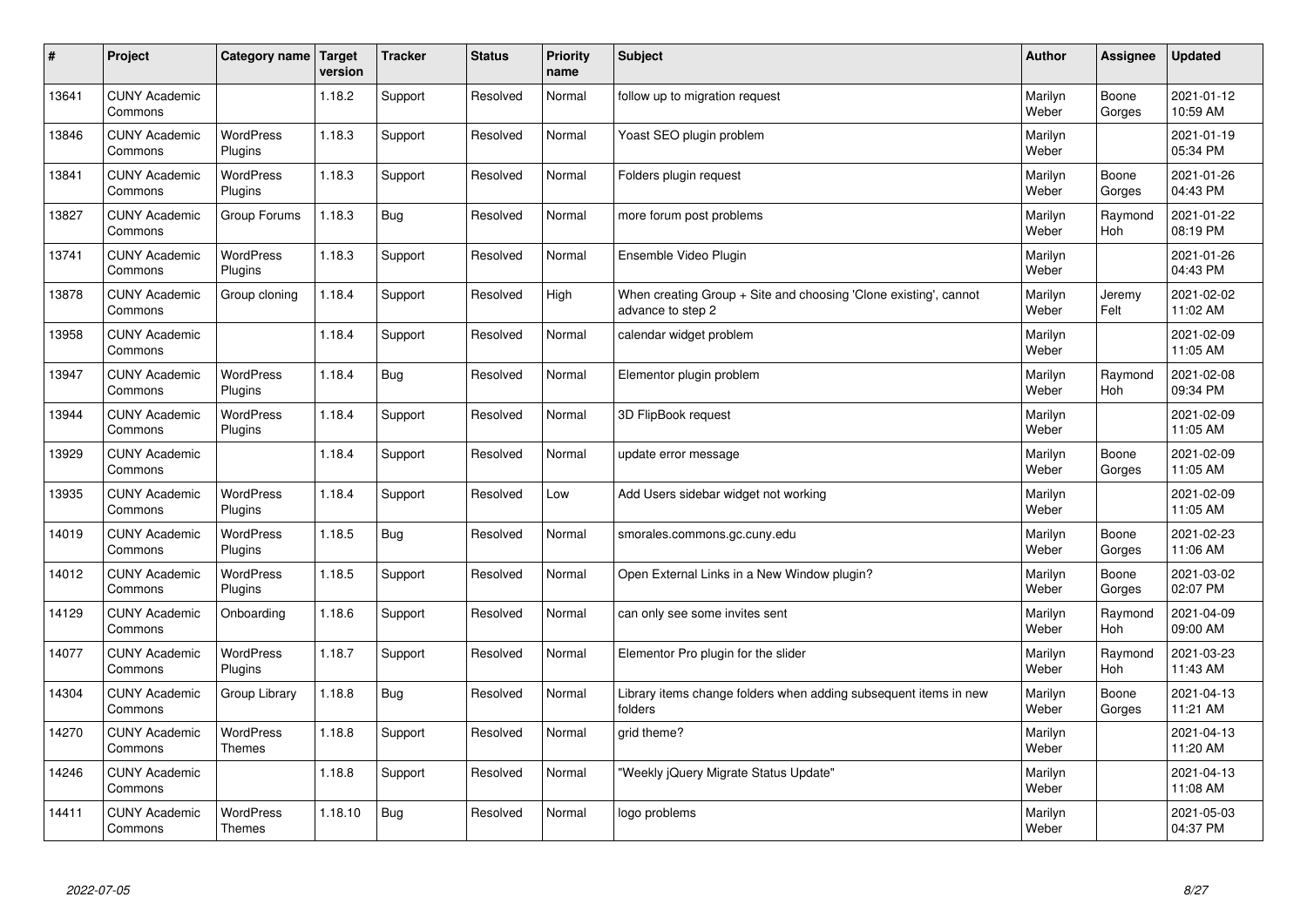| #     | Project                         | Category name   Target            | version | <b>Tracker</b> | <b>Status</b>        | <b>Priority</b><br>name | <b>Subject</b>                                                                          | <b>Author</b>    | Assignee              | <b>Updated</b>         |
|-------|---------------------------------|-----------------------------------|---------|----------------|----------------------|-------------------------|-----------------------------------------------------------------------------------------|------------------|-----------------------|------------------------|
| 14410 | <b>CUNY Academic</b><br>Commons |                                   | 1.18.10 | Bug            | Resolved             | Normal                  | events calendar problem?                                                                | Marilyn<br>Weber |                       | 2021-05-10<br>04:45 PM |
| 14265 | <b>CUNY Academic</b><br>Commons | <b>WordPress</b><br>Plugins       | 1.18.10 | Support        | Resolved             | Normal                  | separate the tag cloud in the blog sidebar                                              | Marilyn<br>Weber | Boone<br>Gorges       | 2021-05-12<br>05:19 PM |
| 14526 | <b>CUNY Academic</b><br>Commons | Registration                      | 1.18.12 | <b>Bug</b>     | Resolved             | High                    | registration interface won't show a space to enter nonCUNY code                         | Marilyn<br>Weber |                       | 2021-06-03<br>04:02 PM |
| 14534 | <b>CUNY Academic</b><br>Commons | <b>WordPress</b><br>Plugins       | 1.18.12 | Support        | Resolved             | Normal                  | Share This Image plugin?                                                                | Marilyn<br>Weber |                       | 2021-06-08<br>11:50 AM |
| 14509 | <b>CUNY Academic</b><br>Commons | <b>WordPress</b><br>Plugins       | 1.18.12 | <b>Bug</b>     | Resolved             | Normal                  | Elementor Editor problem                                                                | Marilyn<br>Weber |                       | 2021-06-08<br>09:55 AM |
| 14734 | <b>CUNY Academic</b><br>Commons | <b>WordPress</b><br><b>Themes</b> | 1.18.18 | Support        | Resolved             | Normal                  | missing section of Sujatha Fernandes' site                                              | Marilyn<br>Weber | Raymond<br>Hoh        | 2021-09-06<br>04:15 PM |
| 14799 | <b>CUNY Academic</b><br>Commons |                                   | 1.18.19 | Support        | Resolved             | High                    | install the official Classic Widgets?                                                   | Marilyn<br>Weber |                       | 2021-09-22<br>02:17 PM |
| 14885 | <b>CUNY Academic</b><br>Commons | <b>WordPress</b><br>Plugins       | 1.18.22 | Bug            | Resolved             | Normal                  | Long Loading Times -- Wordpress Admin Site                                              | Marilyn<br>Weber | Raymond<br>Hoh        | 2021-10-26<br>12:28 PM |
| 14889 | <b>CUNY Academic</b><br>Commons | Events                            | 1.19.0  | Support        | Resolved             | Normal                  | events in group - can they be edited by all admins?                                     | Marilyn<br>Weber | Raymond<br>Hoh        | 2021-12-13<br>03:31 PM |
| 15211 | <b>CUNY Academic</b><br>Commons | <b>Blogs</b><br>(BuddyPress)      | 1.19.2  | Support        | Resolved             | Normal                  | No good error reporting for already-used domain name when creating a<br>site in Firefox | Marilyn<br>Weber | Boone<br>Gorges       | 2022-01-25<br>11:33 AM |
| 15241 | <b>CUNY Academic</b><br>Commons | Onboarding                        | 1.19.3  | Design/UX      | Resolved             | Normal                  | white on gray                                                                           | Marilyn<br>Weber | Boone<br>Gorges       | 2022-02-08<br>02:38 PM |
| 15545 | <b>CUNY Academic</b><br>Commons | <b>WordPress</b><br>Plugins       | 1.19.5  | Feature        | Resolved             | Normal                  | 'ZI Hide Featured Image" plugin request                                                 | Marilyn<br>Weber | Boone<br>Gorges       | 2022-03-09<br>10:09 AM |
| 15654 | <b>CUNY Academic</b><br>Commons | <b>WordPress</b><br>Plugins       | 1.19.6  | Support        | Resolved             | Normal                  | Numerous Copies of Events showing up                                                    | Marilyn<br>Weber | Boone<br>Gorges       | 2022-03-22<br>11:30 AM |
| 16198 | <b>CUNY Academic</b><br>Commons |                                   | 2.0.1   | Bug            | Resolved             | Normal                  | Change role to                                                                          | Marilyn<br>Weber | Boone<br>Gorges       | 2022-06-14<br>11:35 AM |
| 16291 | <b>CUNY Academic</b><br>Commons | Site cloning                      | 2.0.2   | Support        | Resolved             | Normal                  | Images coming up blank in Media Library                                                 | Marilyn<br>Weber | Raymond<br>Hoh        | 2022-06-29<br>11:31 AM |
| 16172 | <b>CUNY Academic</b><br>Commons | WordPress<br>(misc)               | 2.0.2   | <b>Bug</b>     | Resolved             | Normal                  | 'Lost your password" link not in error messge                                           | Marilyn<br>Weber | Raymond<br>Hoh        | 2022-06-14<br>09:21 PM |
| 15978 | <b>CUNY Academic</b><br>Commons | WordPress -<br>Media              | 2.0.2   | Support        | Resolved             | Normal                  | .tex files?                                                                             | Marilyn<br>Weber | Raymond<br><b>Hoh</b> | 2022-06-28<br>09:09 PM |
| 15655 | <b>CUNY Academic</b><br>Commons |                                   | 2.0.3   | Support        | Reporter<br>Feedback | Normal                  | Event Aggregator plugin?                                                                | Marilyn<br>Weber |                       | 2022-06-29<br>11:32 AM |
| 15169 | <b>CUNY Academic</b><br>Commons |                                   | 2.0.3   | Support        | Reporter<br>Feedback | Normal                  | new Prelude website zipfiles for custom theme and other files.                          | Marilyn<br>Weber |                       | 2022-06-29<br>11:32 AM |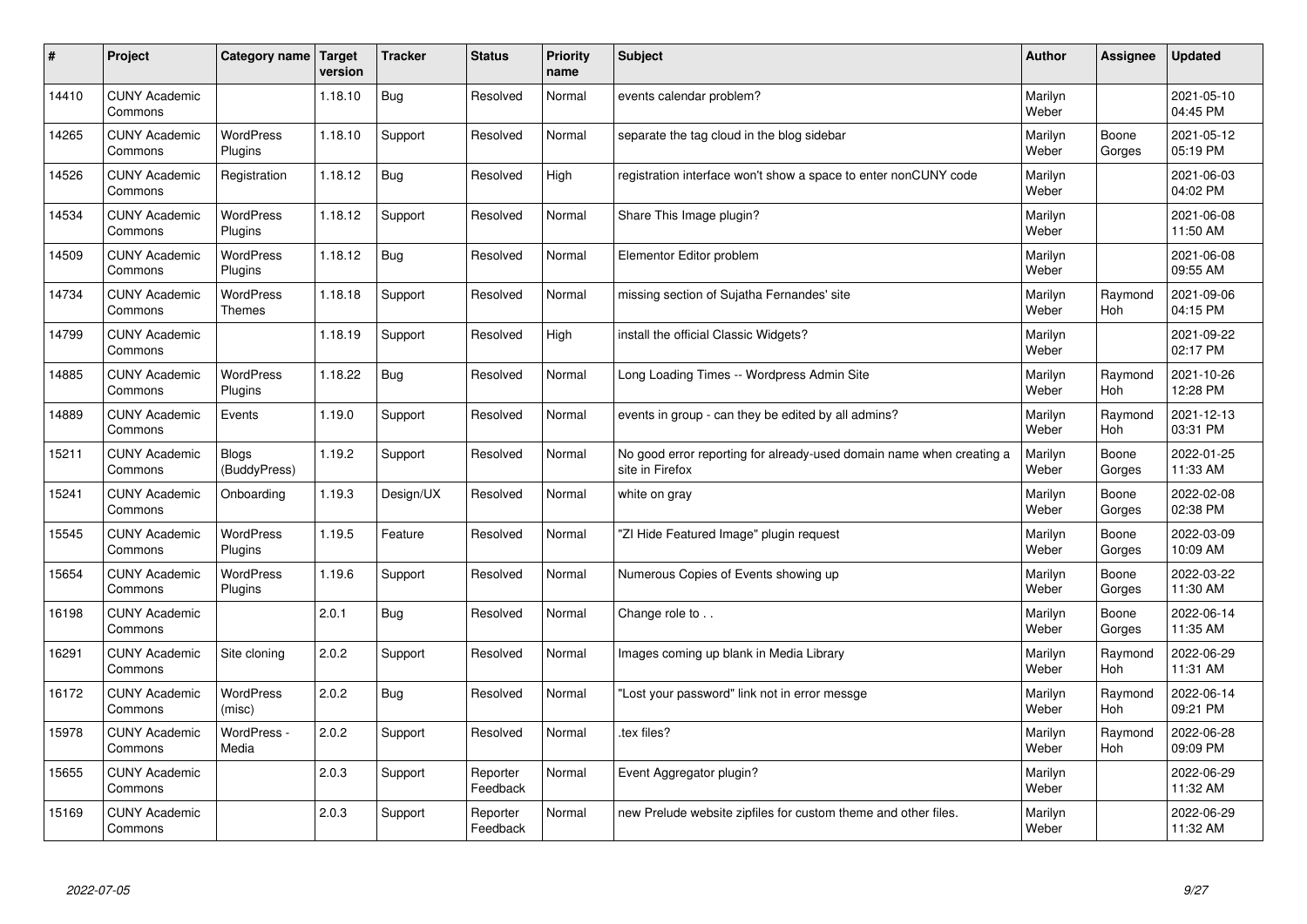| #     | Project                         | Category name   Target     | version | <b>Tracker</b> | <b>Status</b>        | <b>Priority</b><br>name | <b>Subject</b>                                       | <b>Author</b>    | Assignee            | <b>Updated</b>         |
|-------|---------------------------------|----------------------------|---------|----------------|----------------------|-------------------------|------------------------------------------------------|------------------|---------------------|------------------------|
| 11665 | <b>CUNY Academic</b><br>Commons |                            |         | Support        | Resolved             | Immediate               | "My Groups" conflating two groups                    | Marilyn<br>Weber |                     | 2019-07-24<br>10:43 PM |
| 6800  | <b>CUNY Academic</b><br>Commons |                            |         | Bug            | Rejected             | Immediate               | Is something going on?                               | Marilyn<br>Weber |                     | 2016-11-18<br>04:40 PM |
| 6410  | <b>CUNY Academic</b><br>Commons |                            |         | Bug            | Duplicate            | Immediate               | Cannot log in - gives privacy error                  | Marilyn<br>Weber | Boone<br>Gorges     | 2016-10-24<br>10:01 AM |
| 5396  | <b>CUNY Academic</b><br>Commons |                            |         | Outreach       | Resolved             | Urgent                  | Add CUNY Central to the survey choices?              | Marilyn<br>Weber | Samantha<br>Raddatz | 2016-03-31<br>01:38 PM |
| 15685 | <b>CUNY Academic</b><br>Commons |                            |         | Support        | <b>New</b>           | High                    | problem with chrome?                                 | Marilyn<br>Weber |                     | 2022-04-25<br>03:40 PM |
| 15022 | <b>CUNY Academic</b><br>Commons |                            |         | Support        | Rejected             | High                    | ArabStages                                           | Marilyn<br>Weber |                     | 2021-12-06<br>10:16 AM |
| 14008 | <b>CUNY Academic</b><br>Commons |                            |         | Bug            | Resolved             | High                    | invisible user                                       | Marilyn<br>Weber |                     | 2021-02-18<br>05:53 PM |
| 13656 | <b>CUNY Academic</b><br>Commons |                            |         | Bug            | Resolved             | High                    | site down                                            | Marilyn<br>Weber |                     | 2020-12-11<br>12:50 PM |
| 12393 | <b>CUNY Academic</b><br>Commons | <b>WordPress</b><br>(misc) |         | Support        | Resolved             | High                    | size limit for files                                 | Marilyn<br>Weber |                     | 2020-02-18<br>10:13 AM |
| 9276  | <b>CUNY Academic</b><br>Commons |                            |         | <b>Bug</b>     | Resolved             | High                    | problem adding a member to a group - wrong username? | Marilyn<br>Weber |                     | 2018-02-25<br>12:47 PM |
| 6107  | <b>CUNY Academic</b><br>Commons |                            |         | Bug            | Resolved             | High                    | site redirect?                                       | Marilyn<br>Weber | Boone<br>Gorges     | 2016-09-29<br>03:45 PM |
| 6101  | <b>CUNY Academic</b><br>Commons | Public Portfolio           |         | <b>Bug</b>     | Resolved             | High                    | Profile update problems                              | Marilyn<br>Weber | Boone<br>Gorges     | 2016-12-01<br>03:50 PM |
| 16110 | <b>CUNY Academic</b><br>Commons |                            |         | Support        | Reporter<br>Feedback | Normal                  | remove Creative Commons license from pages?          | Marilyn<br>Weber | Raymond<br>Hoh      | 2022-05-17<br>06:11 PM |
| 16099 | <b>CUNY Academic</b><br>Commons |                            |         | Support        | Reporter<br>Feedback | Normal                  | request for Newsletter Glue                          | Marilyn<br>Weber |                     | 2022-05-13<br>12:14 PM |
| 15565 | <b>CUNY Academic</b><br>Commons |                            |         | Support        | <b>New</b>           | Normal                  | Events - send updates to an email listserv           | Marilyn<br>Weber |                     | 2022-03-10<br>01:06 PM |
| 15370 | <b>CUNY Academic</b><br>Commons |                            |         | Support        | Reporter<br>Feedback | Normal                  | All-in-One Event Calendar?                           | Marilyn<br>Weber |                     | 2022-02-17<br>11:03 AM |
| 15279 | <b>CUNY Academic</b><br>Commons |                            |         | Bug            | Rejected             | Normal                  | big delay - cloning the history site                 | Marilyn<br>Weber |                     | 2022-02-09<br>01:49 PM |
| 15266 | <b>CUNY Academic</b><br>Commons |                            |         | Support        | Resolved             | Normal                  | Just an appreciation                                 | Marilyn<br>Weber |                     | 2022-02-07<br>10:42 AM |
| 15260 | <b>CUNY Academic</b><br>Commons |                            |         | Support        | Reporter<br>Feedback | Normal                  | Diacritical markings   European Stages               | Marilyn<br>Weber |                     | 2022-02-04<br>08:16 AM |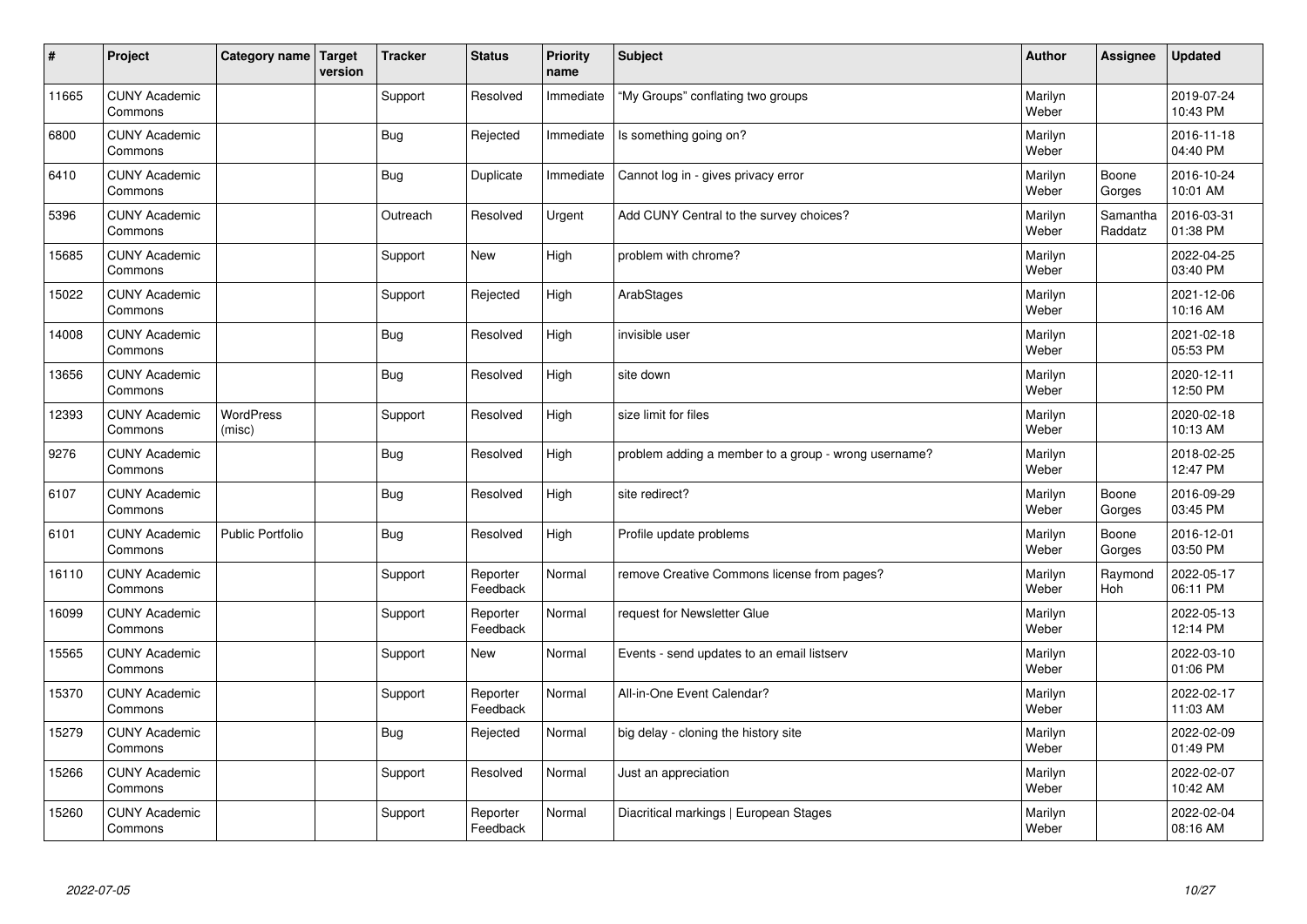| #     | Project                         | Category name   Target | version | <b>Tracker</b> | <b>Status</b>        | <b>Priority</b><br>name | <b>Subject</b>                                                  | <b>Author</b>    | <b>Assignee</b> | <b>Updated</b>         |
|-------|---------------------------------|------------------------|---------|----------------|----------------------|-------------------------|-----------------------------------------------------------------|------------------|-----------------|------------------------|
| 15120 | <b>CUNY Academic</b><br>Commons |                        |         | Support        | Resolved             | Normal                  | embed Zoom recordings in a post?                                | Marilyn<br>Weber |                 | 2021-12-29<br>08:15 AM |
| 15045 | <b>CUNY Academic</b><br>Commons |                        |         | Support        | New                  | Normal                  | no result for KCeL in the search box on the commons             | Marilyn<br>Weber |                 | 2021-12-10<br>11:29 AM |
| 15025 | <b>CUNY Academic</b><br>Commons |                        |         | Support        | Duplicate            | Normal                  | emails for all the papers on the commons that have been changed | Marilyn<br>Weber |                 | 2021-12-02<br>11:57 AM |
| 14973 | <b>CUNY Academic</b><br>Commons |                        |         | Support        | Resolved             | Normal                  | <b>Mail Poet</b>                                                | Marilyn<br>Weber |                 | 2021-12-06<br>10:20 AM |
| 14972 | <b>CUNY Academic</b><br>Commons |                        |         | Support        | Rejected             | Normal                  | Mailchimp plugin                                                | Marilyn<br>Weber |                 | 2021-11-17<br>02:13 PM |
| 14850 | <b>CUNY Academic</b><br>Commons |                        |         | Support        | Abandoned            | Normal                  | brooklyn waterfront site "connection not secure"                | Marilyn<br>Weber |                 | 2022-04-27<br>04:56 PM |
| 14784 | <b>CUNY Academic</b><br>Commons |                        |         | Support        | Reporter<br>Feedback | Normal                  | User report of logo problem when using Customizer theme         | Marilyn<br>Weber |                 | 2021-09-17<br>10:25 AM |
| 14711 | <b>CUNY Academic</b><br>Commons |                        |         | Support        | Rejected             | Normal                  | Custom Facebook Feed plugin problem                             | Marilyn<br>Weber |                 | 2022-04-27<br>04:29 PM |
| 14389 | <b>CUNY Academic</b><br>Commons |                        |         | Support        | Abandoned            | Normal                  | WebflowIO?                                                      | Marilyn<br>Weber |                 | 2021-09-14<br>10:45 AM |
| 14360 | <b>CUNY Academic</b><br>Commons |                        |         | Support        | Rejected             | Normal                  | danielgerouldarchives.org?                                      | Marilyn<br>Weber |                 | 2021-04-27<br>10:42 AM |
| 14242 | <b>CUNY Academic</b><br>Commons |                        |         | Support        | Resolved             | Normal                  | LAILAC site missing content                                     | Marilyn<br>Weber |                 | 2021-03-27<br>08:40 AM |
| 14148 | <b>CUNY Academic</b><br>Commons |                        |         | Support        | Abandoned            | Normal                  | post notification problem                                       | Marilyn<br>Weber |                 | 2021-09-14<br>10:43 AM |
| 14016 | <b>CUNY Academic</b><br>Commons |                        |         | Support        | Rejected             | Normal                  | PDFs not downloading                                            | Marilyn<br>Weber |                 | 2021-02-22<br>11:00 AM |
| 13916 | <b>CUNY Academic</b><br>Commons |                        |         | Support        | Rejected             | Normal                  | <b>Custom Sidebars</b>                                          | Marilyn<br>Weber |                 | 2021-02-23<br>10:45 AM |
| 13826 | <b>CUNY Academic</b><br>Commons |                        |         | Support        | Resolved             | Normal                  | January 14th                                                    | Marilyn<br>Weber |                 | 2021-01-26<br>04:26 PM |
| 13637 | <b>CUNY Academic</b><br>Commons |                        |         | Support        | Abandoned            | Normal                  | All-in-One Migration plugin request                             | Marilyn<br>Weber |                 | 2020-12-08<br>10:46 AM |
| 13596 | <b>CUNY Academic</b><br>Commons |                        |         | Support        | Abandoned            | Normal                  | invited as Author but show as Contributor                       | Marilyn<br>Weber |                 | 2021-09-14<br>10:41 AM |
| 13584 | <b>CUNY Academic</b><br>Commons |                        |         | Support        | Abandoned            | Normal                  | Graphy theme question                                           | Marilyn<br>Weber |                 | 2021-09-14<br>10:41 AM |
| 13288 | <b>CUNY Academic</b><br>Commons |                        |         | Support        | Abandoned            | Normal                  | log in problems on iPhone 6                                     | Marilyn<br>Weber |                 | 2020-10-27<br>10:26 AM |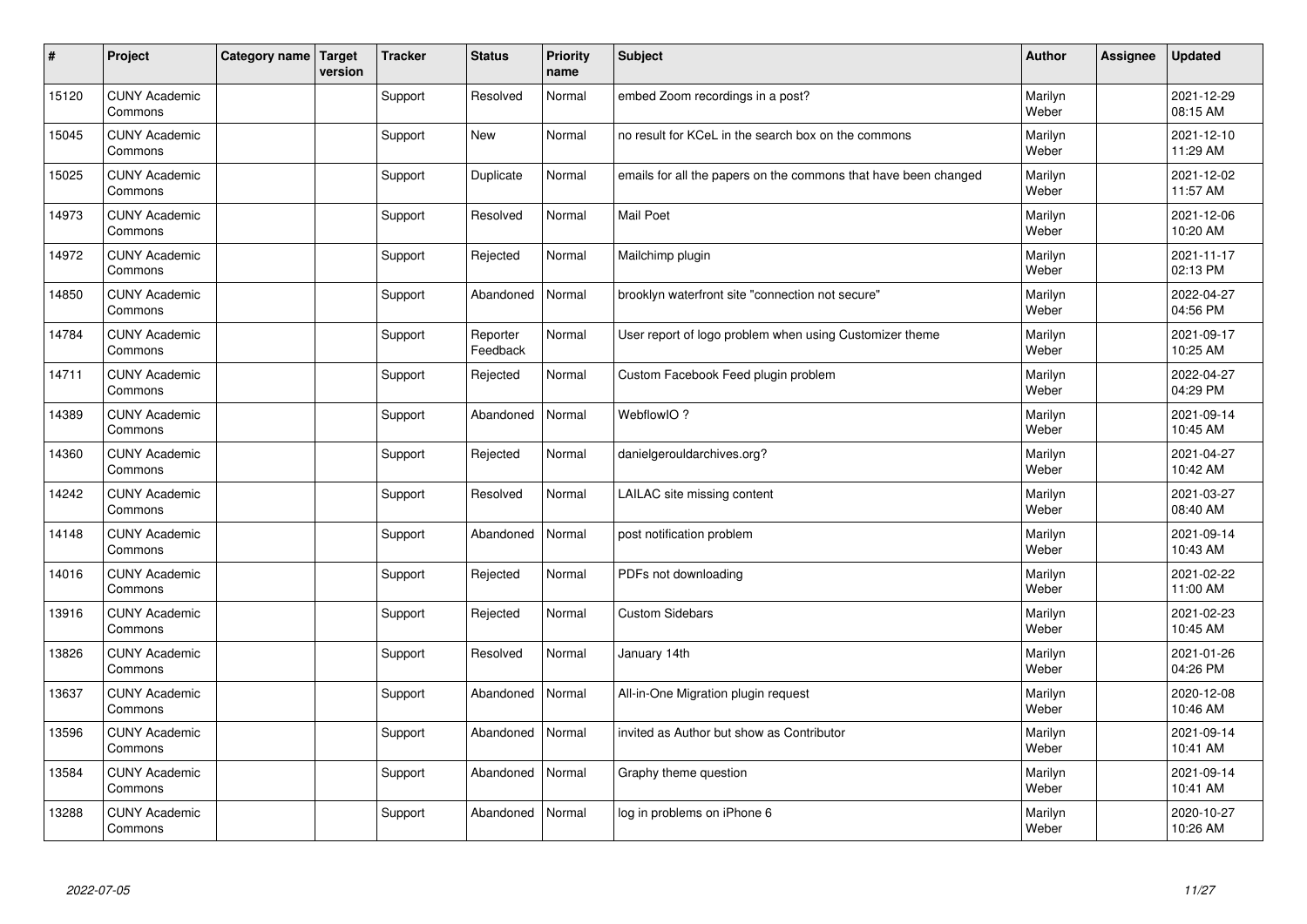| $\sharp$ | Project                         | Category name   Target     | version | <b>Tracker</b> | <b>Status</b> | <b>Priority</b><br>name | <b>Subject</b>                                                                 | <b>Author</b>    | <b>Assignee</b>  | <b>Updated</b>         |
|----------|---------------------------------|----------------------------|---------|----------------|---------------|-------------------------|--------------------------------------------------------------------------------|------------------|------------------|------------------------|
| 13217    | <b>CUNY Academic</b><br>Commons |                            |         | Support        | Rejected      | Normal                  | upload recordings of our past webinars?                                        | Marilyn<br>Weber |                  | 2020-08-25<br>07:56 AM |
| 13160    | <b>CUNY Academic</b><br>Commons |                            |         | Support        | Rejected      | Normal                  | site not working on iphone                                                     | Marilyn<br>Weber |                  | 2020-08-25<br>10:58 AM |
| 13121    | <b>CUNY Academic</b><br>Commons |                            |         | Support        | Rejected      | Normal                  | embed a DropBox Paper file                                                     | Marilyn<br>Weber |                  | 2020-08-25<br>10:56 AM |
| 13012    | <b>CUNY Academic</b><br>Commons | <b>WordPress</b><br>(misc) |         | Support        | Rejected      | Normal                  | icon image associated with the teaching template's Creative Commons<br>License | Marilyn<br>Weber | Raymond<br>Hoh   | 2020-08-25<br>10:56 AM |
| 12986    | <b>CUNY Academic</b><br>Commons |                            |         | Support        | Rejected      | Normal                  | Someone is trying to create accounts using random CUNY entity emails           | Marilyn<br>Weber |                  | 2020-07-02<br>09:47 PM |
| 12861    | <b>CUNY Academic</b><br>Commons |                            |         | Support        | Resolved      | Normal                  | trouble with YouTube                                                           | Marilyn<br>Weber | Raymond<br>Hoh   | 2020-06-09<br>11:16 AM |
| 12346    | <b>CUNY Academic</b><br>Commons | Redmine                    |         | Support        | Resolved      | Normal                  | another Redmine request                                                        | Marilyn<br>Weber | <b>Matt Gold</b> | 2020-01-30<br>08:20 PM |
| 12334    | <b>CUNY Academic</b><br>Commons |                            |         | Support        | Resolved      | Normal                  | request for a Redmine account                                                  | Marilyn<br>Weber | Matt Gold        | 2020-01-30<br>12:01 PM |
| 12205    | <b>CUNY Academic</b><br>Commons |                            |         | Support        | Rejected      | Normal                  | possible update to the 2019 theme?                                             | Marilyn<br>Weber |                  | 2020-01-14<br>12:08 PM |
| 11912    | <b>CUNY Academic</b><br>Commons |                            |         | Support        | Resolved      | Normal                  | influence search results?                                                      | Marilyn<br>Weber |                  | 2020-02-11<br>10:51 AM |
| 11267    | <b>CUNY Academic</b><br>Commons |                            |         | Support        | Rejected      | Normal                  | signing up with a nonCUNY signup code from the Register page                   | Marilyn<br>Weber |                  | 2019-03-26<br>03:00 PM |
| 10932    | <b>CUNY Academic</b><br>Commons |                            |         | Support        | Resolved      | Normal                  | add me as admin to meenaalexander.com                                          | Marilyn<br>Weber | Matt Gold        | 2019-01-09<br>02:12 PM |
| 10850    | <b>CUNY Academic</b><br>Commons |                            |         | Support        | Rejected      | Normal                  | Gravity form being resent                                                      | Marilyn<br>Weber |                  | 2018-12-20<br>10:18 PM |
| 10562    | <b>CUNY Academic</b><br>Commons |                            |         | Bug            | Rejected      | Normal                  | Commons is down                                                                | Marilyn<br>Weber |                  | 2018-10-23<br>10:49 AM |
| 10266    | <b>CUNY Academic</b><br>Commons |                            |         | Support        | Resolved      | Normal                  | GC email change requested                                                      | Marilyn<br>Weber | Matt Gold        | 2018-08-30<br>03:07 PM |
| 10260    | <b>CUNY Academic</b><br>Commons |                            |         | Bug            | Rejected      | Normal                  | bad activation email                                                           | Marilyn<br>Weber |                  | 2018-08-30<br>01:25 PM |
| 10256    | <b>CUNY Academic</b><br>Commons |                            |         | Support        | Resolved      | Normal                  | email change requested                                                         | Marilyn<br>Weber | <b>Matt Gold</b> | 2018-08-29<br>02:52 PM |
| 10227    | <b>CUNY Academic</b><br>Commons |                            |         | Support        | Resolved      | Normal                  | user incorrectly entered her email address                                     | Marilyn<br>Weber | Matt Gold        | 2018-08-26<br>08:55 PM |
| 9928     | <b>CUNY Academic</b><br>Commons | Account<br>settings        |         | Support        | Resolved      | Normal                  | email change request from former student                                       | Marilyn<br>Weber | <b>Matt Gold</b> | 2018-06-14<br>10:20 AM |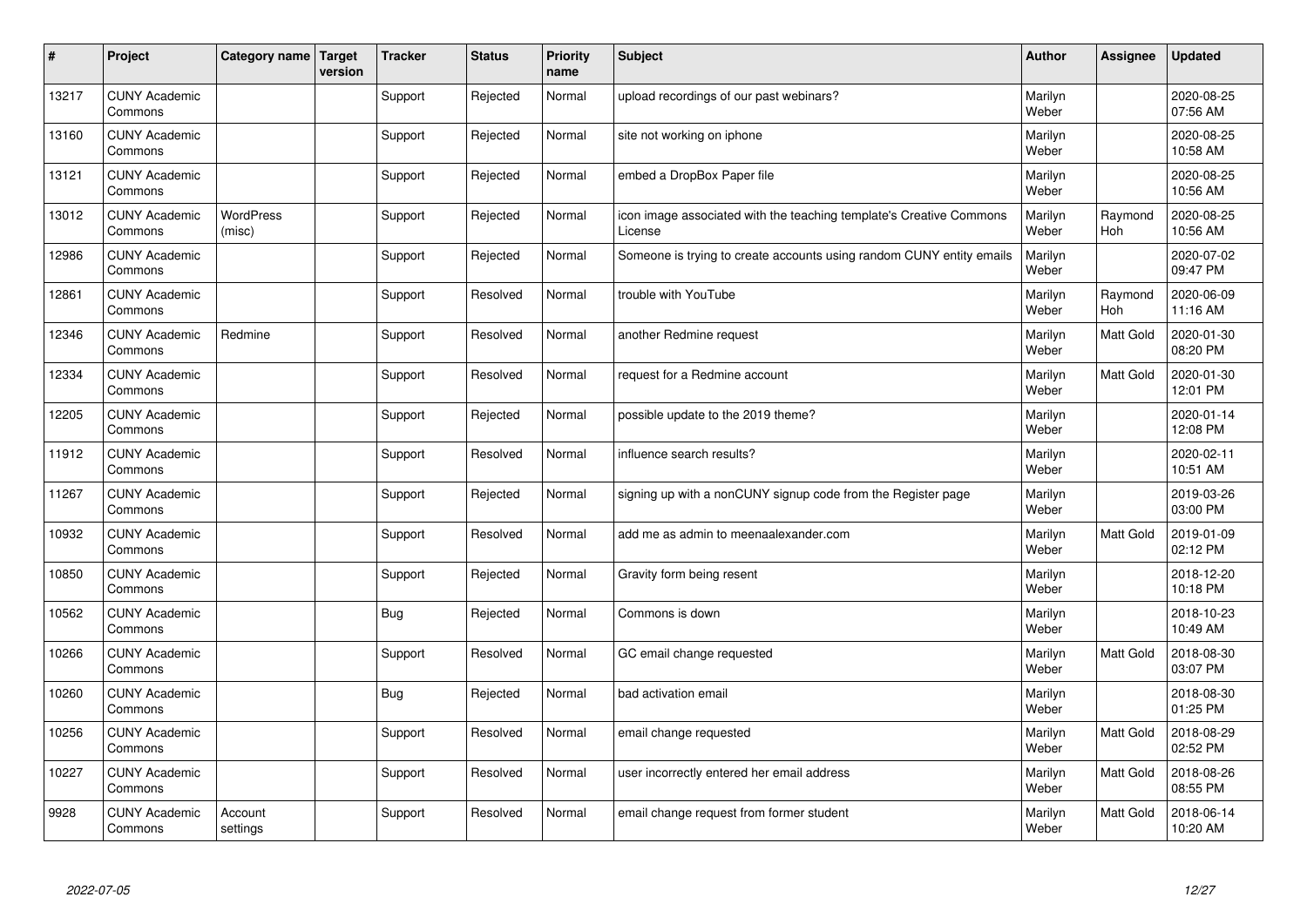| #    | Project                         | Category name   Target | version | <b>Tracker</b> | <b>Status</b> | <b>Priority</b><br>name | <b>Subject</b>                                           | <b>Author</b>    | <b>Assignee</b>  | <b>Updated</b>         |
|------|---------------------------------|------------------------|---------|----------------|---------------|-------------------------|----------------------------------------------------------|------------------|------------------|------------------------|
| 9885 | <b>CUNY Academic</b><br>Commons |                        |         | Support        | Rejected      | Normal                  | Publications field problem                               | Marilyn<br>Weber |                  | 2018-06-06<br>01:18 PM |
| 9834 | <b>CUNY Academic</b><br>Commons |                        |         | Support        | Duplicate     | Normal                  | add a "like" function                                    | Marilyn<br>Weber |                  | 2018-05-25<br>10:38 AM |
| 9787 | <b>CUNY Academic</b><br>Commons | Registration           |         | Support        | Resolved      | Normal                  | email change request                                     | Marilyn<br>Weber | Matt Gold        | 2018-05-16<br>09:55 PM |
| 9684 | <b>CUNY Academic</b><br>Commons |                        |         | Support        | Rejected      | Normal                  | SEO cleanup for newlaborforum.cuny.edu                   | Marilyn<br>Weber |                  | 2018-04-30<br>10:29 AM |
| 9659 | <b>CUNY Academic</b><br>Commons | Account<br>settings    |         | Support        | Resolved      | Normal                  | user email change                                        | Marilyn<br>Weber | <b>Matt Gold</b> | 2018-04-24<br>12:08 PM |
| 9587 | <b>CUNY Academic</b><br>Commons |                        |         | Support        | Rejected      | Normal                  | possible request for the "PDF Poster" plugin             | Marilyn<br>Weber |                  | 2018-04-24<br>10:52 AM |
| 9477 | <b>CUNY Academic</b><br>Commons | Account<br>settings    |         | Support        | Resolved      | Normal                  | email change request                                     | Marilyn<br>Weber | Matt Gold        | 2018-03-24<br>08:53 AM |
| 9470 | <b>CUNY Academic</b><br>Commons |                        |         | <b>Bug</b>     | Resolved      | Normal                  | Users not appearing via "Add New"                        | Marilyn<br>Weber |                  | 2018-03-22<br>07:44 PM |
| 9275 | <b>CUNY Academic</b><br>Commons |                        |         | Support        | Rejected      | Normal                  | soft chalk page?                                         | Marilyn<br>Weber | Boone<br>Gorges  | 2018-04-09<br>10:37 AM |
| 9133 | <b>CUNY Academic</b><br>Commons |                        |         | Support        | Duplicate     | Normal                  | webrecorder.io                                           | Marilyn<br>Weber |                  | 2018-01-29<br>10:34 AM |
| 9131 | <b>CUNY Academic</b><br>Commons |                        |         | Support        | Resolved      | Normal                  | webrecorder.io via Firefox                               | Marilyn<br>Weber |                  | 2018-01-29<br>11:11 AM |
| 9033 | <b>CUNY Academic</b><br>Commons |                        |         | Support        | Rejected      | Normal                  | Site search terms                                        | Marilyn<br>Weber |                  | 2017-12-22<br>01:10 PM |
| 8726 | <b>CUNY Academic</b><br>Commons |                        |         | Support        | Resolved      | Normal                  | Redirect problem                                         | Marilyn<br>Weber |                  | 2017-09-21<br>12:14 PM |
| 8693 | <b>CUNY Academic</b><br>Commons | WordPress<br>Plugins   |         | Support        | Resolved      | Normal                  | Existing blog wants to replace Mailpoet with Newsletters | Marilyn<br>Weber |                  | 2017-09-12<br>02:24 PM |
| 8195 | <b>CUNY Academic</b><br>Commons |                        |         | Support        | Rejected      | Normal                  | possible to make the Profile pic semi-hidden?            | Marilyn<br>Weber |                  | 2017-05-24<br>11:00 PM |
| 7803 | <b>CUNY Academic</b><br>Commons |                        |         | Bug            | Resolved      | Normal                  | user email change                                        | Marilyn<br>Weber |                  | 2017-03-16<br>11:58 AM |
| 7668 | <b>CUNY Academic</b><br>Commons | WordPress<br>Plugins   |         | Support        | Rejected      | Normal                  | Iframes question                                         | Marilyn<br>Weber |                  | 2017-04-11<br>09:29 PM |
| 7376 | <b>CUNY Academic</b><br>Commons | Email<br>Notifications |         | Bug            | Rejected      | Normal                  | automatic forwarding of blog posts not working           | Marilyn<br>Weber | Boone<br>Gorges  | 2017-05-01<br>10:36 PM |
| 6893 | <b>CUNY Academic</b><br>Commons | Group Forums           |         | Bug            | Resolved      | Normal                  | Forum for CUNY Academic Commons Team is gone             | Marilyn<br>Weber | Boone<br>Gorges  | 2016-12-01<br>08:08 AM |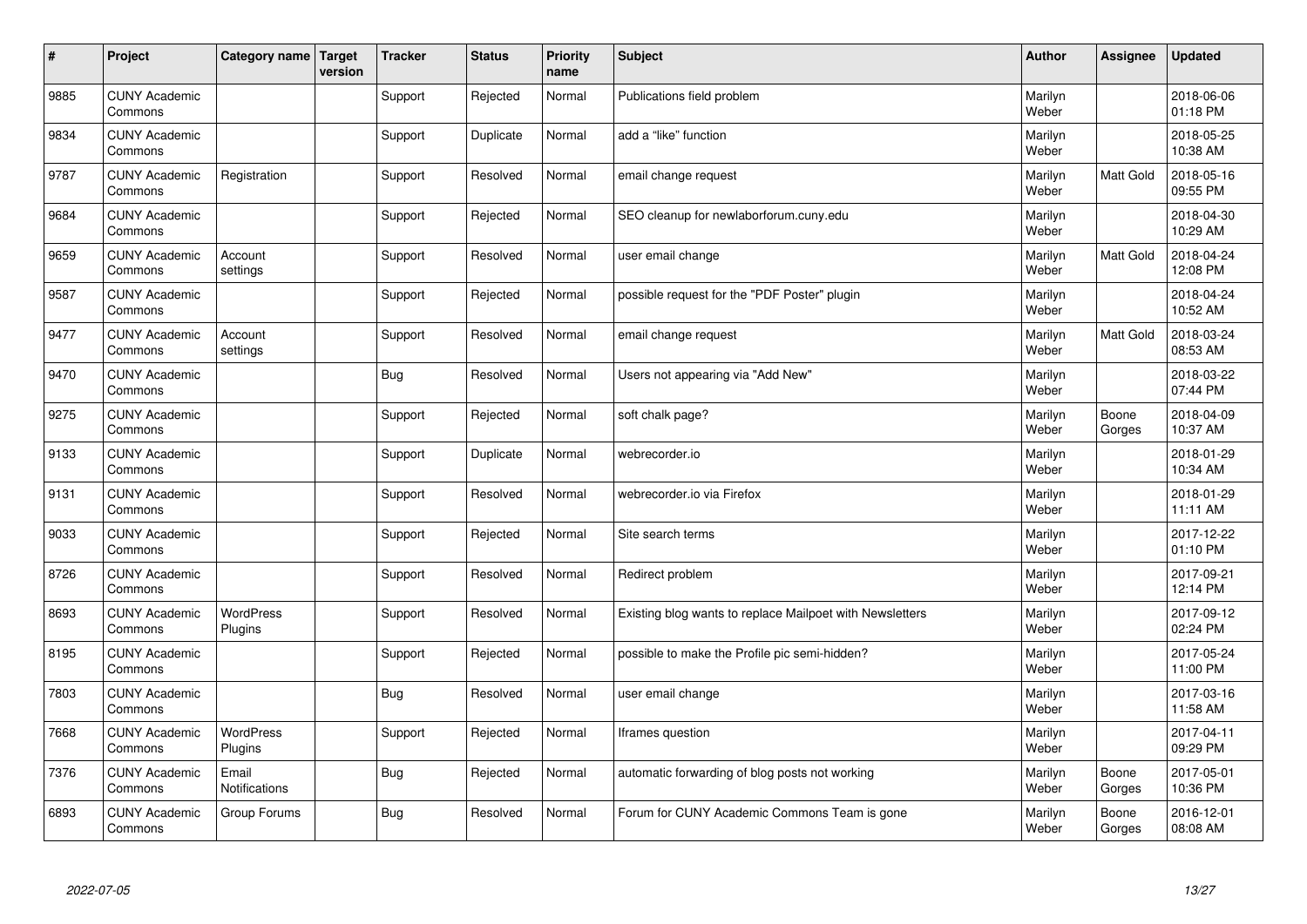| $\sharp$ | Project                         | Category name   Target            | version           | <b>Tracker</b> | <b>Status</b> | <b>Priority</b><br>name | <b>Subject</b>                                  | <b>Author</b>    | <b>Assignee</b>     | <b>Updated</b>         |
|----------|---------------------------------|-----------------------------------|-------------------|----------------|---------------|-------------------------|-------------------------------------------------|------------------|---------------------|------------------------|
| 6575     | <b>CUNY Academic</b><br>Commons | Groups (misc)                     |                   | Bug            | Rejected      | Normal                  | No papers link for the group "social paper"     | Marilyn<br>Weber |                     | 2016-11-02<br>10:39 PM |
| 6338     | <b>CUNY Academic</b><br>Commons |                                   |                   | Bug            | Rejected      | Normal                  | Multiple email notifications for each blog post | Marilyn<br>Weber | Boone<br>Gorges     | 2016-10-18<br>08:45 PM |
| 6313     | <b>CUNY Academic</b><br>Commons | Groups (misc)                     |                   | Bug            | Duplicate     | Normal                  | group member no longer in group, can't rejoin.  | Marilyn<br>Weber |                     | 2016-10-14<br>09:27 PM |
| 6175     | <b>CUNY Academic</b><br>Commons | Account<br>settings               |                   | Support        | Resolved      | Normal                  | Email address (user cannot access old)          | Marilyn<br>Weber | Matt Gold           | 2016-11-29<br>06:31 PM |
| 6118     | <b>CUNY Academic</b><br>Commons | cuny.is                           |                   | Feature        | Resolved      | Normal                  | Cuny. Is request from Javier Otero Peña         | Marilyn<br>Weber | Sarah<br>Morgano    | 2016-10-04<br>07:02 PM |
| 5988     | <b>CUNY Academic</b><br>Commons | Support                           |                   | Support        | Rejected      | Normal                  | Forbidden error when trying to join             | Marilyn<br>Weber | Boone<br>Gorges     | 2016-09-08<br>01:42 PM |
| 5834     | <b>CUNY Academic</b><br>Commons |                                   |                   | Bug            | Resolved      | Normal                  | My access to cdev                               | Marilyn<br>Weber | Boone<br>Gorges     | 2016-07-25<br>03:12 PM |
| 5184     | <b>CUNY Academic</b><br>Commons | Social Paper                      |                   | Bug            | Rejected      | Normal                  | Problem linking SP to a group                   | Marilyn<br>Weber | Boone<br>Gorges     | 2016-02-21<br>12:27 PM |
| 5072     | <b>CUNY Academic</b><br>Commons |                                   |                   | Feature        | Duplicate     | Normal                  | redirect shortcode handler                      | Marilyn<br>Weber | Boone<br>Gorges     | 2016-01-07<br>12:34 PM |
| 4834     | <b>CUNY Academic</b><br>Commons | <b>Blogs</b><br>(BuddyPress)      |                   | <b>Bug</b>     | Resolved      | Normal                  | Admin invite problem                            | Marilyn<br>Weber | Boone<br>Gorges     | 2015-11-13<br>12:25 PM |
| 4013     | <b>CUNY Academic</b><br>Commons |                                   |                   | Bug            | Duplicate     | Normal                  | Math question?                                  | Marilyn<br>Weber |                     | 2015-04-22<br>04:05 PM |
| 3674     | <b>CUNY Academic</b><br>Commons |                                   |                   | <b>Bug</b>     | Rejected      | Normal                  | CBox pagination issue with the Wiki             | Marilyn<br>Weber |                     | 2014-11-20<br>05:03 PM |
| 3673     | <b>CUNY Academic</b><br>Commons |                                   |                   | Bug            | Rejected      | Normal                  | CBox pagination issue with the Wiki             | Marilyn<br>Weber |                     | 2014-11-20<br>04:08 PM |
| 3136     | <b>CUNY Academic</b><br>Commons | WordPress<br>Plugins              |                   | Bug            | Rejected      | Normal                  | The Easy Rotator                                | Marilyn<br>Weber | Boone<br>Gorges     | 2014-04-01<br>10:26 PM |
| 3116     | <b>CUNY Academic</b><br>Commons | <b>WordPress</b><br>(Permissions) |                   | <b>Bug</b>     | Resolved      | Normal                  | Updating the FAQ page                           | Marilyn<br>Weber | Boone<br>Gorges     | 2014-04-01<br>10:12 PM |
| 3093     | <b>CUNY Academic</b><br>Commons | <b>WordPress</b><br>Plugins       |                   | Bug            | Rejected      | Normal                  | <b>Custom Google Maps</b>                       | Marilyn<br>Weber | Boone<br>Gorges     | 2014-05-02<br>10:52 AM |
| 13201    | <b>CUNY Academic</b><br>Commons |                                   |                   | Support        | Rejected      | Low                     | PDF embedder                                    | Marilyn<br>Weber |                     | 2020-09-29<br>11:37 AM |
| 5051     | <b>CUNY Academic</b><br>Commons | Social Paper                      |                   | Feature        | Rejected      | Low                     | Visual cues for comments (SP suggestion #2)     | Marilyn<br>Weber | Samantha<br>Raddatz | 2016-02-10<br>10:01 AM |
| 9835     | <b>CUNY Academic</b><br>Commons | Group Forums                      | Future<br>release | Bug            | Assigned      | Normal                  | add a "like" function?                          | Marilyn<br>Weber | Erik<br>Trainer     | 2018-06-05<br>01:49 PM |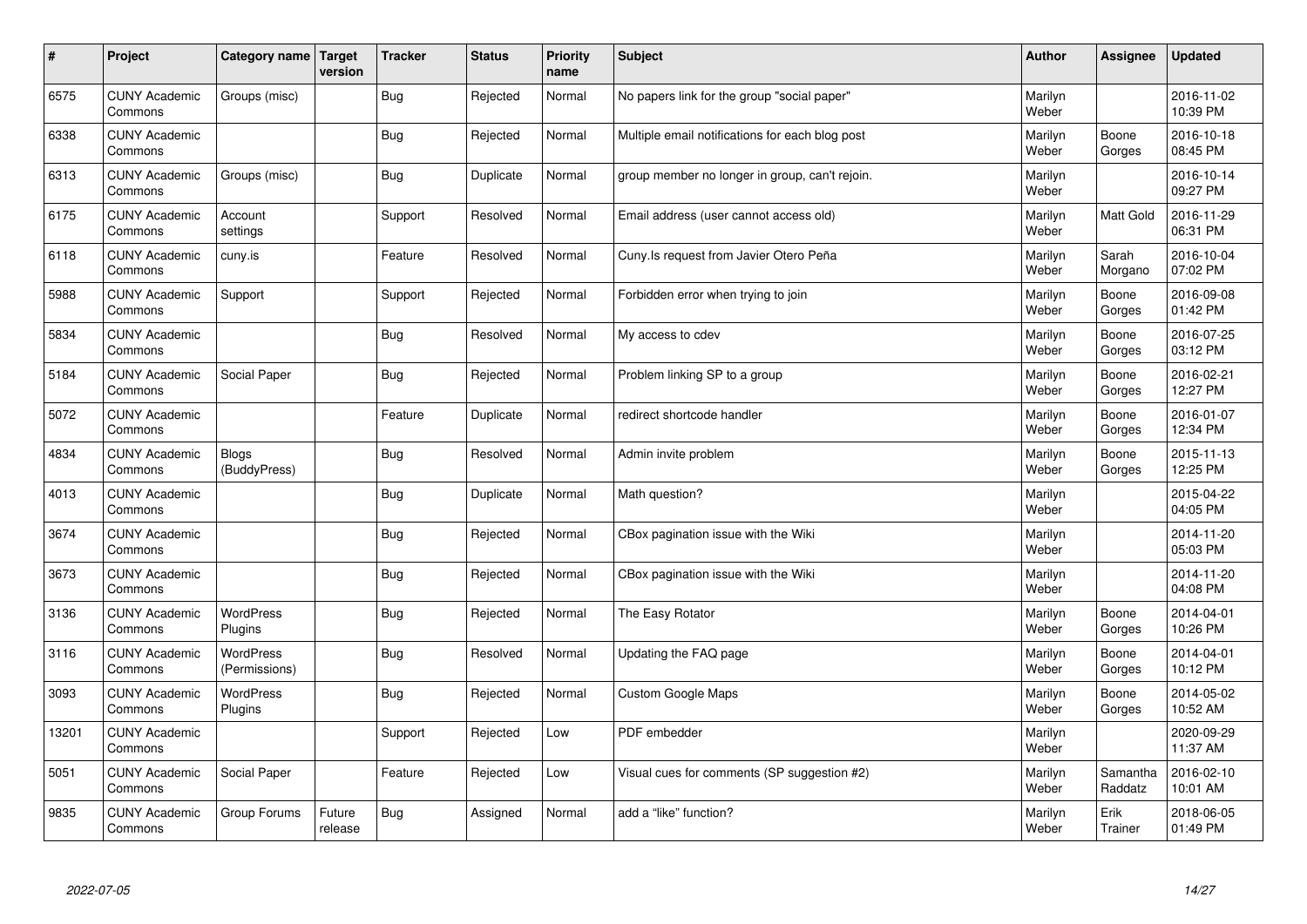| #     | Project                         | Category name                 | <b>Target</b><br>version | <b>Tracker</b> | <b>Status</b>        | <b>Priority</b><br>name | <b>Subject</b>                                                                                                                                  | <b>Author</b>    | Assignee            | <b>Updated</b>         |
|-------|---------------------------------|-------------------------------|--------------------------|----------------|----------------------|-------------------------|-------------------------------------------------------------------------------------------------------------------------------------------------|------------------|---------------------|------------------------|
| 9207  | <b>CUNY Academic</b><br>Commons |                               | Future<br>release        | Support        | Reporter<br>Feedback | Normal                  | display dashboards made in Tableau?                                                                                                             | Marilyn<br>Weber | Boone<br>Gorges     | 2018-04-10<br>10:42 AM |
| 5992  | <b>CUNY Academic</b><br>Commons | Email<br><b>Notifications</b> | Future<br>release        | Feature        | <b>New</b>           | Normal                  | Changing the From line of autogenerated blog emails                                                                                             | Marilyn<br>Weber |                     | 2018-09-27<br>05:19 PM |
| 5991  | <b>CUNY Academic</b><br>Commons | Email<br>Notifications        | Future<br>release        | Support        | Resolved             | Normal                  | change format of autogenerated blog emails                                                                                                      | Marilyn<br>Weber | Paige<br>Dupont     | 2018-01-12<br>02:55 PM |
| 5397  | <b>CUNY Academic</b><br>Commons | Social Paper                  | Future<br>release        | Feature        | <b>New</b>           | Normal                  | frustrating to have to enable/disable in SP                                                                                                     | Marilyn<br>Weber | Samantha<br>Raddatz | 2016-04-20<br>03:39 PM |
| 5282  | <b>CUNY Academic</b><br>Commons | Social Paper                  | Future<br>release        | <b>Bug</b>     | <b>New</b>           | Normal                  | Replying via email directs to paper but not individual comment.                                                                                 | Marilyn<br>Weber | Raymond<br>Hoh      | 2016-03-02<br>01:48 PM |
| 5205  | <b>CUNY Academic</b><br>Commons | Social Paper                  | Future<br>release        | Feature        | <b>New</b>           | Normal                  | Social Paper folders                                                                                                                            | Marilyn<br>Weber |                     | 2016-02-11<br>10:24 PM |
| 5199  | <b>CUNY Academic</b><br>Commons | Social Paper                  | Future<br>release        | Feature        | <b>New</b>           | Normal                  | add tables to the SP editor                                                                                                                     | Marilyn<br>Weber |                     | 2016-10-24<br>11:27 AM |
| 11971 | <b>CUNY Academic</b><br>Commons | Email<br><b>Notifications</b> | Future<br>release        | <b>Bug</b>     | Reporter<br>Feedback | Low                     | Pictures obscured in emailed post notifications                                                                                                 | Marilyn<br>Weber | Raymond<br>Hoh      | 2019-11-21<br>01:14 PM |
| 6533  | <b>CUNY Academic</b><br>Commons | <b>WordPress</b><br>Plugins   | Future<br>release        | Support        | Duplicate            | Low                     | very old plugins?                                                                                                                               | Marilyn<br>Weber | Tahir Butt          | 2018-10-04<br>12:27 PM |
| 5058  | <b>CUNY Academic</b><br>Commons | Social Paper                  | Future<br>release        | Feature        | <b>New</b>           | Low                     | Can there be a clearer signal that even when comments have already<br>been made you add comments by clicking on the side? (SP suggestion<br>#5) | Marilyn<br>Weber | Samantha<br>Raddatz | 2016-02-11<br>10:24 PM |
| 5053  | <b>CUNY Academic</b><br>Commons | Social Paper                  | Future<br>release        | Feature        | <b>New</b>           | Low                     | Scrollable menu to add readers (SP suggestion #4)                                                                                               | Marilyn<br>Weber | Samantha<br>Raddatz | 2016-04-21<br>05:21 PM |
| 5052  | <b>CUNY Academic</b><br>Commons | Social Paper                  | Future<br>release        | Feature        | <b>New</b>           | Low                     | Sentence by sentence or line by line comments (SP suggestion #3)                                                                                | Marilyn<br>Weber | Boone<br>Gorges     | 2016-02-11<br>10:24 PM |
| 5050  | <b>CUNY Academic</b><br>Commons | Social Paper                  | Future<br>release        | Feature        | <b>New</b>           | Low                     | Making comments visible in SP editing mode (SP suggestion #1)                                                                                   | Marilyn<br>Weber | Samantha<br>Raddatz | 2019-09-17<br>11:10 PM |
| 6286  | <b>CUNY Academic</b><br>Commons | Groups (misc)                 | Not<br>tracked           | <b>Bug</b>     | Resolved             | Immediate               | Groups pages not displaying at all!                                                                                                             | Marilyn<br>Weber | Boone<br>Gorges     | 2017-11-15<br>10:57 AM |
| 5872  | <b>CUNY Academic</b><br>Commons | Server                        | Not<br>tracked           | <b>Bug</b>     | Resolved             | Immediate               | Whole Commons is down                                                                                                                           | Marilyn<br>Weber | Boone<br>Gorges     | 2016-08-12<br>12:04 AM |
| 12584 | <b>CUNY Academic</b><br>Commons |                               | Not<br>tracked           | <b>Bug</b>     | Resolved             | Urgent                  | No way to register                                                                                                                              | Marilyn<br>Weber |                     | 2020-03-27<br>02:38 PM |
| 8878  | <b>CUNY Academic</b><br>Commons | cuny.is                       | Not<br>tracked           | <b>Bug</b>     | Resolved             | Urgent                  | cuny is site link won't work                                                                                                                    | Marilyn<br>Weber | Boone<br>Gorges     | 2017-11-01<br>03:06 PM |
| 7995  | <b>CUNY Academic</b><br>Commons | Domain<br>Mapping             | Not<br>tracked           | Bug            | Resolved             | Urgent                  | http://on.socialpaper.gc.cuny.edu down?                                                                                                         | Marilyn<br>Weber |                     | 2017-04-21<br>11:07 AM |
| 5435  | <b>CUNY Academic</b><br>Commons |                               | Not<br>tracked           | Bug            | Resolved             | Urgent                  | Can't see the dashboard                                                                                                                         | Marilyn<br>Weber |                     | 2016-04-12<br>11:33 AM |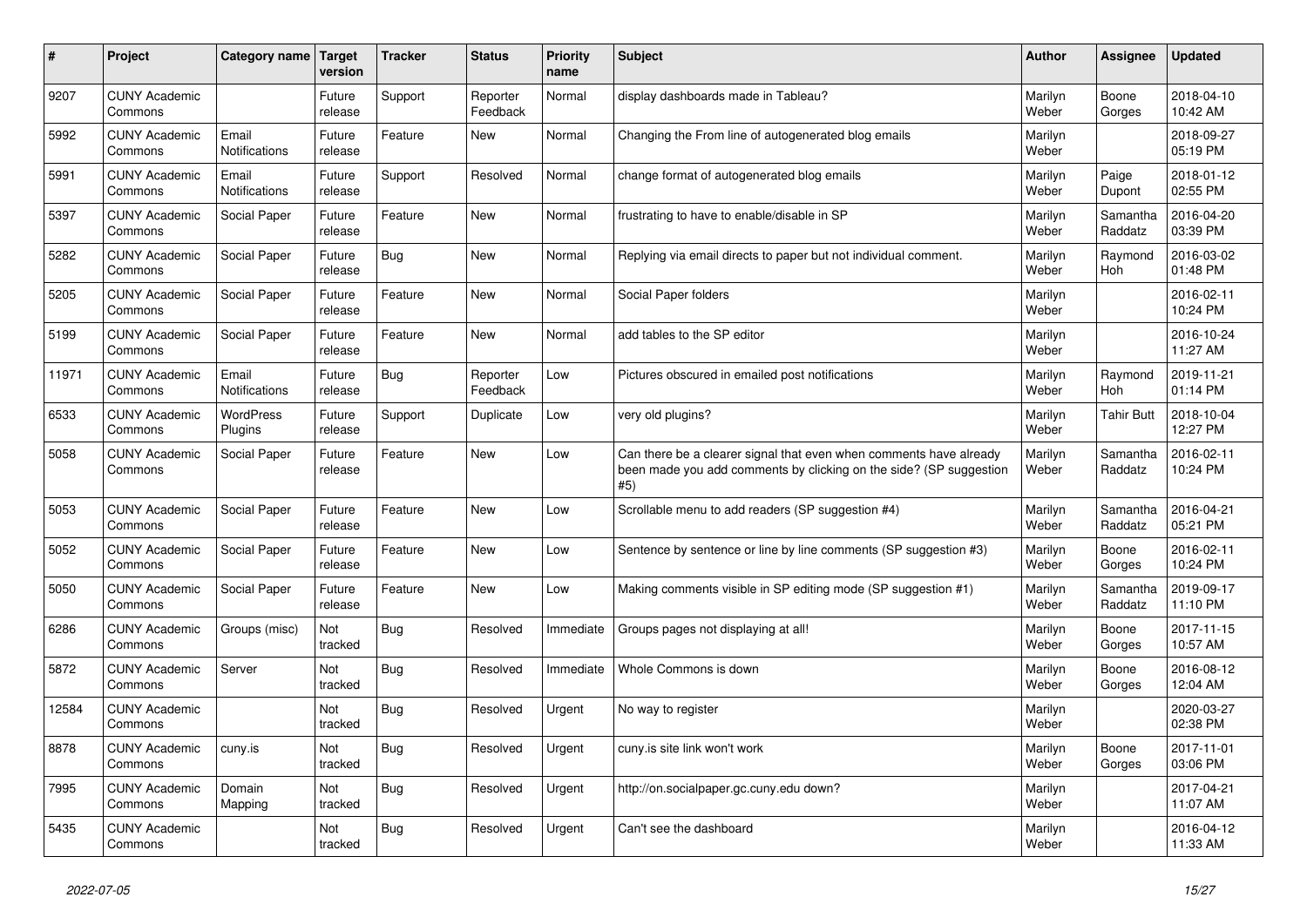| #     | Project                         | Category name   Target            | version        | <b>Tracker</b> | <b>Status</b>        | <b>Priority</b><br>name | <b>Subject</b>                                 | <b>Author</b>    | Assignee         | Updated                |
|-------|---------------------------------|-----------------------------------|----------------|----------------|----------------------|-------------------------|------------------------------------------------|------------------|------------------|------------------------|
| 4649  | <b>CUNY Academic</b><br>Commons | Registration                      | Not<br>tracked | Bug            | Resolved             | Urgent                  | Submit button has disappeared                  | Marilyn<br>Weber | Boone<br>Gorges  | 2015-09-22<br>11:47 AM |
| 13715 | <b>CUNY Academic</b><br>Commons |                                   | Not<br>tracked | Bug            | Resolved             | High                    | https://ulysses.commons.gc.cuny.edu down       | Marilyn<br>Weber |                  | 2020-12-22<br>03:02 PM |
| 13633 | <b>CUNY Academic</b><br>Commons |                                   | Not<br>tracked | Bug            | Resolved             | High                    | PublicsLab site down                           | Marilyn<br>Weber |                  | 2020-11-30<br>02:01 PM |
| 5713  | <b>CUNY Academic</b><br>Commons | <b>WordPress</b><br>(misc)        | Not<br>tracked | Bug            | Abandoned            | High                    | Site freezing                                  | Marilyn<br>Weber | Boone<br>Gorges  | 2017-11-15<br>10:58 AM |
| 4918  | <b>CUNY Academic</b><br>Commons | ZenDesk                           | Not<br>tracked | Bug            | Resolved             | High                    | Re-directing Help Requests                     | Marilyn<br>Weber | Raymond<br>Hoh   | 2015-11-23<br>11:15 AM |
| 4880  | <b>CUNY Academic</b><br>Commons | Password<br>Reset                 | Not<br>tracked | Support        | Resolved             | High                    | CUNY Central person having password trouble    | Marilyn<br>Weber |                  | 2015-11-10<br>12:40 PM |
| 3530  | <b>CUNY Academic</b><br>Commons | Server                            | Not<br>tracked | Bug            | Resolved             | High                    | Commons running very slowly/ "connection lost" | Marilyn<br>Weber | Matt Gold        | 2014-10-08<br>09:34 AM |
| 3417  | <b>CUNY Academic</b><br>Commons | <b>BuddyPress</b><br>(misc)       | Not<br>tracked | Bug            | Rejected             | High                    | copying two commons groups                     | Marilyn<br>Weber | Marilyn<br>Weber | 2014-11-05<br>09:56 AM |
| 15816 | <b>CUNY Academic</b><br>Commons |                                   | Not<br>tracked | Support        | New                  | Normal                  | slow loading at SPS                            | Marilyn<br>Weber |                  | 2022-04-05<br>01:26 PM |
| 15610 | <b>CUNY Academic</b><br>Commons | WordPress<br>Plugins              | Not<br>tracked | Support        | Rejected             | Normal                  | Loops & Logic plugin                           | Marilyn<br>Weber | Raymond<br>Hoh   | 2022-03-19<br>11:16 AM |
| 15269 | <b>CUNY Academic</b><br>Commons | Redmine                           | Not<br>tracked | Support        | Resolved             | Normal                  | Segal Theater sites                            | Marilyn<br>Weber |                  | 2022-02-07<br>04:11 PM |
| 15252 | <b>CUNY Academic</b><br>Commons | Layout                            | Not<br>tracked | <b>Bug</b>     | Resolved             | Normal                  | visual glitch with the Segal Center webpage    | Marilyn<br>Weber | Raymond<br>Hoh   | 2022-02-03<br>04:56 PM |
| 14911 | <b>CUNY Academic</b><br>Commons | <b>WordPress</b><br><b>Themes</b> | Not<br>tracked | Support        | New                  | Normal                  | Twentytwentyone theme                          | Marilyn<br>Weber |                  | 2021-10-28<br>10:37 AM |
| 14900 | <b>CUNY Academic</b><br>Commons |                                   | Not<br>tracked | Support        | Reporter<br>Feedback | Normal                  | previous theme?                                | Marilyn<br>Weber |                  | 2021-10-25<br>10:31 AM |
| 14891 | <b>CUNY Academic</b><br>Commons |                                   | Not<br>tracked | Support        | Resolved             | Normal                  | changing site template after creation?         | Marilyn<br>Weber |                  | 2022-04-27<br>04:58 PM |
| 14813 | <b>CUNY Academic</b><br>Commons |                                   | Not<br>tracked | Support        | Resolved             | Normal                  | raise the file size limit                      | Marilyn<br>Weber |                  | 2021-09-30<br>12:02 PM |
| 14812 | <b>CUNY Academic</b><br>Commons |                                   | Not<br>tracked | Support        | Resolved             | Normal                  | Custom Sidebars and Wordpress 5.6              | Marilyn<br>Weber |                  | 2021-09-30<br>10:43 AM |
| 14718 | <b>CUNY Academic</b><br>Commons |                                   | Not<br>tracked | Support        | Resolved             | Normal                  | User wants to recover deleted account          | Marilyn<br>Weber |                  | 2021-08-30<br>02:46 PM |
| 14625 | <b>CUNY Academic</b><br>Commons |                                   | Not<br>tracked | Support        | Rejected             | Normal                  | image won't appear in slideshow.               | Marilyn<br>Weber |                  | 2021-07-27<br>10:33 AM |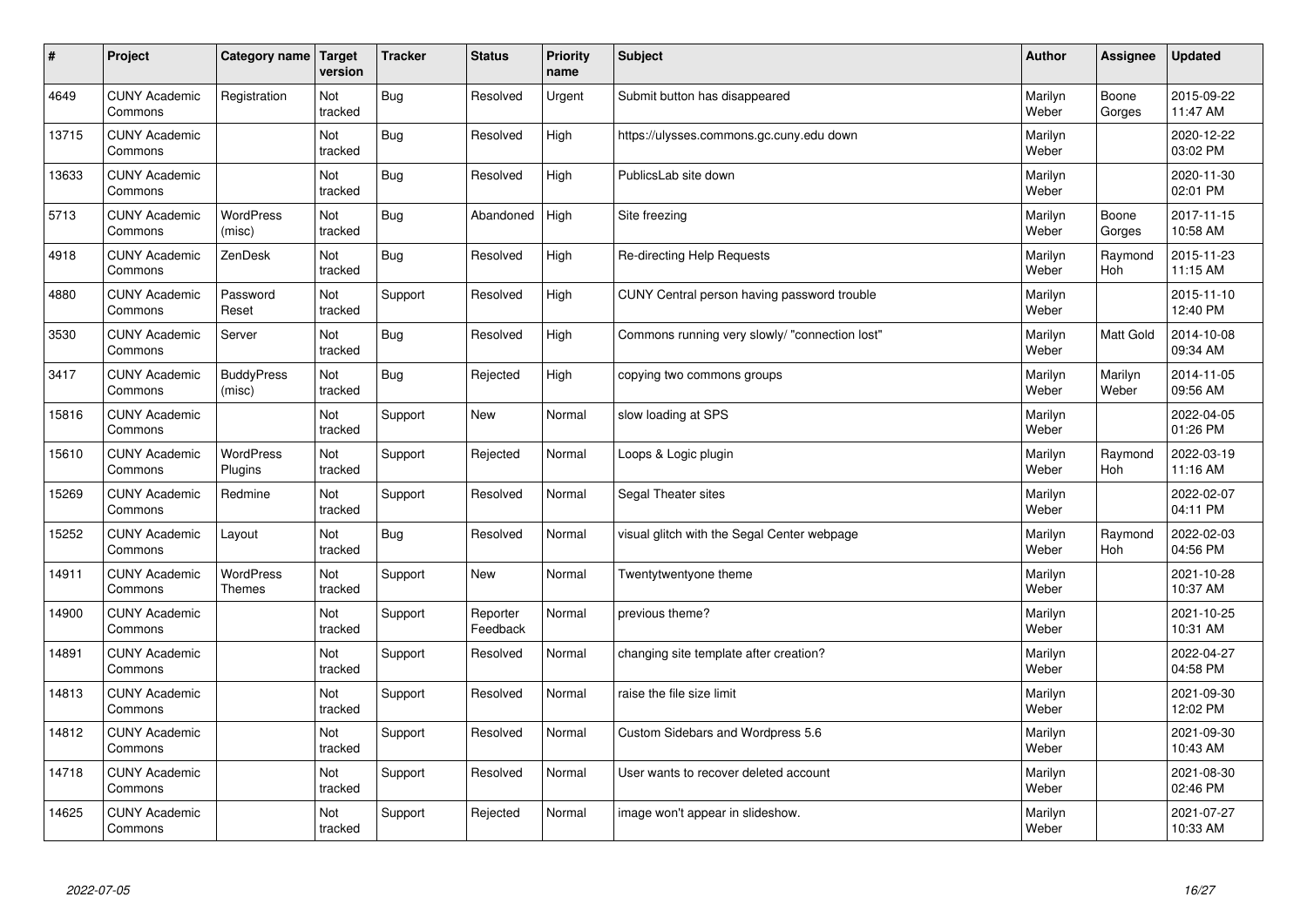| #     | Project                         | Category name               | Target<br>version | <b>Tracker</b> | <b>Status</b>        | <b>Priority</b><br>name | <b>Subject</b>                               | <b>Author</b>    | Assignee              | Updated                |
|-------|---------------------------------|-----------------------------|-------------------|----------------|----------------------|-------------------------|----------------------------------------------|------------------|-----------------------|------------------------|
| 14606 | <b>CUNY Academic</b><br>Commons | <b>WordPress</b><br>(misc)  | Not<br>tracked    | Support        | Rejected             | Normal                  | calendar wrong month                         | Marilyn<br>Weber |                       | 2021-07-23<br>12:11 PM |
| 14594 | <b>CUNY Academic</b><br>Commons |                             | Not<br>tracked    | Support        | Resolved             | Normal                  | Administration email verification?           | Marilyn<br>Weber |                       | 2021-07-12<br>11:40 AM |
| 14448 | <b>CUNY Academic</b><br>Commons | Password<br>Reset           | Not<br>tracked    | Bug            | Rejected             | Normal                  | password reset weirdness                     | Marilyn<br>Weber | Raymond<br><b>Hoh</b> | 2021-05-12<br>01:34 PM |
| 14404 | <b>CUNY Academic</b><br>Commons |                             | Not<br>tracked    | Support        | Resolved             | Normal                  | blocked IP of user?                          | Marilyn<br>Weber |                       | 2021-05-10<br>01:00 PM |
| 14398 | <b>CUNY Academic</b><br>Commons |                             | Not<br>tracked    | Support        | Reporter<br>Feedback | Normal                  | Events plug-in notification problem          | Marilyn<br>Weber |                       | 2021-05-11<br>11:21 AM |
| 14378 | <b>CUNY Academic</b><br>Commons |                             | Not<br>tracked    | Support        | Resolved             | Normal                  | <b>PPTX</b> files unfetchable                | Marilyn<br>Weber |                       | 2021-05-11<br>11:25 AM |
| 14369 | <b>CUNY Academic</b><br>Commons | WordPress -<br>Media        | Not<br>tracked    | Support        | Resolved             | Normal                  | renewed problem with ppsx files              | Marilyn<br>Weber |                       | 2021-04-27<br>12:44 PM |
| 14344 | <b>CUNY Academic</b><br>Commons | Domain<br>Mapping           | Not<br>tracked    | Support        | Resolved             | Normal                  | arabstages.org site down                     | Marilyn<br>Weber | Raymond<br>Hoh        | 2021-04-19<br>01:42 PM |
| 14075 | <b>CUNY Academic</b><br>Commons | <b>WordPress</b><br>Plugins | Not<br>tracked    | Bug            | Resolved             | Normal                  | sludigitalportfolios.commons.gc.cuny.edu     | Marilyn<br>Weber | Boone<br>Gorges       | 2021-03-01<br>10:46 AM |
| 14074 | <b>CUNY Academic</b><br>Commons | WordPress<br>(misc)         | Not<br>tracked    | Support        | Reporter<br>Feedback | Normal                  | page password protection problem             | Marilyn<br>Weber |                       | 2021-03-02<br>11:03 AM |
| 13975 | <b>CUNY Academic</b><br>Commons | Social Paper                | Not<br>tracked    | Support        | Reporter<br>Feedback | Normal                  | can't approve comments on Social Paper paper | Marilyn<br>Weber |                       | 2021-02-12<br>09:33 AM |
| 13918 | <b>CUNY Academic</b><br>Commons |                             | Not<br>tracked    | Support        | Rejected             | Normal                  | MailPoet Newsletters Premium plugin          | Marilyn<br>Weber |                       | 2021-02-09<br>11:01 AM |
| 13768 | <b>CUNY Academic</b><br>Commons | Domain<br>Mapping           | Not<br>tracked    | Bug            | Resolved             | Normal                  | patricksweeney.commons.gc.cuny.edu down      | Marilyn<br>Weber | Raymond<br>Hoh        | 2021-01-12<br>10:47 AM |
| 13710 | <b>CUNY Academic</b><br>Commons |                             | Not<br>tracked    | Support        | Resolved             | Normal                  | small change to Hosting Partner Handbook     | Marilyn<br>Weber |                       | 2020-12-16<br>04:29 PM |
| 13699 | <b>CUNY Academic</b><br>Commons |                             | Not<br>tracked    | Support        | Resolved             | Normal                  | Martin Segal Center site down                | Marilyn<br>Weber | Raymond<br><b>Hoh</b> | 2020-12-22<br>03:03 PM |
| 13541 | <b>CUNY Academic</b><br>Commons |                             | Not<br>tracked    | Support        | Resolved             | Normal                  | add a page template to OER site.             | Marilyn<br>Weber |                       | 2020-11-11<br>11:12 AM |
| 13328 | <b>CUNY Academic</b><br>Commons | Group Forums                | Not<br>tracked    | Bug            | Reporter<br>Feedback | Normal                  | cross-posting in two related groups          | Marilyn<br>Weber | Raymond<br>Hoh        | 2020-09-15<br>10:39 PM |
| 13295 | <b>CUNY Academic</b><br>Commons |                             | Not<br>tracked    | Support        | Resolved             | Normal                  | can't find new user                          | Marilyn<br>Weber |                       | 2020-09-08<br>10:18 AM |
| 13286 | <b>CUNY Academic</b><br>Commons |                             | Not<br>tracked    | Support        | <b>New</b>           | Normal                  | problem connecting with WordPress app        | Marilyn<br>Weber | Raymond<br>Hoh        | 2020-09-08<br>11:16 AM |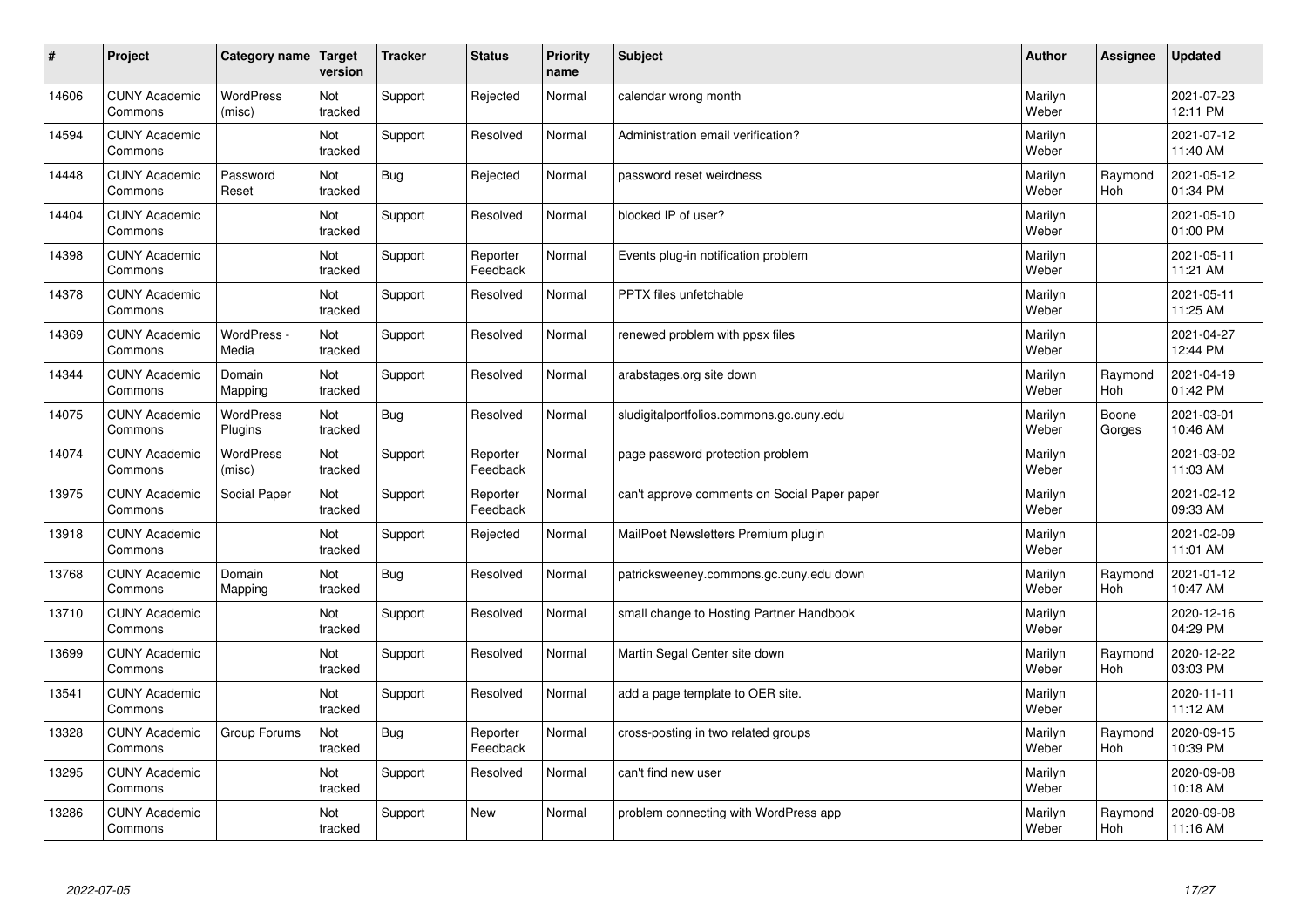| #     | Project                         | Category name   Target            | version        | <b>Tracker</b> | <b>Status</b>        | <b>Priority</b><br>name | <b>Subject</b>                                                                             | <b>Author</b>    | Assignee              | Updated                |
|-------|---------------------------------|-----------------------------------|----------------|----------------|----------------------|-------------------------|--------------------------------------------------------------------------------------------|------------------|-----------------------|------------------------|
| 13255 | <b>CUNY Academic</b><br>Commons |                                   | Not<br>tracked | Support        | Reporter<br>Feedback | Normal                  | Accessibility problems                                                                     | Marilyn<br>Weber |                       | 2020-09-01<br>05:48 PM |
| 13159 | <b>CUNY Academic</b><br>Commons | Group Library                     | Not<br>tracked | Support        | Resolved             | Normal                  | changing folder names?                                                                     | Marilyn<br>Weber | Boone<br>Gorges       | 2020-08-27<br>08:59 AM |
| 13138 | <b>CUNY Academic</b><br>Commons | Group Library                     | Not<br>tracked | Support        | Resolved             | Normal                  | moving Library contents for Steve Brier                                                    | Marilyn<br>Weber |                       | 2020-08-03<br>04:00 PM |
| 13085 | <b>CUNY Academic</b><br>Commons | Domain<br>Mapping                 | Not<br>tracked | Support        | Resolved             | Normal                  | domain mapping request                                                                     | Marilyn<br>Weber | Matt Gold             | 2020-07-28<br>03:33 PM |
| 13065 | <b>CUNY Academic</b><br>Commons |                                   | Not<br>tracked | Support        | Resolved             | Normal                  | can't invite new user to group                                                             | Marilyn<br>Weber |                       | 2020-07-22<br>04:24 PM |
| 13034 | <b>CUNY Academic</b><br>Commons |                                   | Not<br>tracked | Support        | Reporter<br>Feedback | Normal                  | a site is asking people to join the Commons to get a download                              | Marilyn<br>Weber |                       | 2020-07-12<br>07:23 AM |
| 13013 | <b>CUNY Academic</b><br>Commons |                                   | Not<br>tracked | Bug            | Resolved             | Normal                  | an invite to Group Admins from Brian Foote?!                                               | Marilyn<br>Weber |                       | 2020-07-07<br>02:36 PM |
| 12741 | <b>CUNY Academic</b><br>Commons | WordPress<br>Plugins              | Not<br>tracked | Support        | Reporter<br>Feedback | Normal                  | <b>Tableau Public Viz Block</b>                                                            | Marilyn<br>Weber | Raymond<br><b>Hoh</b> | 2020-05-12<br>11:00 AM |
| 12543 | <b>CUNY Academic</b><br>Commons | Public Portfolio                  | Not<br>tracked | Support        | Resolved             | Normal                  | User cannot find profile edit button                                                       | Marilyn<br>Weber | scott voth            | 2020-03-22<br>02:49 PM |
| 12427 | <b>CUNY Academic</b><br>Commons |                                   | Not<br>tracked | Support        | Resolved             | Normal                  | organizing PDF on a site?                                                                  | Marilyn<br>Weber | scott voth            | 2020-03-10<br>11:11 AM |
| 12395 | <b>CUNY Academic</b><br>Commons | Spam/Spam<br>Prevention           | Not<br>tracked | Support        | Resolved             | Normal                  | comments again being blocked                                                               | Marilyn<br>Weber | Raymond<br>Hoh        | 2020-03-10<br>11:13 AM |
| 12382 | <b>CUNY Academic</b><br>Commons | Membership                        | Not<br>tracked | Support        | <b>New</b>           | Normal                  | Email request change                                                                       | Marilyn<br>Weber | Marilyn<br>Weber      | 2020-02-06<br>12:56 PM |
| 12360 | <b>CUNY Academic</b><br>Commons | <b>WordPress</b><br><b>Themes</b> | Not<br>tracked | Bug            | Reporter<br>Feedback | Normal                  | site just says "DANTE We are currently in maintenance mode, please<br>check back shortly." | Marilyn<br>Weber |                       | 2020-02-04<br>12:13 PM |
| 12352 | <b>CUNY Academic</b><br>Commons |                                   | Not<br>tracked | Support        | <b>New</b>           | Normal                  | 'posts list" page builder block option                                                     | Marilyn<br>Weber |                       | 2020-02-03<br>01:29 PM |
| 12350 | <b>CUNY Academic</b><br>Commons | <b>Blogs</b><br>(BuddyPress)      | Not<br>tracked | Support        | Reporter<br>Feedback | Normal                  | URL creation problem                                                                       | Marilyn<br>Weber |                       | 2020-02-03<br>11:27 AM |
| 12190 | <b>CUNY Academic</b><br>Commons | Blogs<br>(BuddyPress)             | Not<br>tracked | Support        | Resolved             | Normal                  | Site avatar in directory is not what user expects                                          | Marilyn<br>Weber |                       | 2019-12-12<br>08:51 PM |
| 12176 | <b>CUNY Academic</b><br>Commons |                                   | Not<br>tracked | Support        | Resolved             | Normal                  | Mp4s?                                                                                      | Marilyn<br>Weber |                       | 2019-12-05<br>11:04 AM |
| 12165 | <b>CUNY Academic</b><br>Commons | <b>BuddyPress</b><br>(misc)       | Not<br>tracked | Support        | Resolved             | Normal                  | two reports of Profile problems                                                            | Marilyn<br>Weber | Boone<br>Gorges       | 2019-12-04<br>05:06 PM |
| 12156 | <b>CUNY Academic</b><br>Commons | <b>Blogs</b><br>(BuddyPress)      | Not<br>tracked | Support        | Resolved             | Normal                  | My Sites list (Commons Profile or Sites directory) doesn't match toolbar<br>dropdown       | Marilyn<br>Weber |                       | 2019-12-11<br>10:20 AM |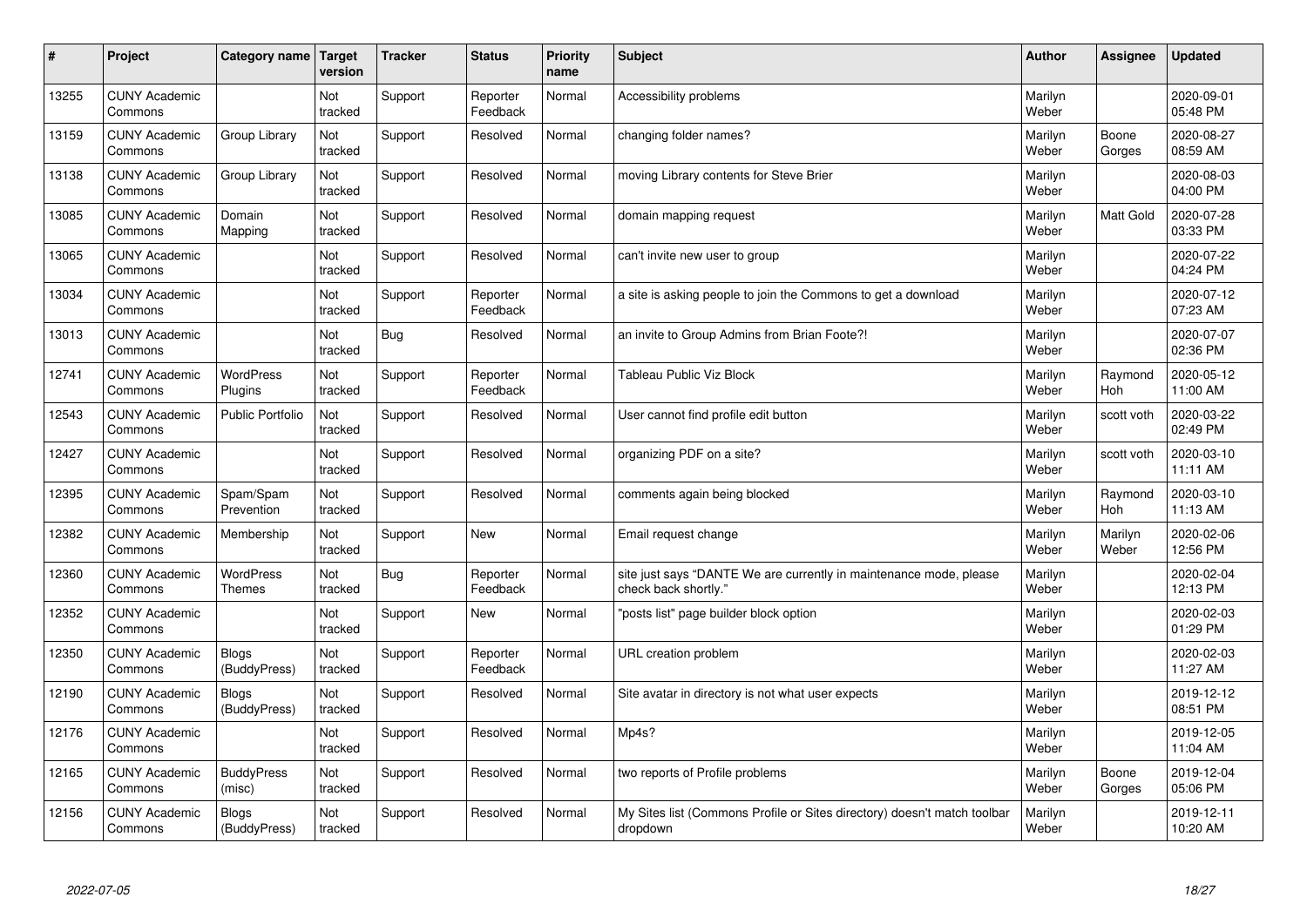| $\vert$ # | Project                         | Category name                     | Target<br>version | <b>Tracker</b> | <b>Status</b>        | <b>Priority</b><br>name | <b>Subject</b>                                                                                         | <b>Author</b>    | Assignee       | <b>Updated</b>         |
|-----------|---------------------------------|-----------------------------------|-------------------|----------------|----------------------|-------------------------|--------------------------------------------------------------------------------------------------------|------------------|----------------|------------------------|
| 12137     | <b>CUNY Academic</b><br>Commons | <b>WordPress</b><br><b>Themes</b> | Not<br>tracked    | Support        | Resolved             | Normal                  | media player problem                                                                                   | Marilyn<br>Weber |                | 2019-12-12<br>08:52 PM |
| 11977     | <b>CUNY Academic</b><br>Commons |                                   | Not<br>tracked    | Support        | Resolved             | Normal                  | please remove me from many sites                                                                       | Marilyn<br>Weber |                | 2019-11-21<br>01:05 PM |
| 11976     | <b>CUNY Academic</b><br>Commons | <b>WordPress</b><br><b>Themes</b> | Not<br>tracked    | Support        | Resolved             | Normal                  | ColorMag request                                                                                       | Marilyn<br>Weber |                | 2021-02-01<br>10:25 AM |
| 11961     | <b>CUNY Academic</b><br>Commons | Membership                        | Not<br>tracked    | Support        | Resolved             | Normal                  | switch email for student user                                                                          | Marilyn<br>Weber |                | 2019-10-09<br>01:56 PM |
| 11922     | <b>CUNY Academic</b><br>Commons | Membership                        | Not<br>tracked    | Support        | Resolved             | Normal                  | https://commons.gc.cuny.edu/members/cunyhealthequity/                                                  | Marilyn<br>Weber |                | 2019-10-02<br>04:05 PM |
| 11915     | <b>CUNY Academic</b><br>Commons |                                   | Not<br>tracked    | Support        | Resolved             | Normal                  | User not in list                                                                                       | Marilyn<br>Weber |                | 2019-10-28<br>10:13 AM |
| 11896     | <b>CUNY Academic</b><br>Commons |                                   | Not<br>tracked    | Support        | Resolved             | Normal                  | https://thenurseswritingproject.commons.gc.cuny.edu                                                    | Marilyn<br>Weber |                | 2019-09-24<br>08:09 AM |
| 11848     | <b>CUNY Academic</b><br>Commons |                                   | Not<br>tracked    | Support        | Hold                 | Normal                  | a Dean of Faculty wants to share a large file                                                          | Marilyn<br>Weber |                | 2019-09-24<br>08:44 AM |
| 11811     | <b>CUNY Academic</b><br>Commons |                                   | Not<br>tracked    | Support        | Duplicate            | Normal                  | Content of Publications widget on profile page being erased on save                                    | Marilyn<br>Weber |                | 2019-10-08<br>11:16 AM |
| 11787     | <b>CUNY Academic</b><br>Commons |                                   | Not<br>tracked    | Support        | Reporter<br>Feedback | Normal                  | automated comments notifications on ZenDesk                                                            | Marilyn<br>Weber |                | 2019-08-26<br>06:18 PM |
| 11771     | <b>CUNY Academic</b><br>Commons |                                   | Not<br>tracked    | Support        | Reporter<br>Feedback | Normal                  | post displays in sections                                                                              | Marilyn<br>Weber |                | 2019-08-20<br>10:34 AM |
| 11650     | <b>CUNY Academic</b><br>Commons |                                   | Not<br>tracked    | Support        | Resolved             | Normal                  | https://commons.gc.cuny.edu/groups/introduction-to-literary-studies-engl<br>ish-252-at-hunter-college/ | Marilyn<br>Weber |                | 2019-07-18<br>02:28 PM |
| 11634     | <b>CUNY Academic</b><br>Commons | <b>WordPress</b><br>(misc)        | Not<br>tracked    | Bug            | Rejected             | Normal                  | "Insert Read More Tag" working oddly                                                                   | Marilyn<br>Weber | Raymond<br>Hoh | 2019-07-15<br>11:48 PM |
| 11519     | <b>CUNY Academic</b><br>Commons |                                   | Not<br>tracked    | Support        | Assigned             | Normal                  | comment option not appearing                                                                           | Marilyn<br>Weber |                | 2019-09-24<br>10:28 AM |
| 11516     | <b>CUNY Academic</b><br>Commons | Membership                        | Not<br>tracked    | Support        | Resolved             | Normal                  | request for email change                                                                               | Marilyn<br>Weber |                | 2019-06-04<br>01:48 PM |
| 11509     | <b>CUNY Academic</b><br>Commons |                                   | Not<br>tracked    | Support        | Reporter<br>Feedback | Normal                  | deleted Page causing a Menu problem?                                                                   | Marilyn<br>Weber |                | 2019-06-04<br>09:54 AM |
| 11294     | <b>CUNY Academic</b><br>Commons | Account<br>settings               | Not<br>tracked    | Support        | Resolved             | Normal                  | student emgail change                                                                                  | Marilyn<br>Weber | Matt Gold      | 2019-04-07<br>09:11 PM |
| 11225     | <b>CUNY Academic</b><br>Commons |                                   | Not<br>tracked    | Support        | Resolved             | Normal                  | bulk upload?                                                                                           | Marilyn<br>Weber |                | 2019-09-18<br>10:31 AM |
| 11217     | <b>CUNY Academic</b><br>Commons | Membership                        | Not<br>tracked    | Support        | Resolved             | Normal                  | Another email update                                                                                   | Marilyn<br>Weber |                | 2019-03-12<br>03:37 PM |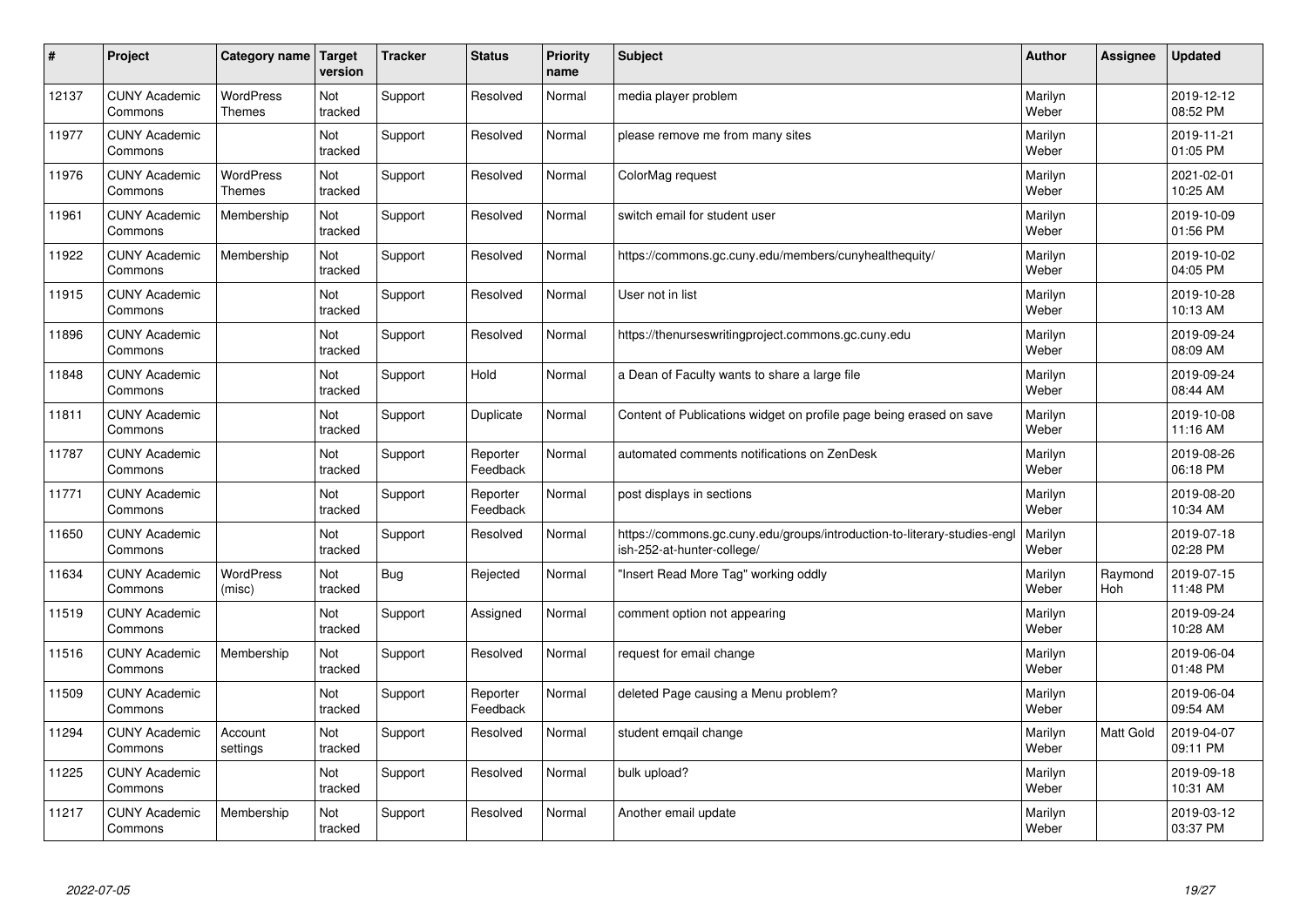| $\sharp$ | Project                         | Category name               | Target<br>version | <b>Tracker</b> | <b>Status</b>        | <b>Priority</b><br>name | <b>Subject</b>                          | <b>Author</b>    | Assignee              | <b>Updated</b>         |
|----------|---------------------------------|-----------------------------|-------------------|----------------|----------------------|-------------------------|-----------------------------------------|------------------|-----------------------|------------------------|
| 11210    | <b>CUNY Academic</b><br>Commons | Membership                  | Not<br>tracked    | Support        | Resolved             | Normal                  | Please change the email                 | Marilyn<br>Weber |                       | 2019-03-11<br>04:16 PM |
| 11205    | <b>CUNY Academic</b><br>Commons | <b>WordPress</b><br>Plugins | Not<br>tracked    | Support        | Resolved             | Normal                  | problems with Google calendar           | Marilyn<br>Weber | Raymond<br>Hoh        | 2019-03-11<br>02:17 PM |
| 11198    | <b>CUNY Academic</b><br>Commons |                             | Not<br>tracked    | Support        | Resolved             | Normal                  | former CUNY employee                    | Marilyn<br>Weber |                       | 2019-03-07<br>02:21 PM |
| 11149    | <b>CUNY Academic</b><br>Commons |                             | Not<br>tracked    | Support        | Reporter<br>Feedback | Normal                  | comments getting blocked                | Marilyn<br>Weber | Raymond<br><b>Hoh</b> | 2019-03-26<br>11:40 AM |
| 11147    | <b>CUNY Academic</b><br>Commons | Membership                  | Not<br>tracked    | Support        | Resolved             | Normal                  | employee email change                   | Marilyn<br>Weber |                       | 2019-03-12<br>03:58 PM |
| 11127    | <b>CUNY Academic</b><br>Commons | Membership                  | Not<br>tracked    | Support        | Resolved             | Normal                  | user with new campus affiliation        | Marilyn<br>Weber |                       | 2019-02-19<br>02:09 PM |
| 11088    | <b>CUNY Academic</b><br>Commons | Group Blogs                 | Not<br>tracked    | Bug            | Resolved             | Normal                  | no notification for comments            | Marilyn<br>Weber |                       | 2019-02-15<br>03:30 PM |
| 11031    | <b>CUNY Academic</b><br>Commons |                             | Not<br>tracked    | Support        | Resolved             | Normal                  | new group with seemingly old topics     | Marilyn<br>Weber |                       | 2019-02-11<br>12:17 PM |
| 11017    | <b>CUNY Academic</b><br>Commons |                             | Not<br>tracked    | Support        | Resolved             | Normal                  | site didn't save?                       | Marilyn<br>Weber |                       | 2019-01-25<br>03:47 PM |
| 11003    | <b>CUNY Academic</b><br>Commons |                             | Not<br>tracked    | Support        | Resolved             | Normal                  | user email change                       | Marilyn<br>Weber |                       | 2019-01-24<br>02:50 PM |
| 11002    | <b>CUNY Academic</b><br>Commons |                             | Not<br>tracked    | Support        | Resolved             | Normal                  | open link in a new tab not working      | Marilyn<br>Weber |                       | 2019-06-03<br>07:57 PM |
| 10986    | <b>CUNY Academic</b><br>Commons |                             | Not<br>tracked    | Support        | Resolved             | Normal                  | PDF embedder provoking error            | Marilyn<br>Weber |                       | 2019-03-29<br>04:28 PM |
| 10941    | <b>CUNY Academic</b><br>Commons | Membership                  | Not<br>tracked    | Support        | Resolved             | Normal                  | update user email                       | Marilyn<br>Weber |                       | 2019-02-13<br>02:24 PM |
| 10910    | <b>CUNY Academic</b><br>Commons | Membership                  | Not<br>tracked    | Support        | Resolved             | Normal                  | request to be an admin to a prof's site | Marilyn<br>Weber |                       | 2019-01-04<br>10:45 AM |
| 10820    | <b>CUNY Academic</b><br>Commons |                             | Not<br>tracked    | Support        | Resolved             | Normal                  | retrieve deleted pages/posts            | Marilyn<br>Weber |                       | 2018-12-13<br>06:33 PM |
| 10657    | <b>CUNY Academic</b><br>Commons |                             | Not<br>tracked    | Support        | Reporter<br>Feedback | Normal                  | child theme problems                    | Marilyn<br>Weber |                       | 2018-11-08<br>01:19 PM |
| 10606    | <b>CUNY Academic</b><br>Commons | cdev.gc.cuny.ed<br>u.       | Not<br>tracked    | Support        | Resolved             | Normal                  | problems with testing environment       | Marilyn<br>Weber |                       | 2018-11-02<br>10:27 AM |
| 10571    | <b>CUNY Academic</b><br>Commons |                             | Not<br>tracked    | Support        | Abandoned            | Normal                  | newsletter queue problem                | Marilyn<br>Weber |                       | 2018-12-10<br>03:58 PM |
| 10537    | <b>CUNY Academic</b><br>Commons |                             | Not<br>tracked    | Bug            | Resolved             | Normal                  | jpegs not showing                       | Marilyn<br>Weber |                       | 2018-10-23<br>10:51 AM |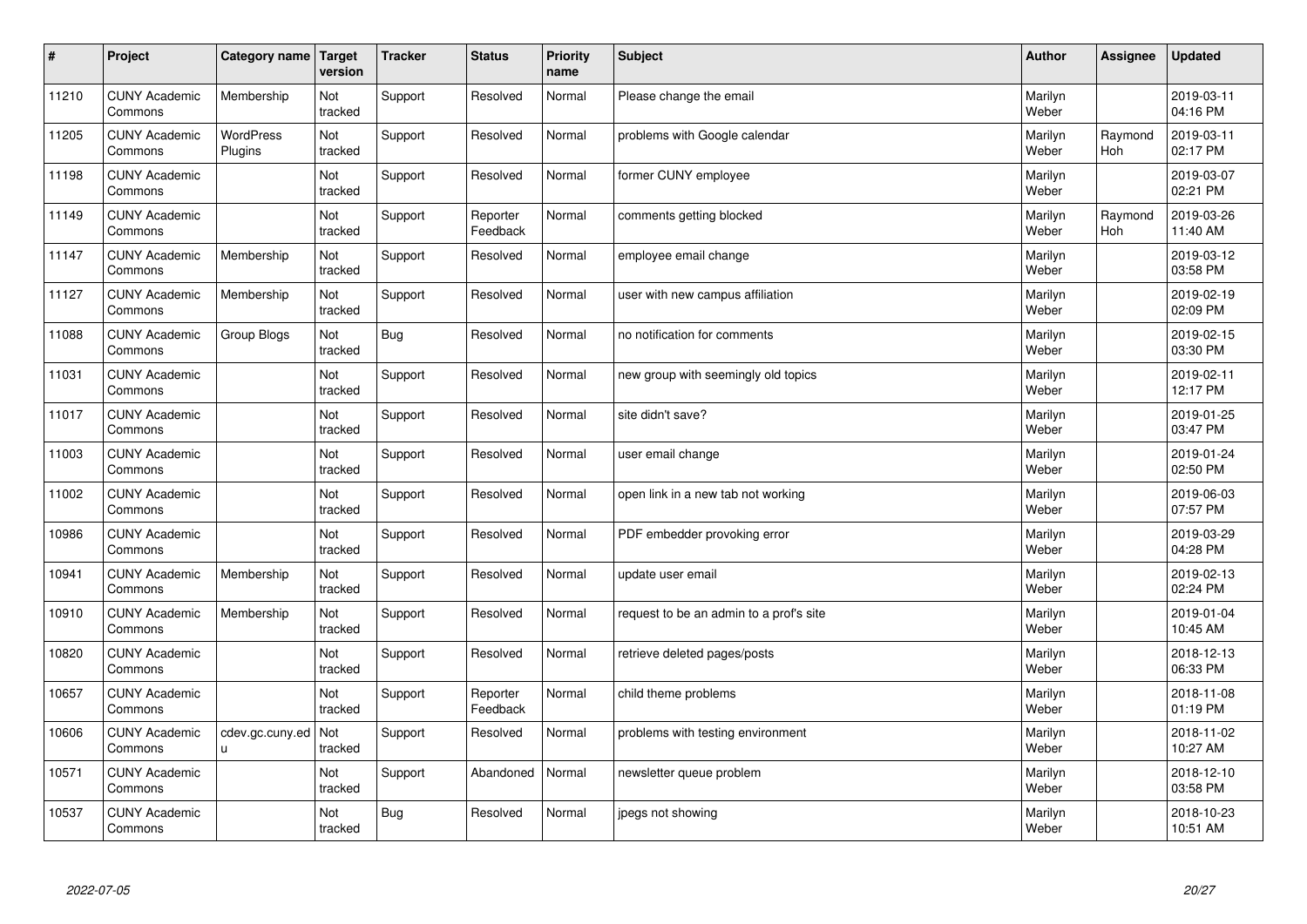| $\pmb{\#}$ | Project                         | Category name              | <b>Target</b><br>version | <b>Tracker</b> | <b>Status</b>        | <b>Priority</b><br>name | <b>Subject</b>                                          | <b>Author</b>    | Assignee        | <b>Updated</b>         |
|------------|---------------------------------|----------------------------|--------------------------|----------------|----------------------|-------------------------|---------------------------------------------------------|------------------|-----------------|------------------------|
| 10440      | <b>CUNY Academic</b><br>Commons |                            | Not<br>tracked           | Support        | Resolved             | Normal                  | Acert post problem                                      | Marilyn<br>Weber |                 | 2018-12-10<br>03:57 PM |
| 10407      | <b>CUNY Academic</b><br>Commons |                            | Not<br>tracked           | Support        | Resolved             | Normal                  | toolbar problem                                         | Marilyn<br>Weber | Boone<br>Gorges | 2018-10-23<br>10:52 AM |
| 10387      | <b>CUNY Academic</b><br>Commons | Membership                 | Not<br>tracked           | Support        | Resolved             | Normal                  | remove user page                                        | Marilyn<br>Weber |                 | 2018-09-28<br>02:26 PM |
| 10298      | <b>CUNY Academic</b><br>Commons |                            | Not<br>tracked           | Support        | Resolved             | Normal                  | RSS feed to itunes problem                              | Marilyn<br>Weber |                 | 2018-12-10<br>03:57 PM |
| 10273      | <b>CUNY Academic</b><br>Commons | Registration               | Not<br>tracked           | Support        | Reporter<br>Feedback | Normal                  | users combining CF and campus address                   | Marilyn<br>Weber |                 | 2019-09-18<br>10:58 AM |
| 10257      | <b>CUNY Academic</b><br>Commons | Membership                 | Not<br>tracked           | Support        | Resolved             | Normal                  | change the email from @login.cuny.edu to campu email    | Marilyn<br>Weber |                 | 2018-12-10<br>03:55 PM |
| 10239      | <b>CUNY Academic</b><br>Commons |                            | Not<br>tracked           | Support        | Resolved             | Normal                  | musicroombooking.commons.gc.cuny.edu                    | Marilyn<br>Weber |                 | 2018-08-29<br>03:06 PM |
| 10176      | <b>CUNY Academic</b><br>Commons | Documentation              | Not<br>tracked           | <b>Bug</b>     | Resolved             | Normal                  | domain mapping requests                                 | Marilyn<br>Weber | scott voth      | 2018-08-29<br>05:30 PM |
| 10133      | <b>CUNY Academic</b><br>Commons | <b>WordPress</b><br>(misc) | Not<br>tracked           | Support        | Resolved             | Normal                  | two Commons sites to be migrated elsewhere              | Marilyn<br>Weber |                 | 2018-12-10<br>03:54 PM |
| 10066      | <b>CUNY Academic</b><br>Commons | Membership                 | Not<br>tracked           | Support        | Resolved             | Normal                  | add me as an admin to https://pkms.commons.gc.cuny.edu/ | Marilyn<br>Weber |                 | 2018-07-26<br>11:54 AM |
| 10059      | <b>CUNY Academic</b><br>Commons | WordPress<br>Themes        | Not<br>tracked           | Support        | Resolved             | Normal                  | Magazine Premium theme for new site                     | Marilyn<br>Weber |                 | 2020-02-17<br>03:39 PM |
| 10035      | <b>CUNY Academic</b><br>Commons |                            | Not<br>tracked           | Bug            | Resolved             | Normal                  | Reconnecting user to site                               | Marilyn<br>Weber |                 | 2018-07-23<br>11:55 AM |
| 10006      | <b>CUNY Academic</b><br>Commons | Membership                 | Not<br>tracked           | Support        | Resolved             | Normal                  | another email change request                            | Marilyn<br>Weber |                 | 2018-07-13<br>12:36 PM |
| 9996       | <b>CUNY Academic</b><br>Commons | Membership                 | Not<br>tracked           | Support        | Rejected             | Normal                  | user email change request                               | Marilyn<br>Weber |                 | 2018-07-16<br>10:49 AM |
| 9927       | <b>CUNY Academic</b><br>Commons | Membership                 | Not<br>tracked           | Support        | Resolved             | Normal                  | wrong email used                                        | Marilyn<br>Weber | Matt Gold       | 2018-06-14<br>10:21 AM |
| 9919       | <b>CUNY Academic</b><br>Commons |                            | Not<br>tracked           | <b>Bug</b>     | Resolved             | Normal                  | admin of https://sphcurriculum.commons.gc.cuny.edu      | Marilyn<br>Weber |                 | 2018-06-12<br>09:37 PM |
| 9889       | <b>CUNY Academic</b><br>Commons |                            | Not<br>tracked           | Support        | Resolved             | Normal                  | remove comments from activity feed?                     | Marilyn<br>Weber |                 | 2018-12-10<br>03:53 PM |
| 9886       | <b>CUNY Academic</b><br>Commons | cuny.is                    | Not<br>tracked           | Support        | Resolved             | Normal                  | cuny.is SSL                                             | Marilyn<br>Weber |                 | 2018-10-26<br>02:07 PM |
| 9823       | <b>CUNY Academic</b><br>Commons | Account<br>settings        | Not<br>tracked           | Support        | Resolved             | Normal                  | email change                                            | Marilyn<br>Weber | Matt Gold       | 2018-05-23<br>01:58 PM |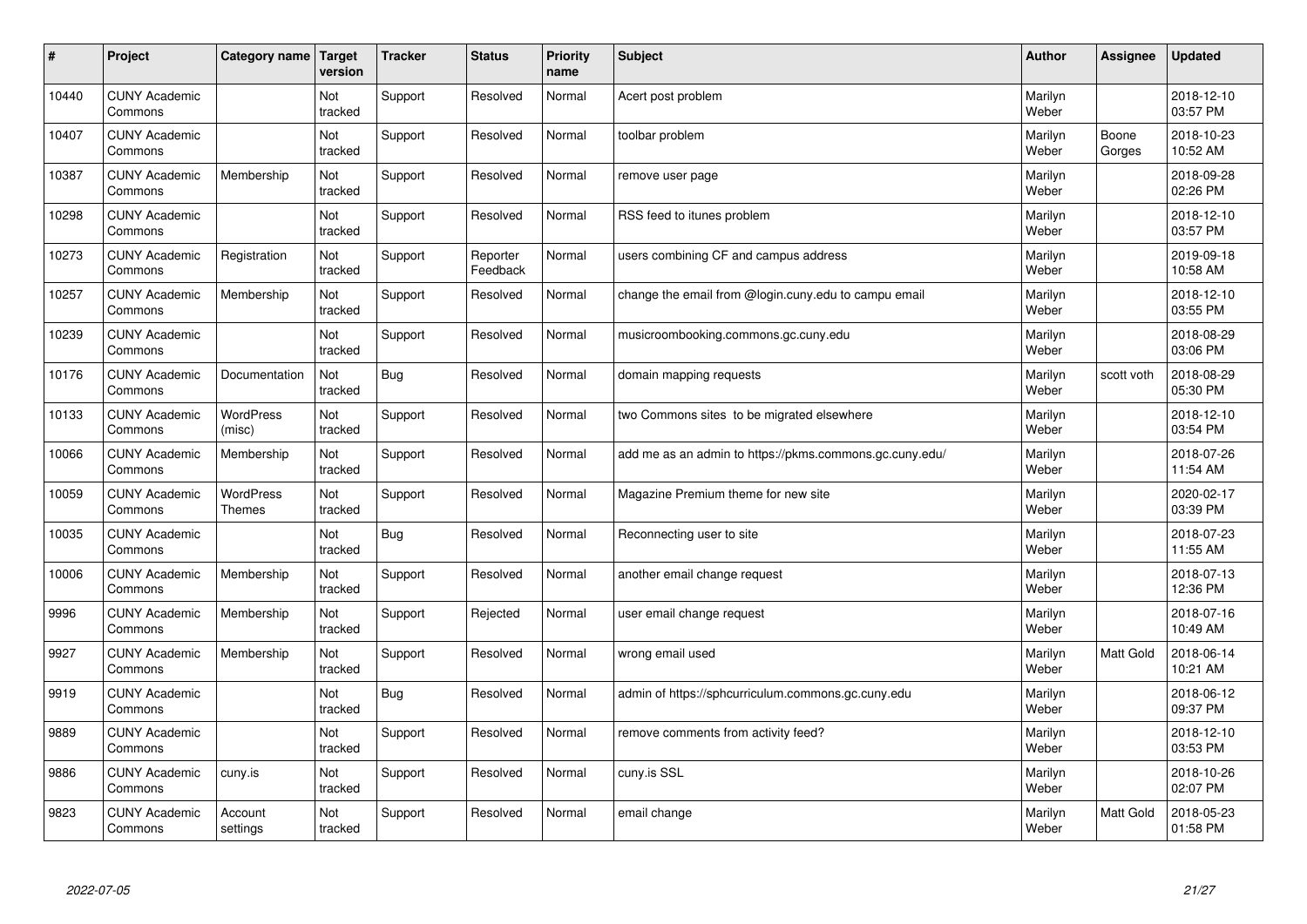| $\sharp$ | Project                         | Category name               | Target<br>version | <b>Tracker</b> | <b>Status</b> | <b>Priority</b><br>name | <b>Subject</b>                                     | <b>Author</b>    | Assignee              | Updated                |
|----------|---------------------------------|-----------------------------|-------------------|----------------|---------------|-------------------------|----------------------------------------------------|------------------|-----------------------|------------------------|
| 9780     | <b>CUNY Academic</b><br>Commons |                             | Not<br>tracked    | Support        | Resolved      | Normal                  | remove the phone number on this profile?           | Marilyn<br>Weber |                       | 2018-05-15<br>10:35 AM |
| 9779     | <b>CUNY Academic</b><br>Commons | Membership                  | Not<br>tracked    | Support        | Resolved      | Normal                  | user not sure if she is registered.                | Marilyn<br>Weber |                       | 2018-12-10<br>03:53 PM |
| 9767     | <b>CUNY Academic</b><br>Commons | Registration                | Not<br>tracked    | Support        | Resolved      | Normal                  | user deleted account but now needs one             | Marilyn<br>Weber |                       | 2018-05-11<br>02:39 PM |
| 9726     | <b>CUNY Academic</b><br>Commons | <b>WordPress</b><br>Plugins | Not<br>tracked    | Support        | Abandoned     | Normal                  | technical error on Contact page                    | Marilyn<br>Weber |                       | 2018-12-10<br>03:53 PM |
| 9725     | <b>CUNY Academic</b><br>Commons |                             | Not<br>tracked    | Support        | Resolved      | Normal                  | problems with deleting a site                      | Marilyn<br>Weber |                       | 2018-05-07<br>10:24 PM |
| 9604     | <b>CUNY Academic</b><br>Commons |                             | Not<br>tracked    | Support        | Resolved      | Normal                  | I (Marilyn) can only log into cdev as teststudent  | Marilyn<br>Weber |                       | 2018-04-21<br>10:20 AM |
| 9541     | <b>CUNY Academic</b><br>Commons | <b>WordPress</b><br>(misc)  | Not<br>tracked    | Support        | Resolved      | Normal                  | repeating header banner                            | Marilyn<br>Weber | Raymond<br>Hoh        | 2018-04-06<br>12:33 PM |
| 9535     | <b>CUNY Academic</b><br>Commons |                             | Not<br>tracked    | Support        | Resolved      | Normal                  | admin for https://video.commons.gc.cuny.edu/?      | Marilyn<br>Weber | Matt Gold             | 2018-04-13<br>05:06 PM |
| 9518     | <b>CUNY Academic</b><br>Commons |                             | Not<br>tracked    | Support        | Rejected      | Normal                  | problems with site on Internet Explorer            | Marilyn<br>Weber | Raymond<br><b>Hoh</b> | 2019-03-11<br>11:18 PM |
| 9499     | <b>CUNY Academic</b><br>Commons | WordPress<br>(misc)         | Not<br>tracked    | Support        | Resolved      | Normal                  | tiny question - preventing dates on posts?         | Marilyn<br>Weber | Raymond<br>Hoh        | 2018-04-04<br>03:55 PM |
| 9355     | <b>CUNY Academic</b><br>Commons |                             | Not<br>tracked    | Support        | Resolved      | Normal                  | 14gb of video?                                     | Marilyn<br>Weber |                       | 2018-03-13<br>11:56 AM |
| 9223     | <b>CUNY Academic</b><br>Commons |                             | Not<br>tracked    | Support        | Resolved      | Normal                  | moving wordpress sites                             | Marilyn<br>Weber |                       | 2018-02-18<br>08:44 PM |
| 9162     | <b>CUNY Academic</b><br>Commons | Registration                | Not<br>tracked    | Support        | Resolved      | Normal                  | email change due to user error                     | Marilyn<br>Weber | Matt Gold             | 2018-02-13<br>11:11 AM |
| 9134     | <b>CUNY Academic</b><br>Commons | Membership                  | Not<br>tracked    | Support        | Abandoned     | Normal                  | former user                                        | Marilyn<br>Weber | Matt Gold             | 2019-09-18<br>10:26 AM |
| 9130     | <b>CUNY Academic</b><br>Commons | Homepage<br>Slides          | Not<br>tracked    | Bug            | Resolved      | Normal                  | too many redirects                                 | Marilyn<br>Weber |                       | 2018-01-29<br>10:27 AM |
| 9062     | <b>CUNY Academic</b><br>Commons |                             | Not<br>tracked    | Bug            | Resolved      | Normal                  | re-add me as admin of https://commons.gc.cuny.edu/ | Marilyn<br>Weber |                       | 2018-01-08<br>12:03 PM |
| 9004     | <b>CUNY Academic</b><br>Commons | Membership                  | Not<br>tracked    | Support        | Resolved      | Normal                  | email change request                               | Marilyn<br>Weber |                       | 2017-12-14<br>12:27 PM |
| 8978     | <b>CUNY Academic</b><br>Commons | Groups (misc)               | Not<br>tracked    | Support        | Resolved      | Normal                  | removing old groups                                | Marilyn<br>Weber |                       | 2018-12-10<br>03:52 PM |
| 8937     | <b>CUNY Academic</b><br>Commons |                             | Not<br>tracked    | Bug            | Resolved      | Normal                  | videos gone                                        | Marilyn<br>Weber |                       | 2017-12-01<br>11:27 AM |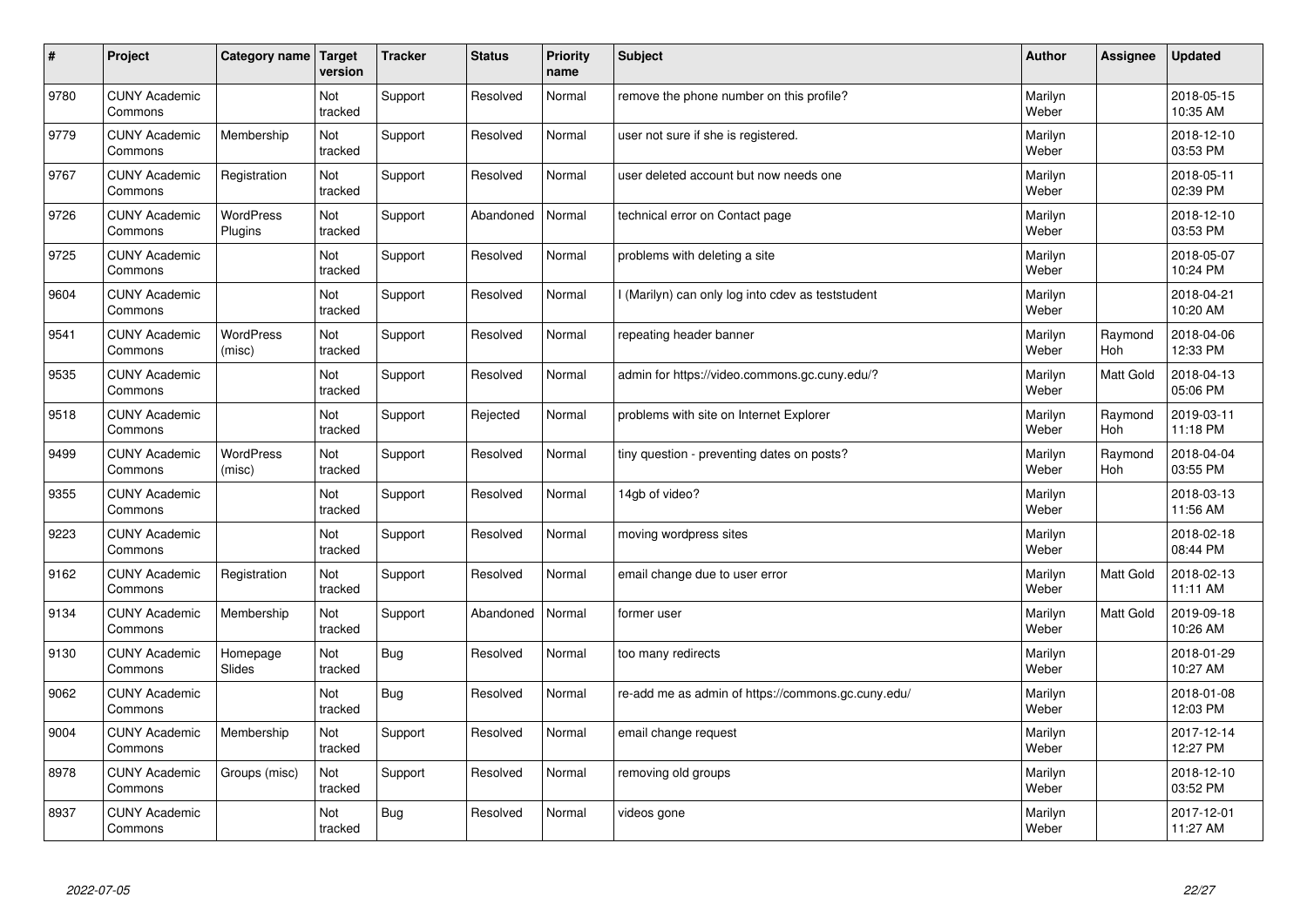| $\sharp$ | Project                         | Category name | Target<br>version | <b>Tracker</b>    | <b>Status</b> | <b>Priority</b><br>name | <b>Subject</b>                                  | <b>Author</b>    | Assignee         | <b>Updated</b>         |
|----------|---------------------------------|---------------|-------------------|-------------------|---------------|-------------------------|-------------------------------------------------|------------------|------------------|------------------------|
| 8906     | <b>CUNY Academic</b><br>Commons | Redmine       | Not<br>tracked    | Support           | Resolved      | Normal                  | Redmine access?                                 | Marilyn<br>Weber | <b>Matt Gold</b> | 2017-11-13<br>06:02 PM |
| 8882     | <b>CUNY Academic</b><br>Commons |               | Not<br>tracked    | Support           | Resolved      | Normal                  | question about search engines                   | Marilyn<br>Weber |                  | 2017-11-01<br>03:26 PM |
| 8873     | <b>CUNY Academic</b><br>Commons |               | Not<br>tracked    | Support           | Resolved      | Normal                  | maximum file upload size?                       | Marilyn<br>Weber |                  | 2017-10-30<br>11:23 AM |
| 8855     | <b>CUNY Academic</b><br>Commons |               | Not<br>tracked    | Support           | Resolved      | Normal                  | another email change request                    | Marilyn<br>Weber |                  | 2017-10-25<br>10:55 AM |
| 8848     | <b>CUNY Academic</b><br>Commons |               | Not<br>tracked    | Support           | Resolved      | Normal                  | email change request                            | Marilyn<br>Weber |                  | 2017-10-24<br>11:19 AM |
| 8768     | <b>CUNY Academic</b><br>Commons |               | Not<br>tracked    | Support           | Resolved      | Normal                  | unsafe redirect?                                | Marilyn<br>Weber |                  | 2017-10-06<br>12:14 PM |
| 8729     | <b>CUNY Academic</b><br>Commons |               | Not<br>tracked    | Support           | Resolved      | Normal                  | email change                                    | Marilyn<br>Weber |                  | 2017-09-25<br>02:14 PM |
| 8661     | <b>CUNY Academic</b><br>Commons | Group Blogs   | Not<br>tracked    | Bug               | Resolved      | Normal                  | new group, old site, can't link?                | Marilyn<br>Weber |                  | 2017-11-15<br>01:26 PM |
| 8630     | <b>CUNY Academic</b><br>Commons | Membership    | Not<br>tracked    | Support           | Resolved      | Normal                  | Change in email/campus                          | Marilyn<br>Weber |                  | 2017-08-30<br>03:48 PM |
| 8607     | <b>CUNY Academic</b><br>Commons |               | Not<br>tracked    | Support           | <b>New</b>    | Normal                  | Paypal?                                         | Marilyn<br>Weber | <b>Matt Gold</b> | 2018-05-15<br>01:37 PM |
| 8577     | <b>CUNY Academic</b><br>Commons | Membership    | Not<br>tracked    | Support           | Resolved      | Normal                  | another user email change                       | Marilyn<br>Weber |                  | 2017-08-25<br>10:23 AM |
| 8566     | <b>CUNY Academic</b><br>Commons | Membership    | Not<br>tracked    | Support           | Resolved      | Normal                  | user email change                               | Marilyn<br>Weber |                  | 2017-11-15<br>01:27 PM |
| 8553     | <b>CUNY Academic</b><br>Commons |               | Not<br>tracked    | Support           | Resolved      | Normal                  | storage limits?                                 | Marilyn<br>Weber |                  | 2017-08-18<br>04:36 PM |
| 8531     | <b>CUNY Academic</b><br>Commons | Membership    | Not<br>tracked    | Support           | Resolved      | Normal                  | admin of https://admissions.commons.gc.cuny.edu | Marilyn<br>Weber |                  | 2017-08-15<br>04:20 PM |
| 8529     | <b>CUNY Academic</b><br>Commons |               | Not<br>tracked    | Support           | Resolved      | Normal                  | lframe regiest?                                 | Marilyn<br>Weber |                  | 2017-08-16<br>04:40 PM |
| 8481     | <b>CUNY Academic</b><br>Commons | Membership    | Not<br>tracked    | Support           | Resolved      | Normal                  | admin of http://swipanalytic.org/organizers/    | Marilyn<br>Weber |                  | 2019-02-19<br>01:58 PM |
| 8471     | <b>CUNY Academic</b><br>Commons |               | Not<br>tracked    | Support           | Resolved      | Normal                  | admin at https://commons.gc.cuny.edu/           | Marilyn<br>Weber |                  | 2017-09-06<br>01:50 PM |
| 8464     | <b>CUNY Academic</b><br>Commons |               | Not<br>tracked    | Support           | Resolved      | Normal                  | WP UI                                           | Marilyn<br>Weber |                  | 2017-10-11<br>11:23 AM |
| 8459     | <b>CUNY Academic</b><br>Commons |               | Not<br>tracked    | Documentatio<br>n | Resolved      | Normal                  | comprehensive list of plugins?                  | Marilyn<br>Weber |                  | 2017-10-11<br>11:24 AM |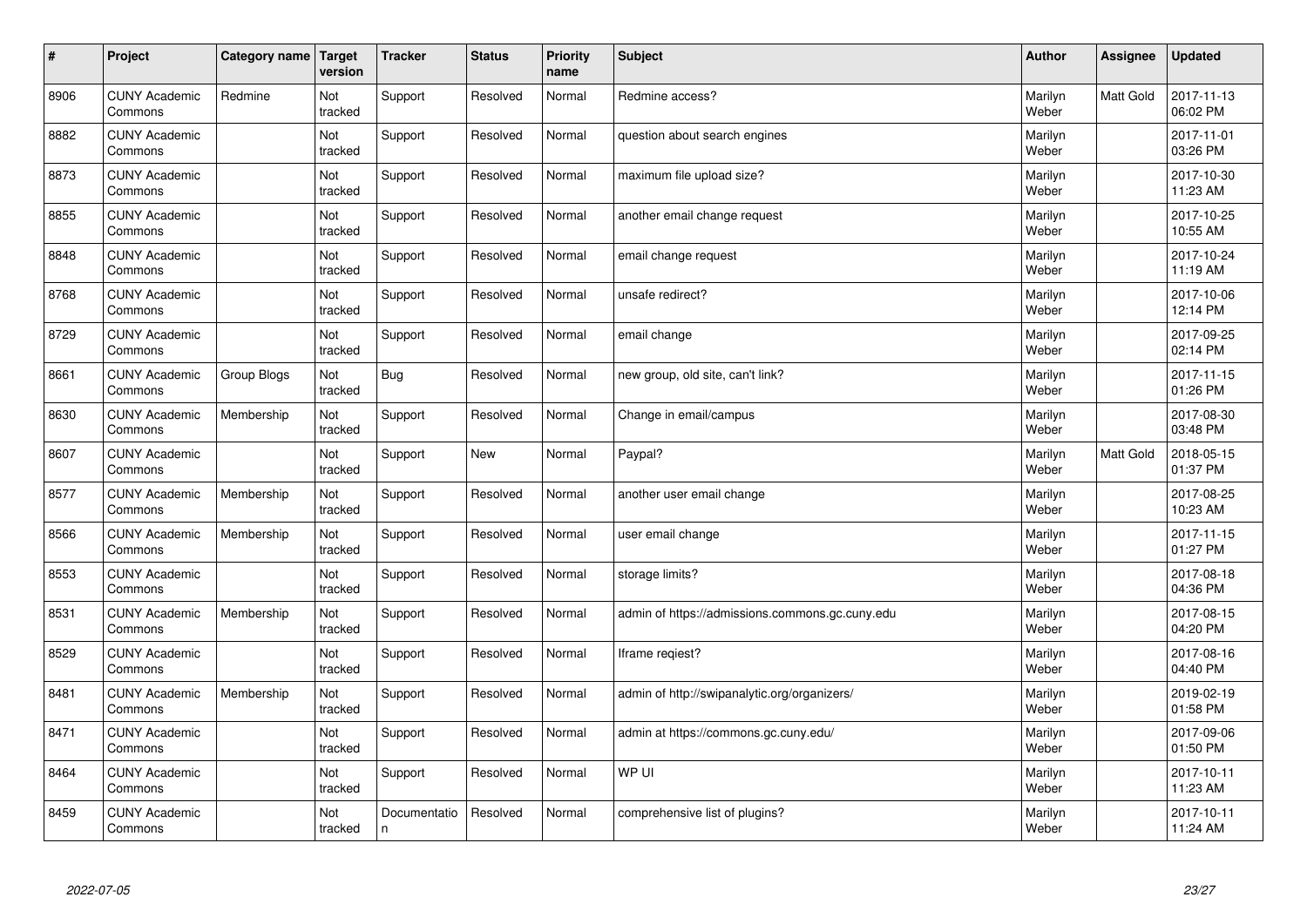| $\#$ | Project                         | Category name   Target      | version        | <b>Tracker</b> | <b>Status</b> | <b>Priority</b><br>name | <b>Subject</b>                                              | <b>Author</b>    | <b>Assignee</b> | <b>Updated</b>         |
|------|---------------------------------|-----------------------------|----------------|----------------|---------------|-------------------------|-------------------------------------------------------------|------------------|-----------------|------------------------|
| 8429 | <b>CUNY Academic</b><br>Commons | Membership                  | Not<br>tracked | Support        | Resolved      | Normal                  | Please make me an admin of https://arc.commons.gc.cuny.edu  | Marilyn<br>Weber | Boone<br>Gorges | 2017-07-24<br>03:33 PM |
| 8401 | <b>CUNY Academic</b><br>Commons | Membership                  | Not<br>tracked | Support        | Resolved      | Normal                  | add me as an admin                                          | Marilyn<br>Weber | Boone<br>Gorges | 2017-07-11<br>11:40 AM |
| 8379 | <b>CUNY Academic</b><br>Commons |                             | Not<br>tracked | Support        | Resolved      | Normal                  | request for site build help                                 | Marilyn<br>Weber |                 | 2017-07-01<br>10:48 AM |
| 8308 | <b>CUNY Academic</b><br>Commons | <b>WordPress</b><br>Plugins | Not<br>tracked | Support        | Resolved      | Normal                  | WP Migration plugin                                         | Marilyn<br>Weber |                 | 2017-11-15<br>01:27 PM |
| 8289 | <b>CUNY Academic</b><br>Commons |                             | Not<br>tracked | Support        | Resolved      | Normal                  | removing my access to sites                                 | Marilyn<br>Weber | Luke<br>Waltzer | 2017-06-19<br>12:40 PM |
| 8259 | <b>CUNY Academic</b><br>Commons |                             | Not<br>tracked | Bug            | Resolved      | Normal                  | missing dashboard                                           | Marilyn<br>Weber |                 | 2017-11-15<br>01:28 PM |
| 8222 | <b>CUNY Academic</b><br>Commons | Membership                  | Not<br>tracked | Support        | Resolved      | Normal                  | Admin for iletc.commons.gc.cuny.edu                         | Marilyn<br>Weber | Boone<br>Gorges | 2017-06-08<br>10:06 AM |
| 8200 | <b>CUNY Academic</b><br>Commons | Groups (misc)               | Not<br>tracked | Bug            | Resolved      | Normal                  | Announcements has disappeared                               | Marilyn<br>Weber | Boone<br>Gorges | 2017-05-26<br>04:04 PM |
| 8120 | <b>CUNY Academic</b><br>Commons | Membership                  | Not<br>tracked | Support        | Resolved      | Normal                  | add me as an admin to https://nyslavery.commons.gc.cuny.edu | Marilyn<br>Weber |                 | 2017-05-10<br>02:19 PM |
| 8098 | <b>CUNY Academic</b><br>Commons | <b>Public Portfolio</b>     | Not<br>tracked | <b>Bug</b>     | Abandoned     | Normal                  | Widget in profile not working                               | Marilyn<br>Weber |                 | 2017-11-15<br>01:28 PM |
| 8071 | <b>CUNY Academic</b><br>Commons | <b>WordPress</b><br>Plugins | Not<br>tracked | Support        | Rejected      | Normal                  | Anthologize                                                 | Marilyn<br>Weber |                 | 2017-05-10<br>10:15 AM |
| 7972 | <b>CUNY Academic</b><br>Commons |                             | Not<br>tracked | Support        | Resolved      | Normal                  | expand the memory limit for videos?                         | Marilyn<br>Weber |                 | 2017-04-20<br>10:07 AM |
| 7922 | <b>CUNY Academic</b><br>Commons | Membership                  | Not<br>tracked | Support        | Resolved      | Normal                  | add me as an admin to the MALs alumni site?                 | Marilyn<br>Weber |                 | 2017-04-06<br>05:19 PM |
| 7836 | <b>CUNY Academic</b><br>Commons | Social Paper                | Not<br>tracked | Support        | Resolved      | Normal                  | missing Social Paper                                        | Marilyn<br>Weber |                 | 2017-11-15<br>01:31 PM |
| 7785 | <b>CUNY Academic</b><br>Commons |                             | Not<br>tracked | Support        | Resolved      | Normal                  | ftp access or files?                                        | Marilyn<br>Weber | Boone<br>Gorges | 2017-03-13<br>02:34 PM |
| 7775 | <b>CUNY Academic</b><br>Commons | Membership                  | Not<br>tracked | Support        | Resolved      | Normal                  | Email change                                                | Marilyn<br>Weber |                 | 2017-03-08<br>10:09 PM |
| 7771 | <b>CUNY Academic</b><br>Commons | Membership                  | Not<br>tracked | Support        | Resolved      | Normal                  | User would like to be uncoupled from sites                  | Marilyn<br>Weber | Boone<br>Gorges | 2017-03-09<br>12:38 PM |
| 7770 | <b>CUNY Academic</b><br>Commons | <b>WordPress</b><br>Plugins | Not<br>tracked | <b>Bug</b>     | Abandoned     | Normal                  | Timeline.js problem                                         | Marilyn<br>Weber |                 | 2017-11-15<br>01:43 PM |
| 7767 | <b>CUNY Academic</b><br>Commons |                             | Not<br>tracked | Bug            | Resolved      | Normal                  | Site loading problems                                       | Marilyn<br>Weber |                 | 2017-03-21<br>09:57 PM |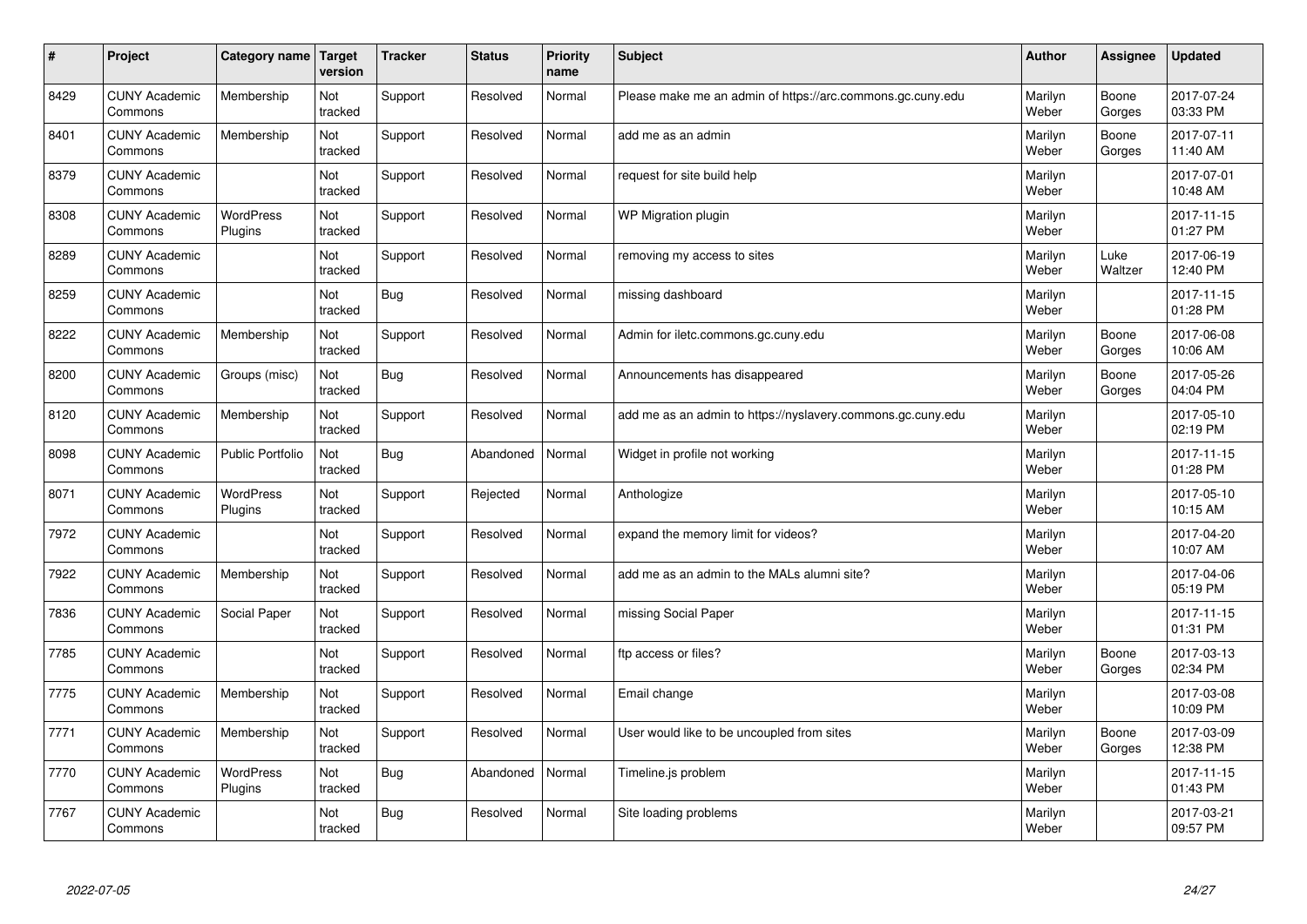| $\vert$ # | Project                         | Category name                | <b>Target</b><br>version | <b>Tracker</b> | <b>Status</b> | <b>Priority</b><br>name | <b>Subject</b>                                  | <b>Author</b>    | <b>Assignee</b>  | <b>Updated</b>         |
|-----------|---------------------------------|------------------------------|--------------------------|----------------|---------------|-------------------------|-------------------------------------------------|------------------|------------------|------------------------|
| 7724      | <b>CUNY Academic</b><br>Commons |                              | Not<br>tracked           | Support        | Abandoned     | Normal                  | User name confusion                             | Marilyn<br>Weber | Boone<br>Gorges  | 2017-11-15<br>11:12 AM |
| 7700      | <b>CUNY Academic</b><br>Commons |                              | Not<br>tracked           | Support        | Abandoned     | Normal                  | slow loading Page on site                       | Marilyn<br>Weber | Boone<br>Gorges  | 2017-11-15<br>11:02 AM |
| 7685      | <b>CUNY Academic</b><br>Commons | Password<br>Reset            | Not<br>tracked           | Support        | Resolved      | Normal                  | temporary password                              | Marilyn<br>Weber | Boone<br>Gorges  | 2017-02-15<br>07:36 PM |
| 7678      | <b>CUNY Academic</b><br>Commons | Groups (misc)                | Not<br>tracked           | Support        | Resolved      | Normal                  | add admin to student group                      | Marilyn<br>Weber | Boone<br>Gorges  | 2017-02-15<br>11:58 AM |
| 7619      | <b>CUNY Academic</b><br>Commons | Membership                   | Not<br>tracked           | Support        | Resolved      | Normal                  | outside users for a site that isn't a class?    | Marilyn<br>Weber | Matt Gold        | 2017-11-15<br>06:18 PM |
| 7613      | <b>CUNY Academic</b><br>Commons | Registration                 | Not<br>tracked           | Support        | Resolved      | Normal                  | non-matriculated students                       | Marilyn<br>Weber | Boone<br>Gorges  | 2017-11-15<br>11:03 AM |
| 7608      | <b>CUNY Academic</b><br>Commons | Registration                 | Not<br>tracked           | Feature        | Resolved      | Normal                  | create an account                               | Marilyn<br>Weber |                  | 2017-02-15<br>10:45 PM |
| 7607      | <b>CUNY Academic</b><br>Commons | WordPress<br>(misc)          | Not<br>tracked           | Feature        | Resolved      | Normal                  | mp4 files                                       | Marilyn<br>Weber |                  | 2017-02-15<br>07:37 PM |
| 7486      | <b>CUNY Academic</b><br>Commons | Membership                   | Not<br>tracked           | Support        | Resolved      | Normal                  | changed email address                           | Marilyn<br>Weber |                  | 2017-01-24<br>10:00 PM |
| 7349      | <b>CUNY Academic</b><br>Commons | Membership                   | Not<br>tracked           | <b>Bug</b>     | Resolved      | Normal                  | <b>LACUNY</b> Institute website                 | Marilyn<br>Weber | Boone<br>Gorges  | 2017-01-11<br>04:26 PM |
| 7337      | <b>CUNY Academic</b><br>Commons | Membership                   | Not<br>tracked           | Bug            | Resolved      | Normal                  | User with new email                             | Marilyn<br>Weber |                  | 2017-01-06<br>11:05 AM |
| 7328      | <b>CUNY Academic</b><br>Commons | WordPress<br>Plugins         | Not<br>tracked           | <b>Bug</b>     | Resolved      | Normal                  | technical issue with the Events Manager plugin  | Marilyn<br>Weber | Raymond<br>Hoh   | 2017-11-15<br>06:19 PM |
| 7226      | <b>CUNY Academic</b><br>Commons | Registration                 | Not<br>tracked           | <b>Bug</b>     | Abandoned     | Normal                  | Community college student cannot register?      | Marilyn<br>Weber |                  | 2017-11-15<br>01:55 PM |
| 7223      | <b>CUNY Academic</b><br>Commons | Membership                   | Not<br>tracked           | <b>Bug</b>     | Resolved      | Normal                  | User with two profiles would like to merge them | Marilyn<br>Weber | Boone<br>Gorges  | 2017-01-10<br>02:07 PM |
| 6899      | <b>CUNY Academic</b><br>Commons | Account<br>settings          | Not<br>tracked           | Support        | Resolved      | Normal                  | New user has misspelled her own name            | Marilyn<br>Weber | Boone<br>Gorges  | 2016-12-01<br>05:10 PM |
| 6866      | <b>CUNY Academic</b><br>Commons |                              | Not<br>tracked           | Support        | Resolved      | Normal                  | User would like to have her account deleted     | Marilyn<br>Weber | <b>Matt Gold</b> | 2017-11-15<br>05:49 PM |
| 6857      | <b>CUNY Academic</b><br>Commons | <b>Blogs</b><br>(BuddyPress) | Not<br>tracked           | Support        | Resolved      | Normal                  | Committee on Religion website                   | Marilyn<br>Weber | Boone<br>Gorges  | 2017-08-17<br>10:24 AM |
| 6851      | <b>CUNY Academic</b><br>Commons | Redmine                      | Not<br>tracked           | Support        | Resolved      | Normal                  | How do I help users join Redmine?               | Marilyn<br>Weber | Matt Gold        | 2016-11-28<br>10:16 AM |
| 6815      | <b>CUNY Academic</b><br>Commons | Password<br>Reset            | Not<br>tracked           | Support        | Resolved      | Normal                  | password reset requested                        | Marilyn<br>Weber | Matt Gold        | 2016-11-22<br>10:30 AM |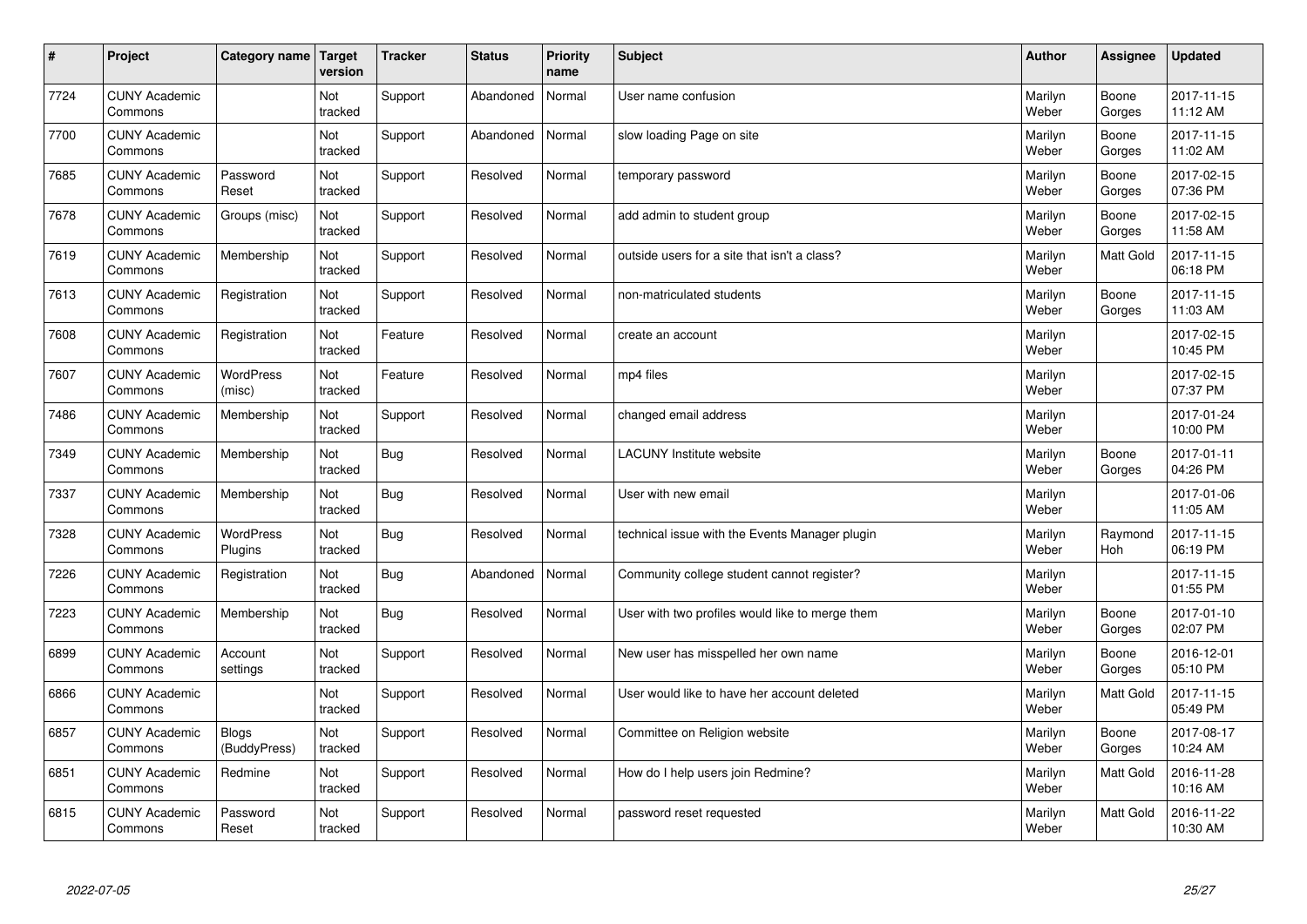| $\sharp$ | Project                         | Category name                     | Target<br>version | <b>Tracker</b> | <b>Status</b> | <b>Priority</b><br>name | <b>Subject</b>                                             | <b>Author</b>    | Assignee         | <b>Updated</b>         |
|----------|---------------------------------|-----------------------------------|-------------------|----------------|---------------|-------------------------|------------------------------------------------------------|------------------|------------------|------------------------|
| 6812     | <b>CUNY Academic</b><br>Commons |                                   | Not<br>tracked    | Support        | Resolved      | Normal                  | User cannot change email                                   | Marilyn<br>Weber | <b>Matt Gold</b> | 2016-12-01<br>06:24 PM |
| 6656     | <b>CUNY Academic</b><br>Commons | Support                           | Not<br>tracked    | Support        | Resolved      | Normal                  | Remove user profile                                        | Marilyn<br>Weber | <b>Matt Gold</b> | 2016-11-10<br>02:18 PM |
| 6106     | <b>CUNY Academic</b><br>Commons | Server                            | Not<br>tracked    | Bug            | Resolved      | Normal                  | 504 error                                                  | Marilyn<br>Weber |                  | 2017-11-15<br>01:55 PM |
| 6091     | <b>CUNY Academic</b><br>Commons | Group<br>Invitations              | Not<br>tracked    | Bug            | Resolved      | Normal                  | User cannot re-join a group                                | Marilyn<br>Weber | Boone<br>Gorges  | 2016-09-28<br>01:47 PM |
| 6025     | <b>CUNY Academic</b><br>Commons | Search                            | Not<br>tracked    | Bug            | Resolved      | Normal                  | Search function not working                                | Marilyn<br>Weber | Boone<br>Gorges  | 2016-10-12<br>09:41 AM |
| 5985     | <b>CUNY Academic</b><br>Commons | Support                           | Not<br>tracked    | Support        | Resolved      | Normal                  | change user's email address (she cannot access old)        | Marilyn<br>Weber | Boone<br>Gorges  | 2016-09-07<br>01:43 PM |
| 5968     | <b>CUNY Academic</b><br>Commons | Membership                        | Not<br>tracked    | Bug            | Resolved      | Normal                  | Deleting account without knowing password                  | Marilyn<br>Weber | <b>Matt Gold</b> | 2017-11-15<br>06:19 PM |
| 5875     | <b>CUNY Academic</b><br>Commons | WordPress<br><b>Plugins</b>       | Not<br>tracked    | Bug            | Resolved      | Normal                  | Events Calendar garbled in IE                              | Marilyn<br>Weber | Marilyn<br>Weber | 2017-11-15<br>05:45 PM |
| 5844     | <b>CUNY Academic</b><br>Commons |                                   | Not<br>tracked    | Support        | Resolved      | Normal                  | edit Host Files on Windows 10 problems                     | Marilyn<br>Weber |                  | 2016-07-27<br>09:08 AM |
| 5799     | <b>CUNY Academic</b><br>Commons | <b>Blogs</b><br>(BuddyPress)      | Not<br>tracked    | Feature        | Resolved      | Normal                  | removing one's own access to sites?                        | Marilyn<br>Weber | Boone<br>Gorges  | 2016-07-26<br>01:55 PM |
| 5772     | <b>CUNY Academic</b><br>Commons | Membership                        | Not<br>tracked    | Support        | Resolved      | Normal                  | User email change and forgotten password                   | Marilyn<br>Weber | Matt Gold        | 2017-11-15<br>06:18 PM |
| 5753     | <b>CUNY Academic</b><br>Commons | <b>WordPress</b><br>(misc)        | Not<br>tracked    | Support        | Resolved      | Normal                  | merging blogs and groups                                   | Marilyn<br>Weber | Boone<br>Gorges  | 2016-08-29<br>03:09 PM |
| 5684     | <b>CUNY Academic</b><br>Commons | <b>Group Files</b>                | Not<br>tracked    | Bug            | Resolved      | Normal                  | Making Group files appear as Blog entries                  | Marilyn<br>Weber | Boone<br>Gorges  | 2017-11-20<br>03:28 PM |
| 5436     | <b>CUNY Academic</b><br>Commons |                                   | Not<br>tracked    | Bug            | Resolved      | Normal                  | Trying to change email settings for                        | Marilyn<br>Weber | Boone<br>Gorges  | 2016-04-21<br>10:12 PM |
| 5319     | <b>CUNY Academic</b><br>Commons |                                   | Not<br>tracked    | Bug            | Resolved      | Normal                  | <b>Broken URL</b>                                          | Marilyn<br>Weber | Marilyn<br>Weber | 2017-11-15<br>05:46 PM |
| 5059     | <b>CUNY Academic</b><br>Commons |                                   | Not<br>tracked    | Bug            | Resolved      | Normal                  | Instagram embed?                                           | Marilyn<br>Weber |                  | 2016-01-26<br>12:05 AM |
| 5037     | <b>CUNY Academic</b><br>Commons | Registration                      | Not<br>tracked    | Support        | Resolved      | Normal                  | Another Forgotten password for user with new email address | Marilyn<br>Weber | Boone<br>Gorges  | 2015-12-22<br>05:24 PM |
| 5019     | <b>CUNY Academic</b><br>Commons | Registration                      | Not<br>tracked    | Support        | Resolved      | Normal                  | Forgotten password for user with new email address         | Marilyn<br>Weber | Marilyn<br>Weber | 2015-12-11<br>04:18 PM |
| 4965     | <b>CUNY Academic</b><br>Commons | <b>WordPress</b><br><b>Themes</b> | Not<br>tracked    | Feature        | Resolved      | Normal                  | Theme requested                                            | Marilyn<br>Weber | Boone<br>Gorges  | 2016-02-24<br>09:46 PM |